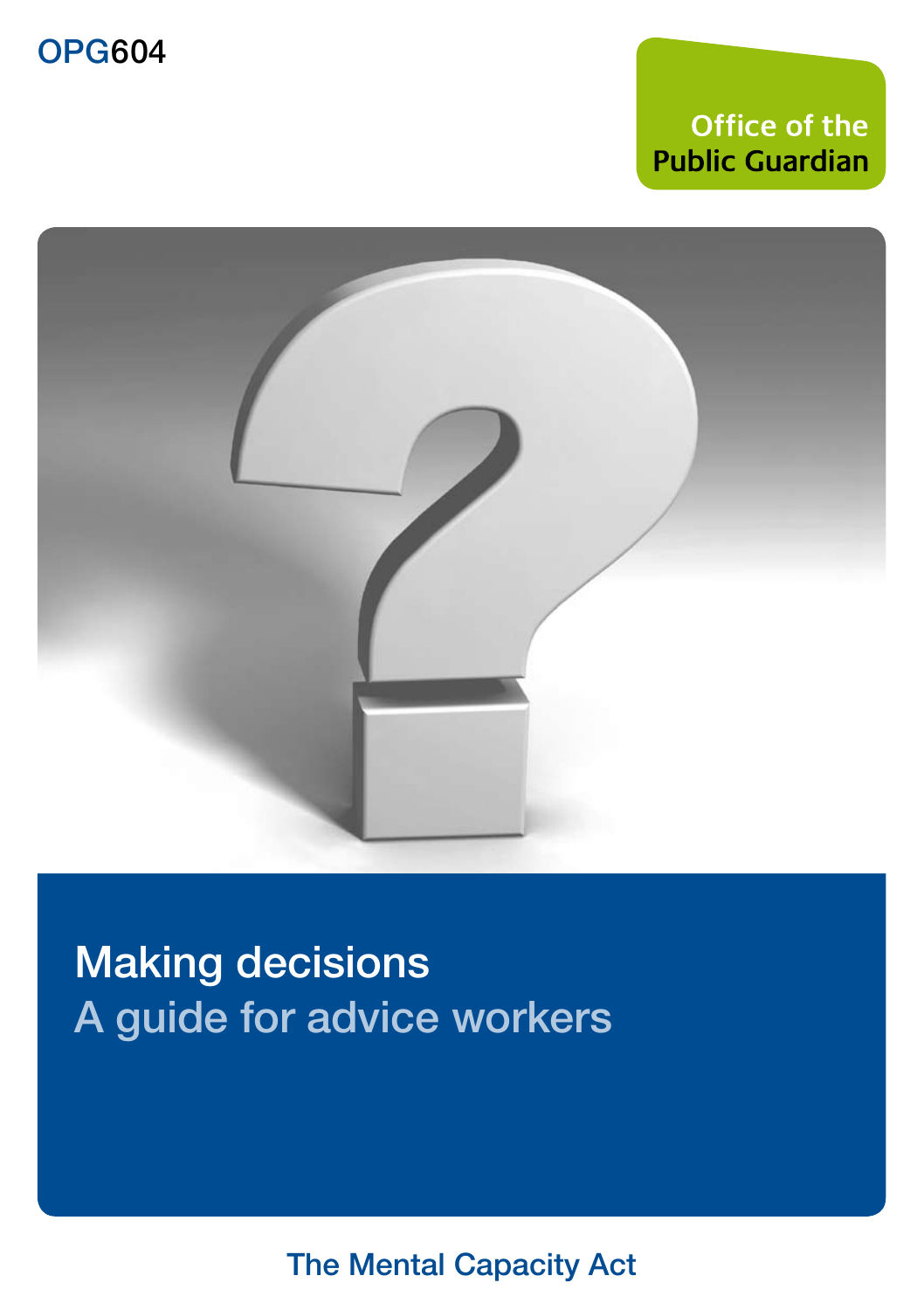## Making decisions A guide for advice workers

Helping people who are unable to make some decisions for themselves

This booklet provides information on the Mental Capacity Act 2005 and how it will affect you. It is not a statutory Code of Practice issued under the Mental Capacity Act 2005 and is not a guide to how the law will apply to specific situations.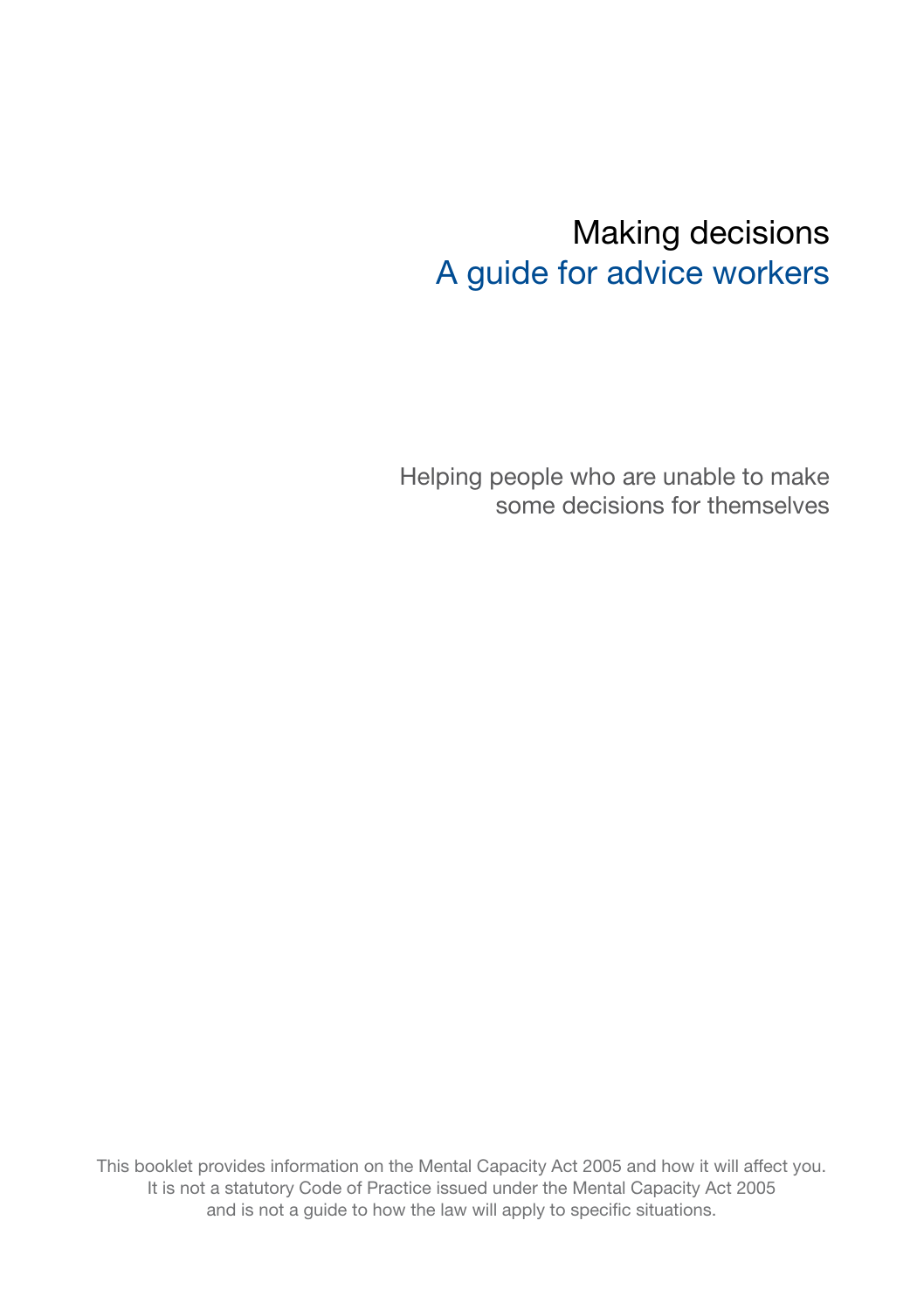This document has been produced by:









Llywodraeth Cynulliad Cymru Welsh Assembly Government

It was written by:

# advicenow.org.uk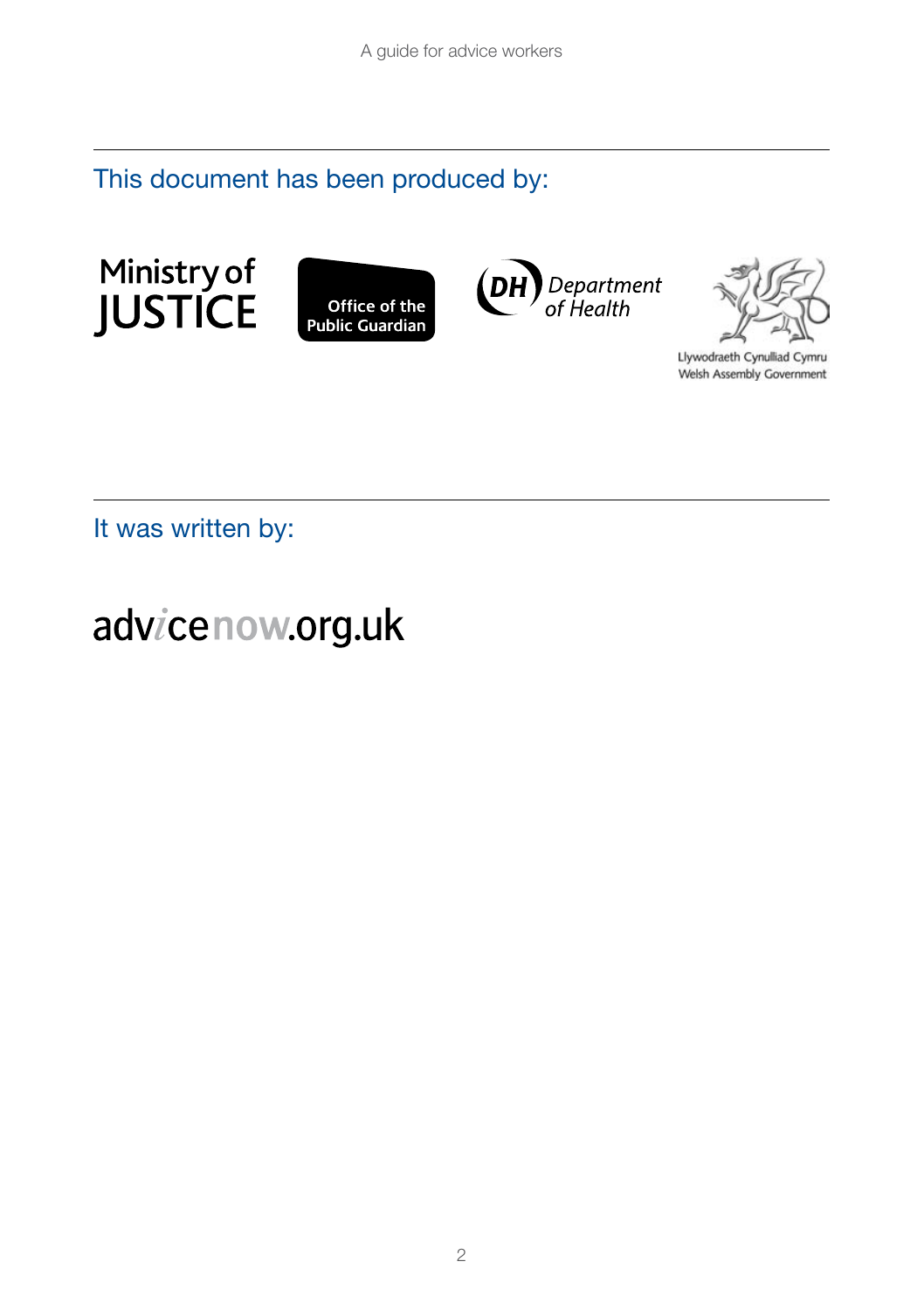## Acknowledgements

The Mental Capacity Implementation Programme (MCIP) published this booklet. MCIP is a joint government programme between the Ministry of Justice, the Department of Health, the Office of the Public Guardian and the Welsh Assembly Government that was established to implement the organisation, processes and procedures to launch the Mental Capacity Act.

This booklet was written by Jana Elles with material from Penny Letts. We are grateful to them and the rest of the team at Advice Services Alliance Advicenow.

We are also very grateful to all those who provided feedback on drafts of the booklet and took part in the pilot. They played an important role in sharing their views and perspectives on the booklet and helped us to reflect on our work.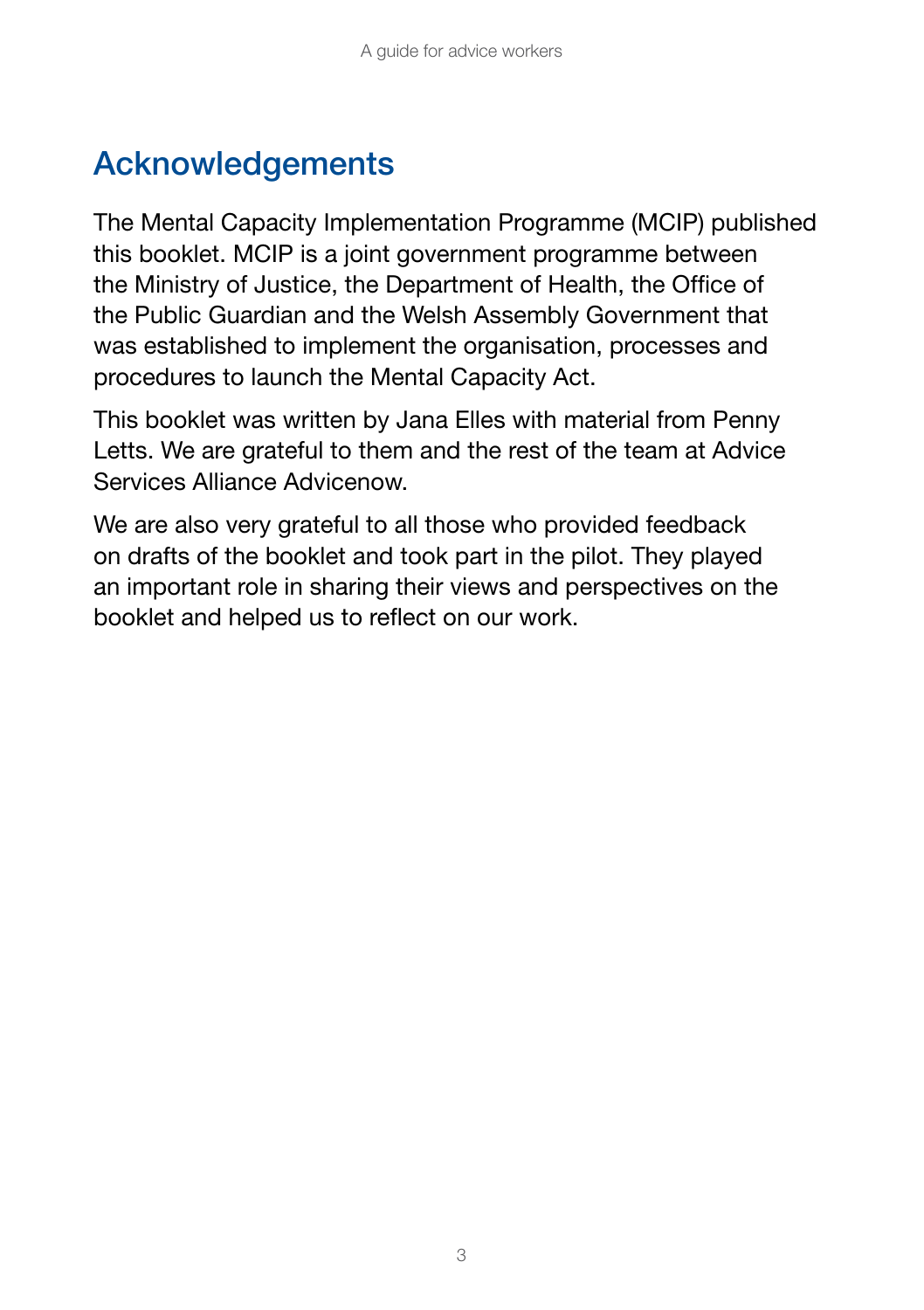## **Contents**

| 1                    | Introduction                                       | 6  |
|----------------------|----------------------------------------------------|----|
|                      | Who is this booklet for?                           | 6  |
|                      | How does the Mental Capacity Act affect my work?   | 6  |
|                      | The Code of Practice for the Mental Capacity Act   | 8  |
|                      | What does the Mental Capacity Act cover?           | 9  |
| $\mathbf{2}^{\circ}$ | How do I know if someone lacks capacity?           | 14 |
|                      | Assessing capacity: Principles 1, 2 and 3          | 15 |
|                      | The test to assess capacity                        | 16 |
|                      | Who can assess capacity?                           | 17 |
|                      | What does this mean for me?                        | 18 |
| 3                    | Helping people who lack capacity to make decisions | 19 |
|                      | Principle 4 – Best interests                       | 19 |
|                      | Principle 5 – The less restrictive option          | 21 |
| 4                    | Advising people on planning for the future         | 22 |
|                      | Lasting Powers of Attorney                         | 22 |
|                      | Advance decisions to refuse treatment              | 24 |
|                      | Wishes and feelings about treatment and care       | 25 |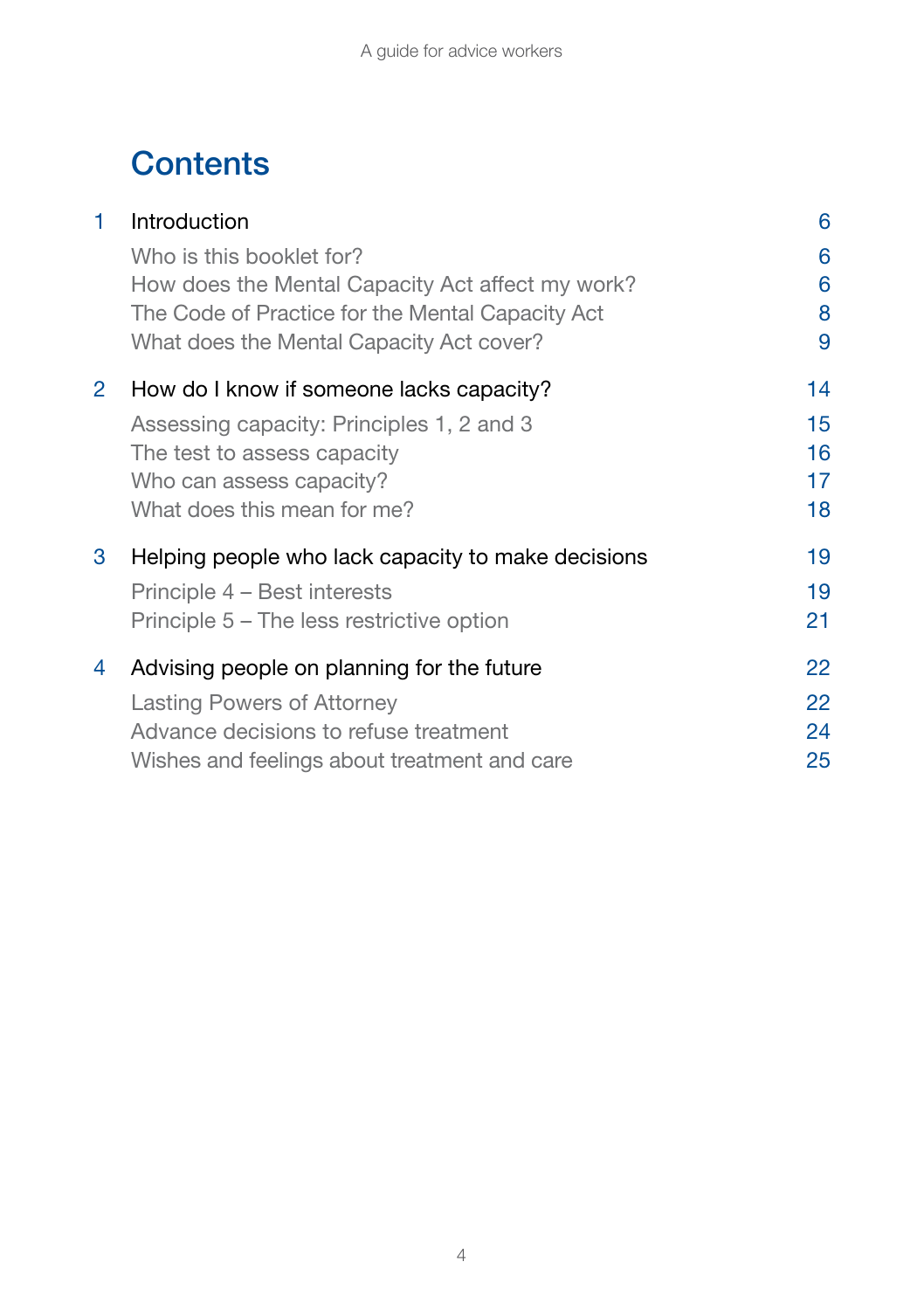| 5 | How else might the Mental Capacity Act affect my work?                                                                         | 26 |
|---|--------------------------------------------------------------------------------------------------------------------------------|----|
|   | Ill-treatment or wilful neglect of a person who lacks capacity<br>What are the Mental Capacity Act 2005 Deprivation of Liberty | 26 |
|   | Safeguards?                                                                                                                    | 26 |
|   | Protection from liability for carers and professionals                                                                         | 27 |
|   | Taking part in research                                                                                                        | 28 |
|   | Resolving disputes and rights of appeal                                                                                        | 28 |
| 6 | Who can help?                                                                                                                  | 31 |
|   | The Office of the Public Guardian                                                                                              | 31 |
|   | The Court of Protection                                                                                                        | 31 |
|   | <b>Court of Protection Deputies</b>                                                                                            | 32 |
|   | <b>Court of Protection Visitors</b>                                                                                            | 33 |
|   | The Independent Mental Capacity Advocate (IMCA) service                                                                        | 33 |
| 7 | Jargon buster                                                                                                                  | 35 |
| 8 | What if I want to know more about the Mental Capacity Act?                                                                     | 38 |
| 9 | Some useful contacts                                                                                                           | 39 |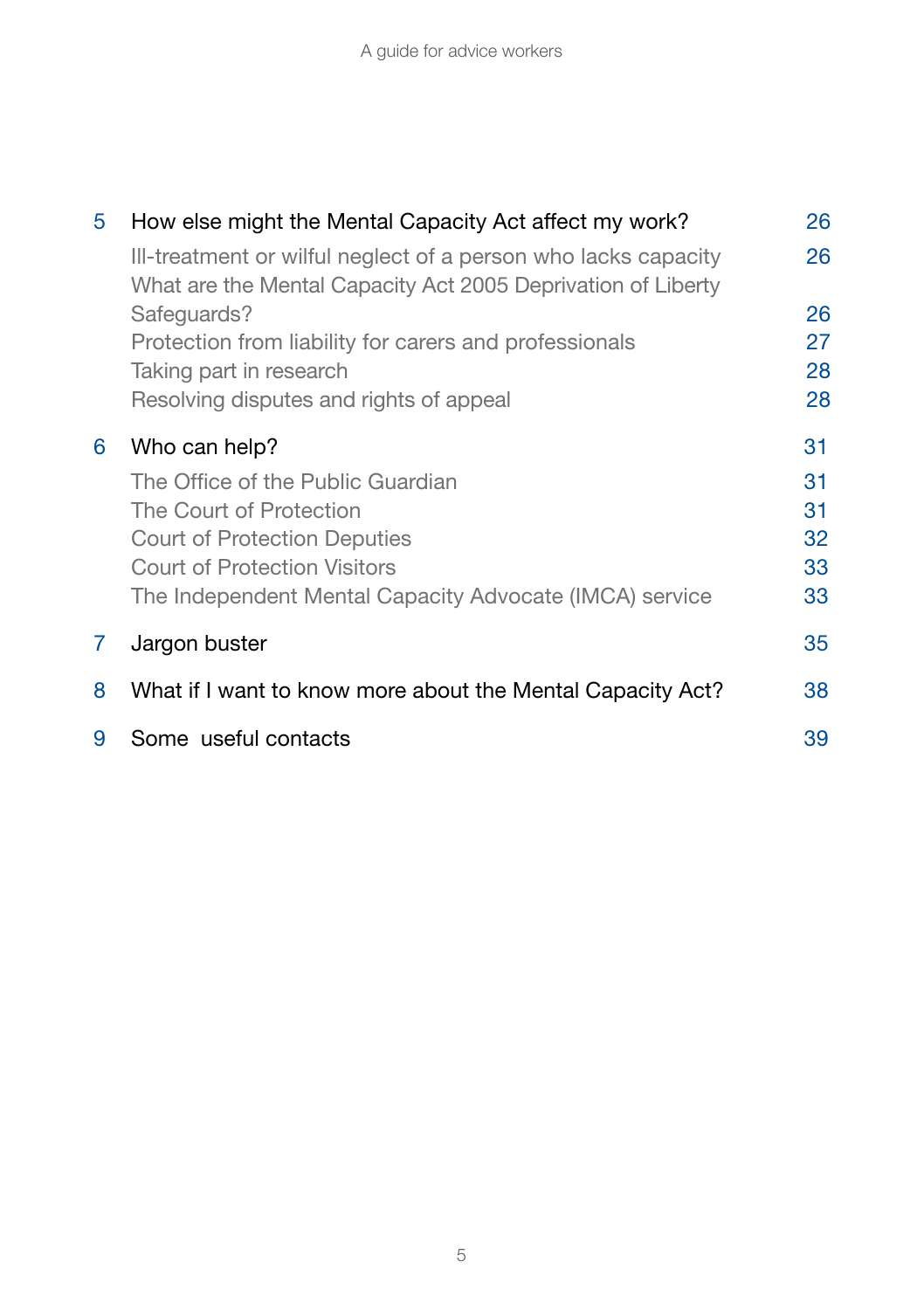## 1. Introduction

## Who is this booklet for?

This booklet is for advice workers and others who give advice as part of their job. It tells you about the Mental Capacity Act and how it affects your work.

The Mental Capacity Act helps and supports people who are unable to make some decisions for themselves, because, for instance, of a stroke or brain injury, dementia, a learning disability or mental health problems.

It will help people to plan ahead in case they are unable to make decisions in the future.

If you are unsure of any of the terms in this guide, please refer to the 'Jargon buster' on page 34.

Although this booklet should give you a broad overview of the MCA and its main implications for you in your work, you may find you need more information. See page 37 for a list of useful contacts and sources of further help at the back of this booklet.

## How does the Mental Capacity Act affect my work?

You will need to know about the Mental Capacity Act if you give advice to:

- people who may lack the mental capacity to make some decisions for themselves;
- people who care for, help or work with people who lack capacity; and/or
- anyone who wants to know more about the law and how it could affect them, for example if they want to prepare for a time when they might lack capacity.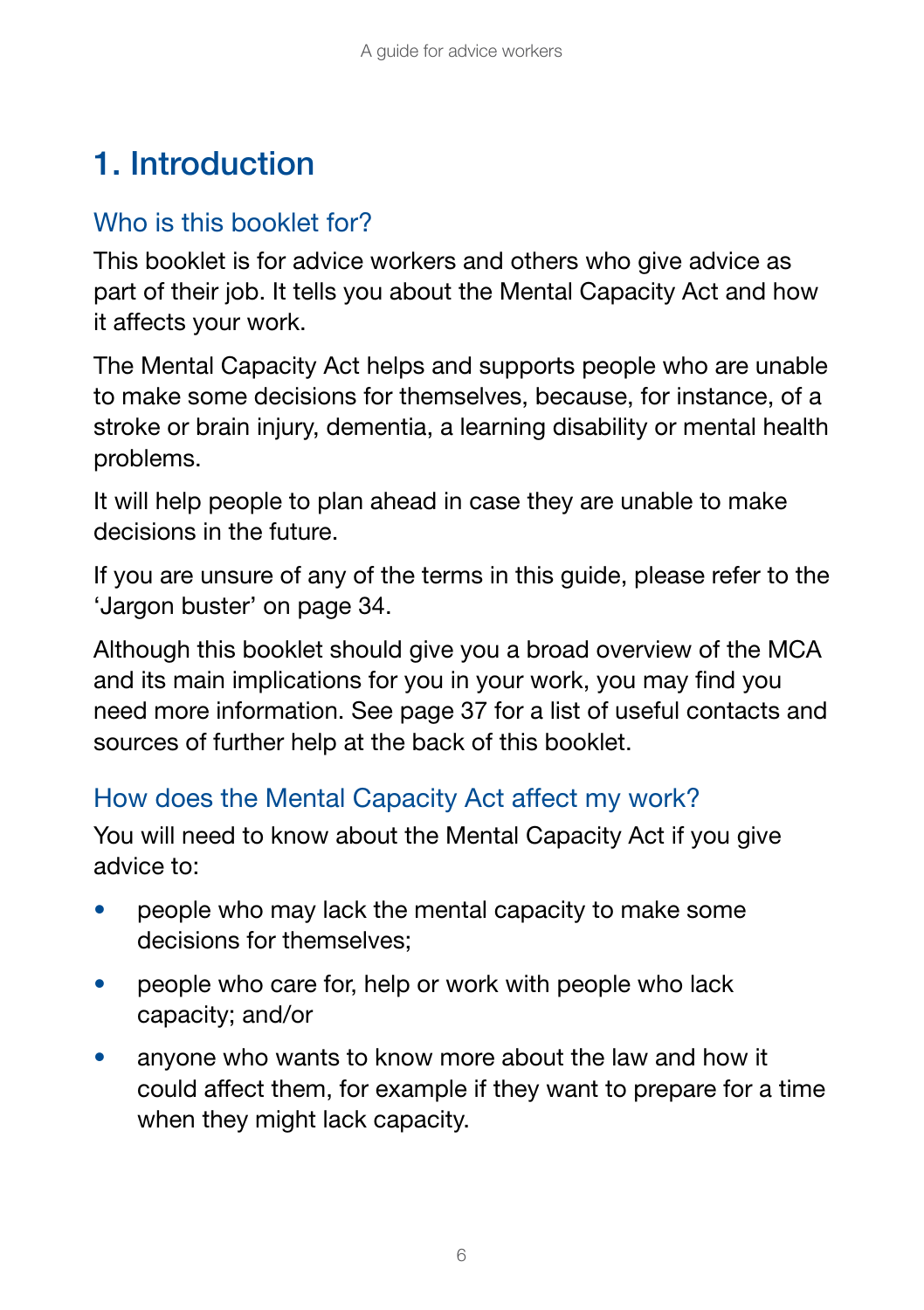#### Lacking mental capacity

If a person lacks mental capacity they can't make a particular decision at the time it needs to be made, because the way their mind or brain works is affected. The inability could be because of, for instance, a stroke, brain injury, mental health problem, dementia or a learning disability. In this guide 'lacking capacity' means the same as 'lacking mental capacity'.

#### An adviser's story

After Marie had gone I thought about what she'd asked me. She'd seemed genuinely concerned about Ruby and it was nice to see a young woman looking out for her neighbour, but I'd felt a bit uneasy about giving advice to her without meeting the person we were talking about.

Marie told me that Ruby's doctor said she needed to move to a care home. He thinks she's not managing on her own now her dementia is so advanced. Marie came in to see if we could suggest anywhere. It all seemed a bit odd, as Marie thinks Ruby is managing ok. Apparently Ruby is very unhappy about the idea of a care home but because a doctor says she should move they feel they have to go along with it.

I'd advised Marie that rather than heading straight into sorting out a move, we could go back a step and check what is really in Ruby's best interests. I wanted to meet Ruby so that I could try to explain things clearly enough for her to make her own choice. I'd had to shuffle things around to get an appointment sorted: Marie reckoned Ruby would be more 'with it' after eating lunch. Apparently Ruby sometimes gets agitated with new people, so we had to find a time when Marie could be there too, so that she could help me to explain. But hopefully after the visit I'd be sure that Ruby was ok about whatever we ended up helping her to do.

Find out what happened when the adviser visited Ruby later in this booklet.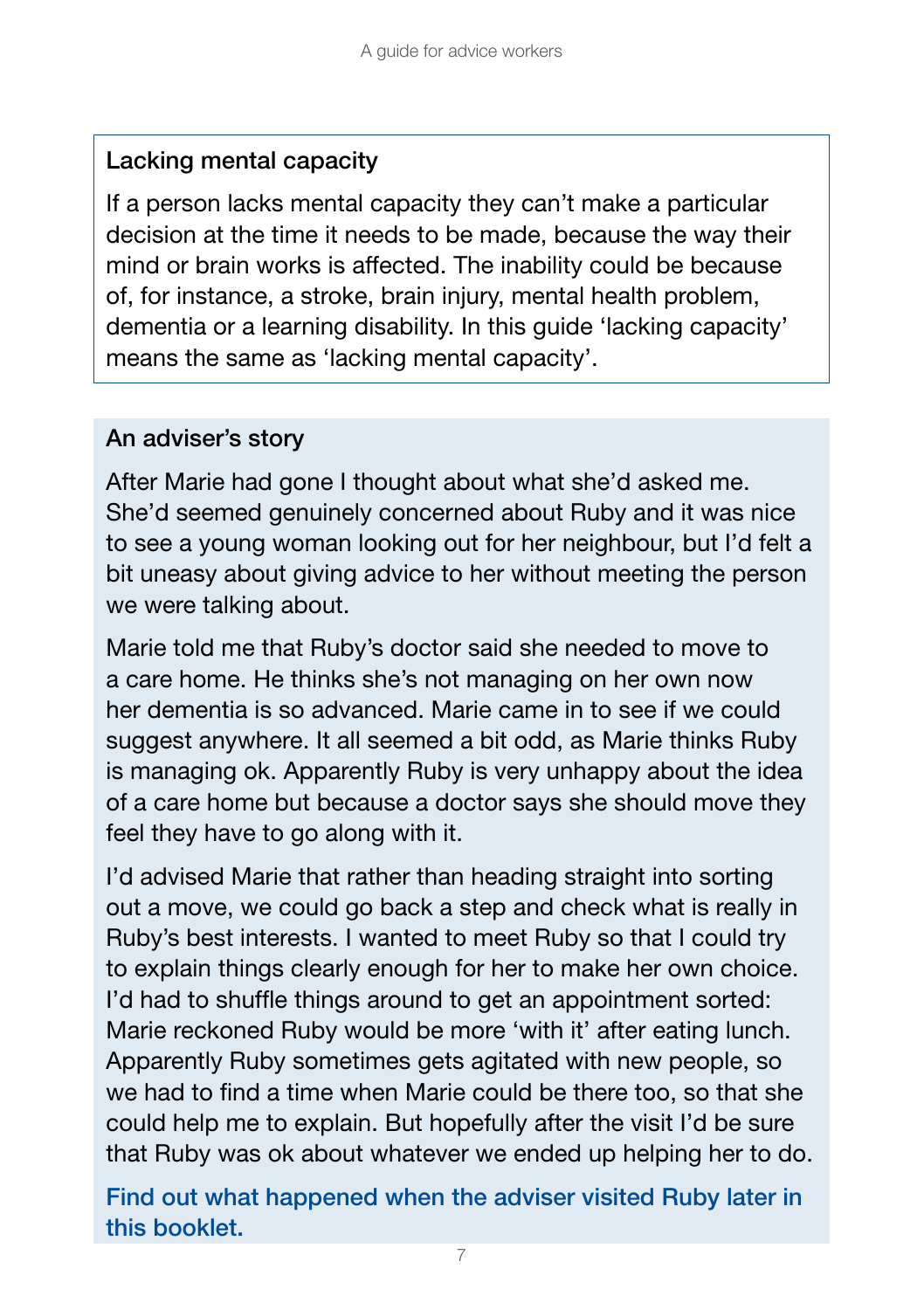The Mental Capacity Act has the potential to affect everyone. As well as having clients who themselves lack capacity you may have their friends, relatives or carers, like Marie in the story above, walking through your door. When you help them you will need to ask 'does my client have the mental capacity to make this decision?' or 'is what my client asking me to advise them on really in the best interests of the person they care for?' If there is, or could be, any question about the capacity of your client, or someone your client helps, you should ensure that your actions and your case records reflect the requirements set out in the Mental Capacity Act.

## The Code of Practice for the Mental Capacity Act

There is a Code of Practice (the 'Code') alongside the MCA, which provides guidance on how the MCA works on a day to day basis. It gives case studies and explains in more detail what the key features of the law are.

Professionals and anyone who is paid for the work they do with someone who lacks capacity has a duty to 'have regard' to the Code. Having regard involves paying attention to the Code and being able to show that you are familiar with the guidance in it and have followed it. If you don't follow the Code you should be able to give convincing reasons as to why not.

This includes advice and advocacy workers (paid or unpaid), as well as other professionals who may be involved in your cases, such as doctors, housing or health advisers, youth workers and the police. Remember that the involvement does not have to be a formal or paid role, as it includes those who work as volunteer support workers as well as Attorneys (page 22) or Deputies (page 31).

Family, friends and other unpaid carers won't have a duty to 'have regard' to the Code but will still find the guidance useful. It is a good idea for you to draw their attention to relevant parts of the Code.

The Code can be downloaded for free at: www.publicguardian.gov.uk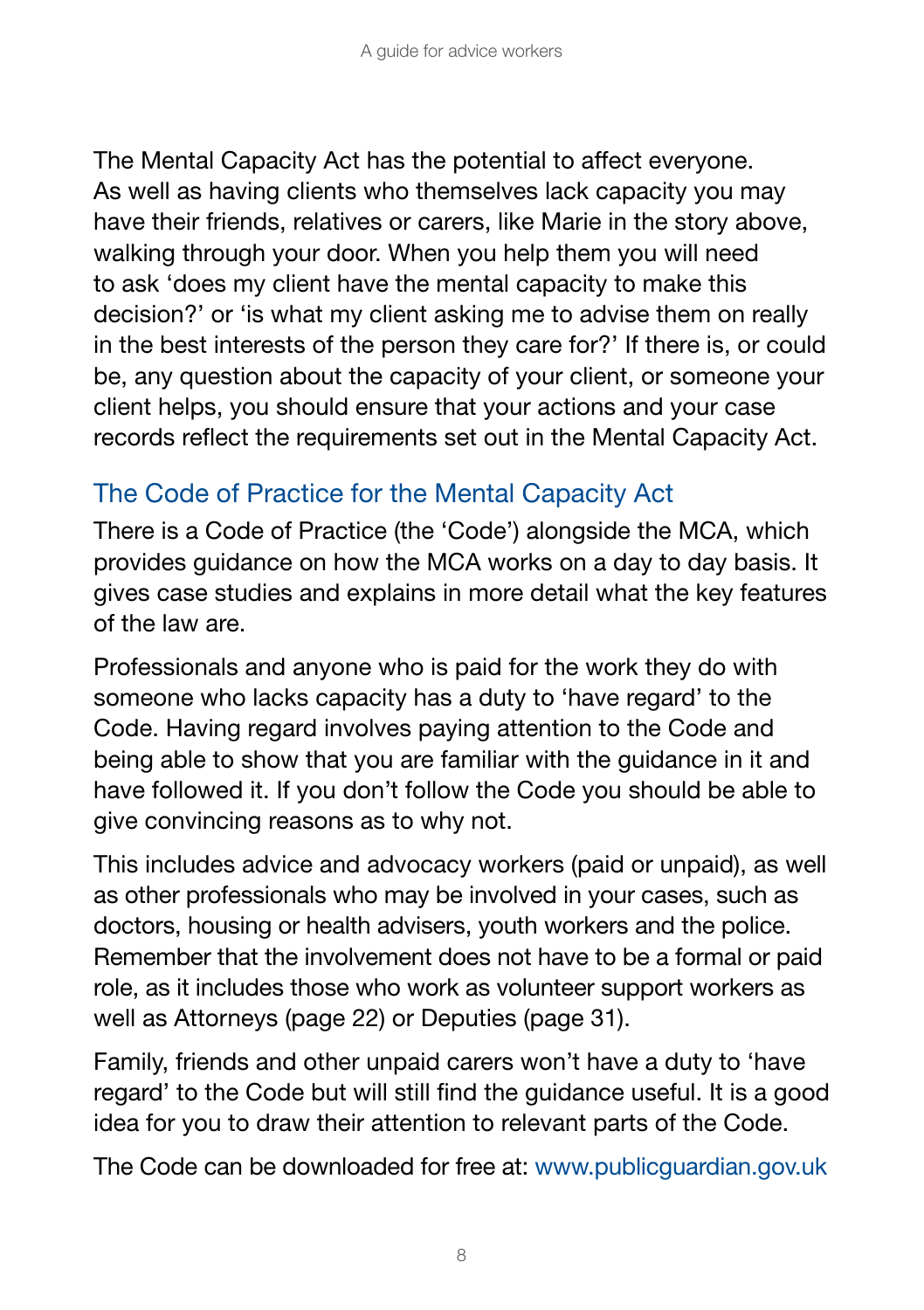## What does the Mental Capacity Act cover?

The MCA pulls together many best practice principles and case law decisions which help people who don't always have the capacity to make decisions for themselves. Although much of what is in the MCA is not new, it means that you can now find the law as it affects people who may lack capacity in one place without having to piece it together from other sources. The MCA also introduces some changes and new safeguards that you need to know about.

The MCA aims to make sure that people who lack capacity to make decisions and are therefore vulnerable are given all the help and support possible to enable them to make their own decisions, or are as involved as much as possible in decision-making.

The MCA sets out five key principles that underpin everything else in the MCA and the way it is used. In particular the principle of acting in a person's 'best interests' is crucial. The five principles are described on page 14.

#### Best interests

If anything is done or any decision is made for people who lack capacity to make a decision for themselves it must be in their best interests. This means thinking about what is best for the person, not about what anyone else wants. See page 19 for more details.

The MCA explains how to work out when someone may lack mental capacity and when this may be important.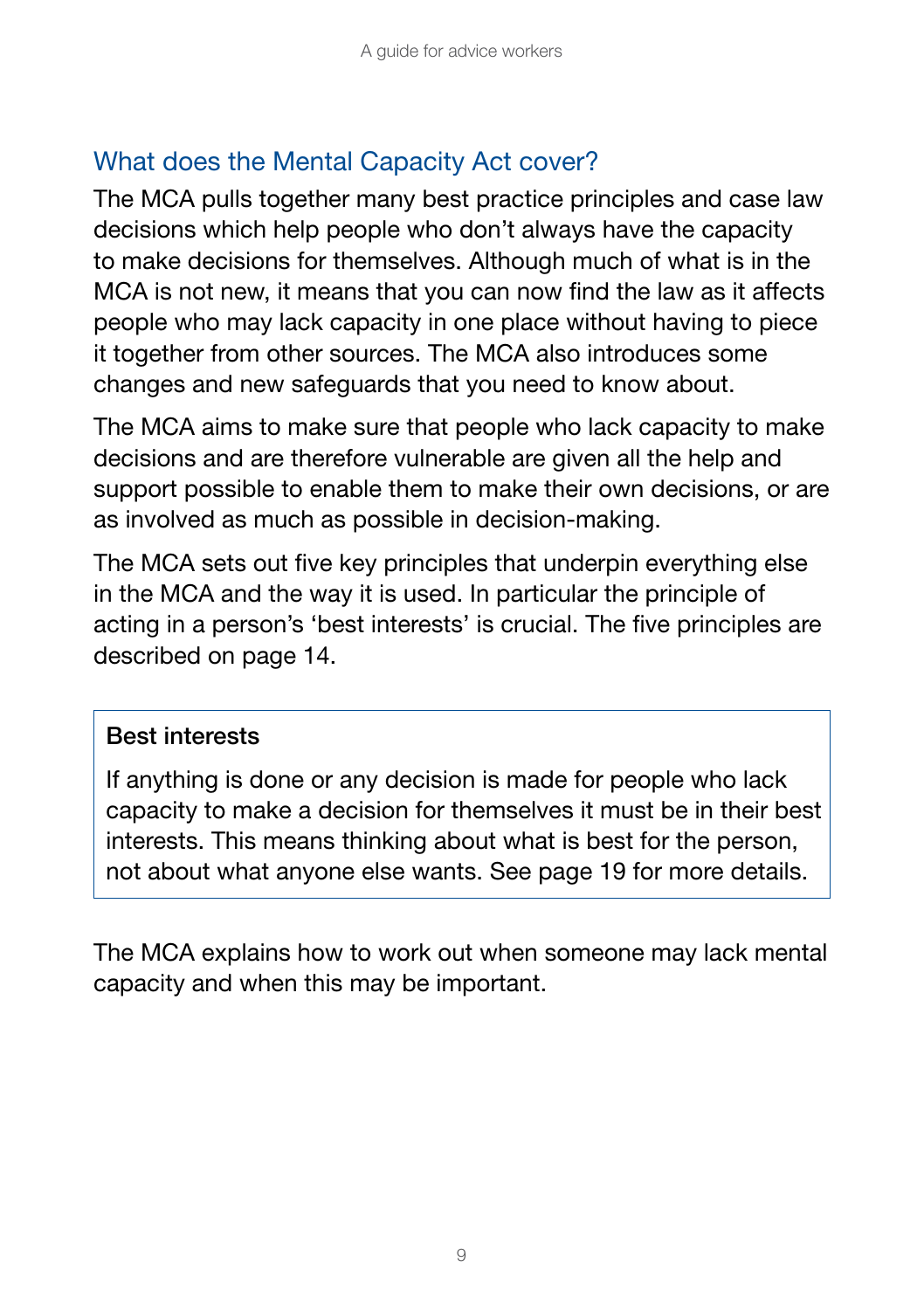- It defines a lack of mental capacity, setting out a basic capacity test and makes clear that someone's capacity may vary depending on the time and type of decision that has to be made (see page 14).
- This includes people whose capacity fluctuates, for example because they have mental health problems, which means that they might be able to make a particular decision on one day but not the next.
- $\bullet$  It also includes those who lack the capacity to make some decisions but not all. For example, someone who has dementia may be able to make decisions about what to wear but may lack the capacity to decide whether they are able to live safely in their own home.

The Mental Capacity Act makes it easier for someone to plan ahead for a time when they may lack capacity to make some decisions affecting their lives.

- Enduring Powers of Attorney (EPAs) are now replaced by Lasting Powers of Attorney (LPAs). LPAs enable people to appoint a representative (an 'Attorney') to make personal welfare or health decisions, or decisions about their property and affairs, should they lack capacity to make these decisions for themselves at some time in the future (see page 22).
- It also formalises rules on making advance decisions to refuse medical treatment, and sets out additional requirements for advance decisions that refuse life sustaining treatment (see page 24).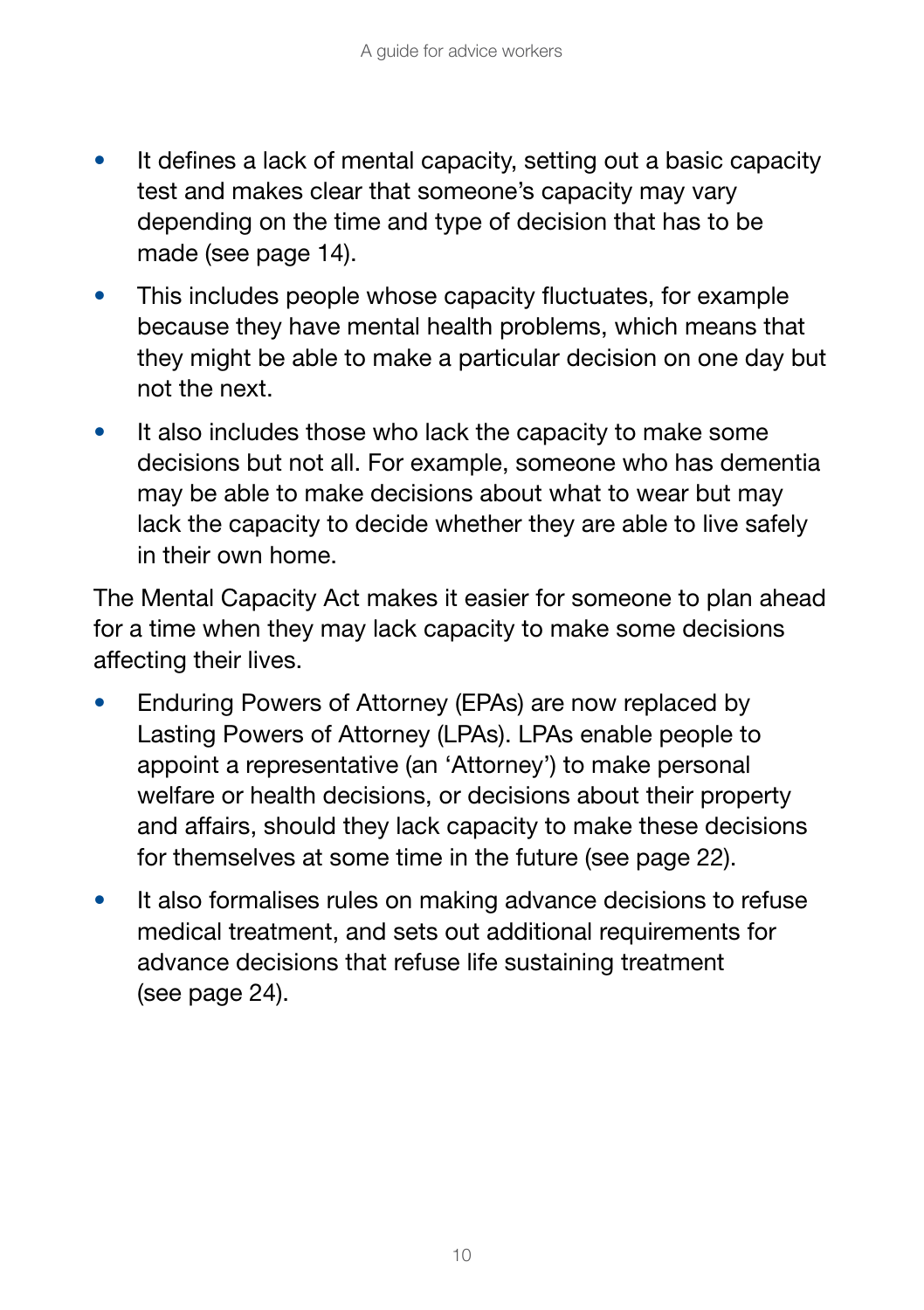In order to protect vulnerable people, the MCA:

- clarifies how people should act when helping someone who lacks capacity to make a decision. In particular this includes ensuring that any help given to them is in their 'best interests' (see page 19);
- created a Court of Protection with High Court status which deals with cases relating to mental capacity issues (see page 30);
- created an Independent Mental Capacity Advocate (IMCA) service (see page 32);
- created the role of Public Guardian, who keeps a register of LPAs and EPAs, supervises Deputies (see page 30) and provides general information and advice on the MCA. The Public Guardian is supported by the Office of the Public Guardian.
- introduced a new offence of ill-treatment or wilful neglect of someone who may lack capacity to take decisions to protect themselves (see page 26); and
- sets out the rules for when people without capacity to consent can still take part in research (see page 27).

#### Decisions that are not covered by the new law

Some types of decisions (such as consenting to sex, marriage, divorce, adoption and voting) can never be made by another person on behalf of someone who lacks capacity, even if they are an 'Attorney' or a 'Deputy' and the Mental Capacity Act does not change this.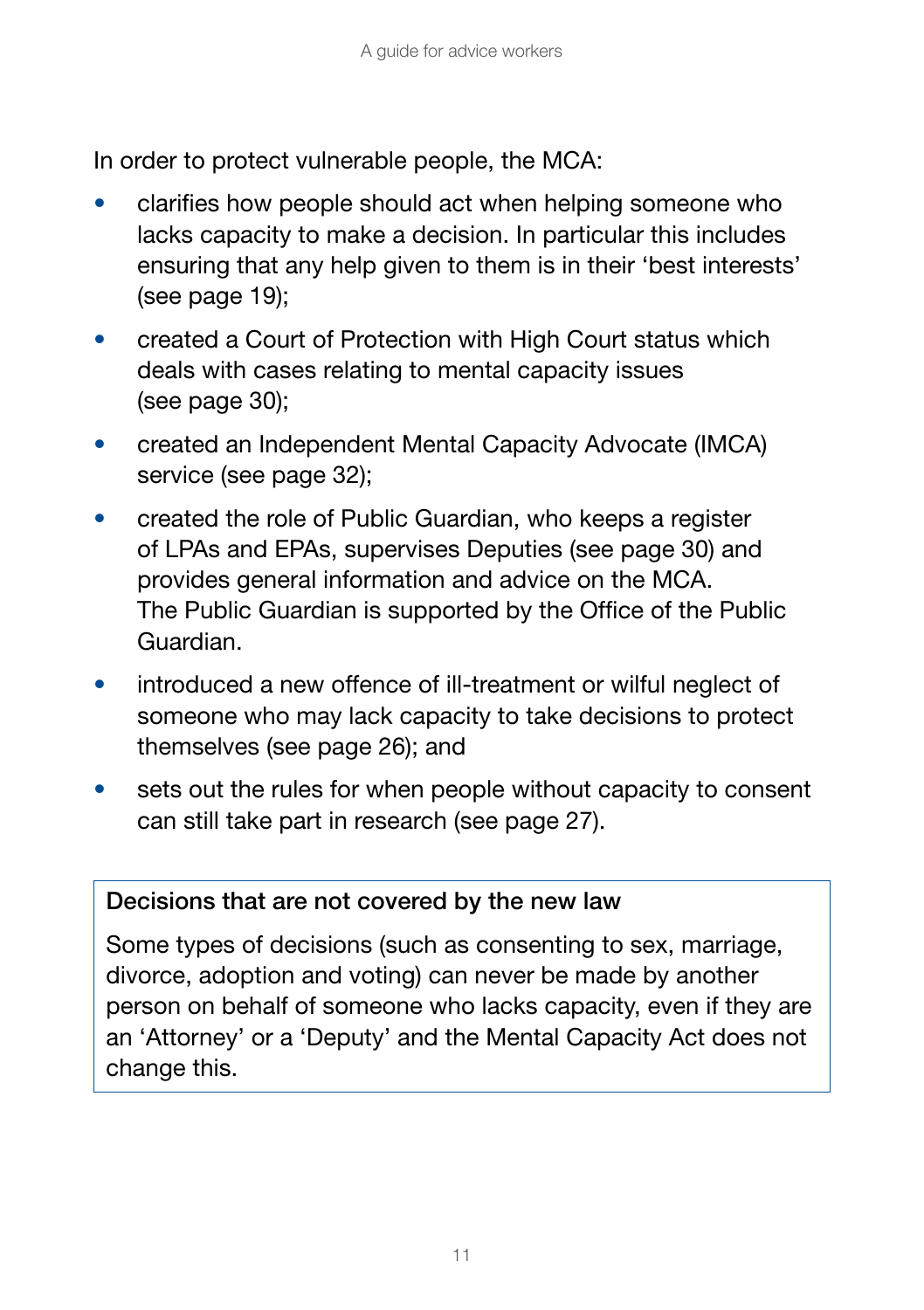Most of the Mental Capacity Act does not apply to under-16-year olds. There are two exceptions to this.

- The Court of Protection may make certain decisions about property for under-16-year olds.
- The new offence of ill-treatment or wilful neglect (see page 26) also applies to situations involving under-16-year olds who lack capacity.

Most of the provisions of Mental Capacity Act do apply to young people aged 16-17 although under 18s will not be able to make a Lasting Power of Attorney or an advance decision to refuse treatment under the MCA.

For more detail on how young people are affected by the MCA and how it interacts with other relevant legislation such as the Children Act, refer to the Code of Practice. Get expert help if you need further advice on this.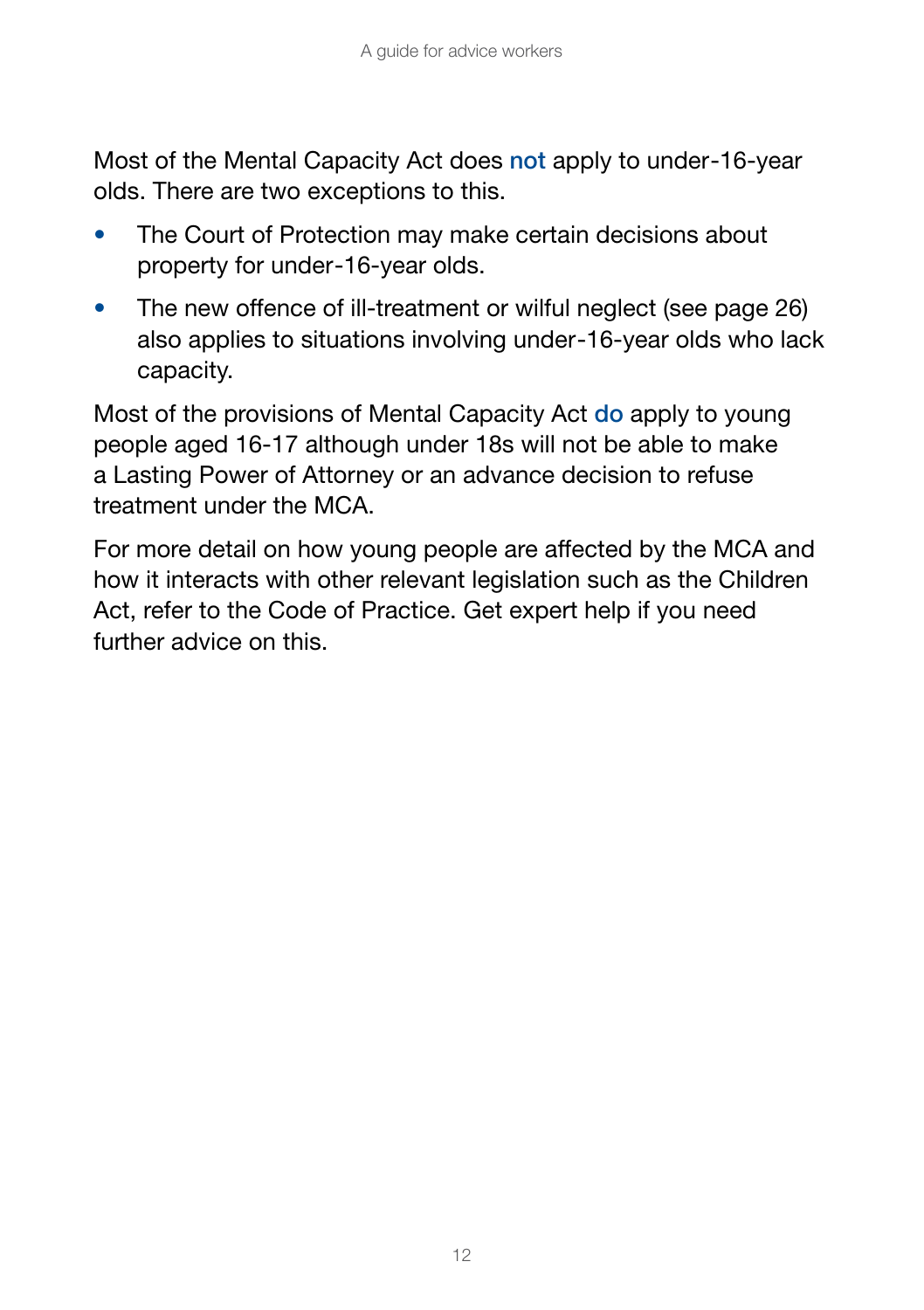#### The Mental Health Act

The 1983 Mental Health Act (MHA) is primarily about people who are diagnosed as having a mental health problem which means that, in the interests of their own health or safety or to protect other people, they have to be compulsorily detained or treated.

The MHA is not changed by the Mental Capacity Act, but the two Acts may affect the same people. The Mental Capacity Act will apply to everyone who lacks capacity, including patients who have been detained in hospital ('sectioned') under the Mental Health Act. However, these people won't be covered by the Mental Capacity Act in regard to compulsory mental health treatment which can be given without consent under the Mental Health Act itself. The new Mental Capacity Act will, however, apply to most other situations where someone who has been detained lacks capacity to make a decision, such as consenting to treatment for anything else, for example a physical condition, or making financial decisions.

The Government is working on updating the Mental Health Act. For more information visit the Department of Health website at: www.dh.gov.uk.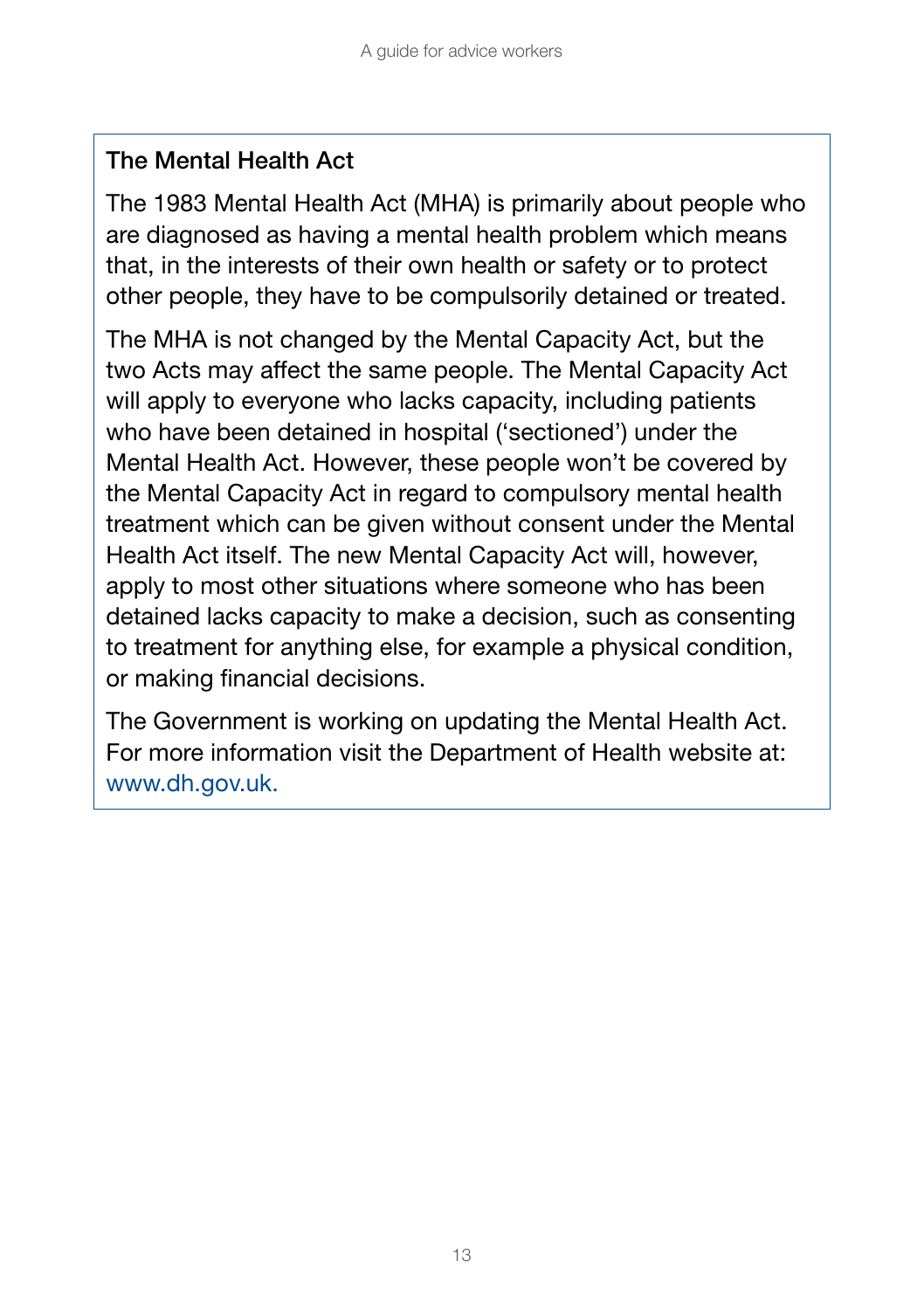## 2. How do I know if someone lacks capacity?

As part of your work you may be asked for advice by a client who is worried about their relative's ability to make decisions because, for example, they keep giving money they can't afford to a neighbour. To deal with cases like this you will need to be sure that the person concerned has the mental capacity to make those kinds of decisions. This means that you will have to know how to carry out a capacity assessment, either to apply the test yourself or to explain it to relatives and carers.

To help with this, the MCA begins by setting out five key principles which must underlie everything you do in relation to someone who may lack capacity to make some decisions. It also defines what 'mental capacity' is and explains how you assess whether someone has mental capacity to act in any given situation.

The five principles:

#### Principle 1

It should be assumed that everyone can make their own decisions unless it is proved otherwise.

#### Principle 2

A person should have all the help and support possible to make and communicate their own decision before anyone concludes that they lack capacity to make their own decision.

#### Principle 3

A person should not be treated as lacking capacity just because they make an unwise decision.

#### Principle 4

Actions or decisions carried out on behalf of someone who lacks capacity must be in their best interests.

#### Principle 5

Actions or decisions carried out on behalf of someone who lacks capacity should limit their rights and freedom of action as little as possible.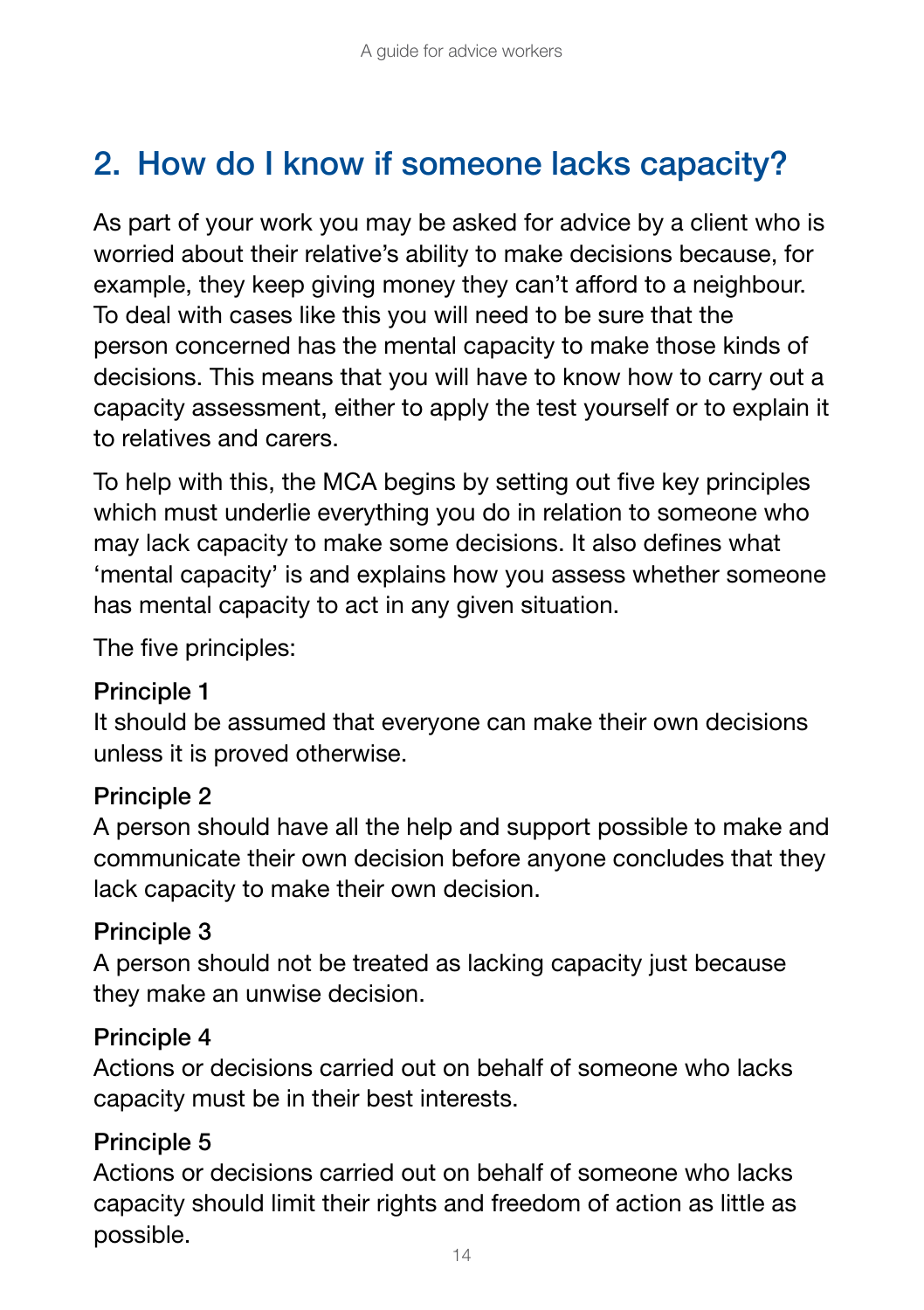For more detail it is important that you refer to the Mental Capacity Act and the Code of Practice.

The first three principles should be used to work out what decisions a person can make for themselves. We look at this in more detail in the section 'Assessing capacity', below.

The last two principles set out how decisions should be made and actions taken on behalf of a person who lacks capacity. This is explained in more detail on pages 19-21.

### Assessing capacity: principles 1, 2 and 3

The law sets out how you can assess someone's capacity to make a particular decision. Anyone carrying out an assessment must apply principles 1, 2 and 3:

Principle 1 says that every adult has the right to make their own decisions. You must assume that someone is capable of making a decision unless it's shown that they aren't. You should not assume that someone can't make a decision just because they have a particular disability or condition.

Principle 2 says that before applying the capacity test you must be sure that someone you think may lack capacity has had all the help and support they need to encourage and enable them to make and communicate their own decision. The person should be given all the information they need to make the decision, which should be presented to them in a way which makes it as easy to understand as possible.

This may mean, for example, having the information explained to them by someone they understand and trust, and using pictures, Braille or audio tape. The person's decision does not have to be conveyed in any particular way (for example, it doesn't have to be spoken or written or grammatical) so long as it is clear what they have decided. In some instances this could, for example, mean that blinking or squeezing a hand may be enough to communicate a decision. If, after all the help and support has been given, their capacity is still in doubt then it should be assessed.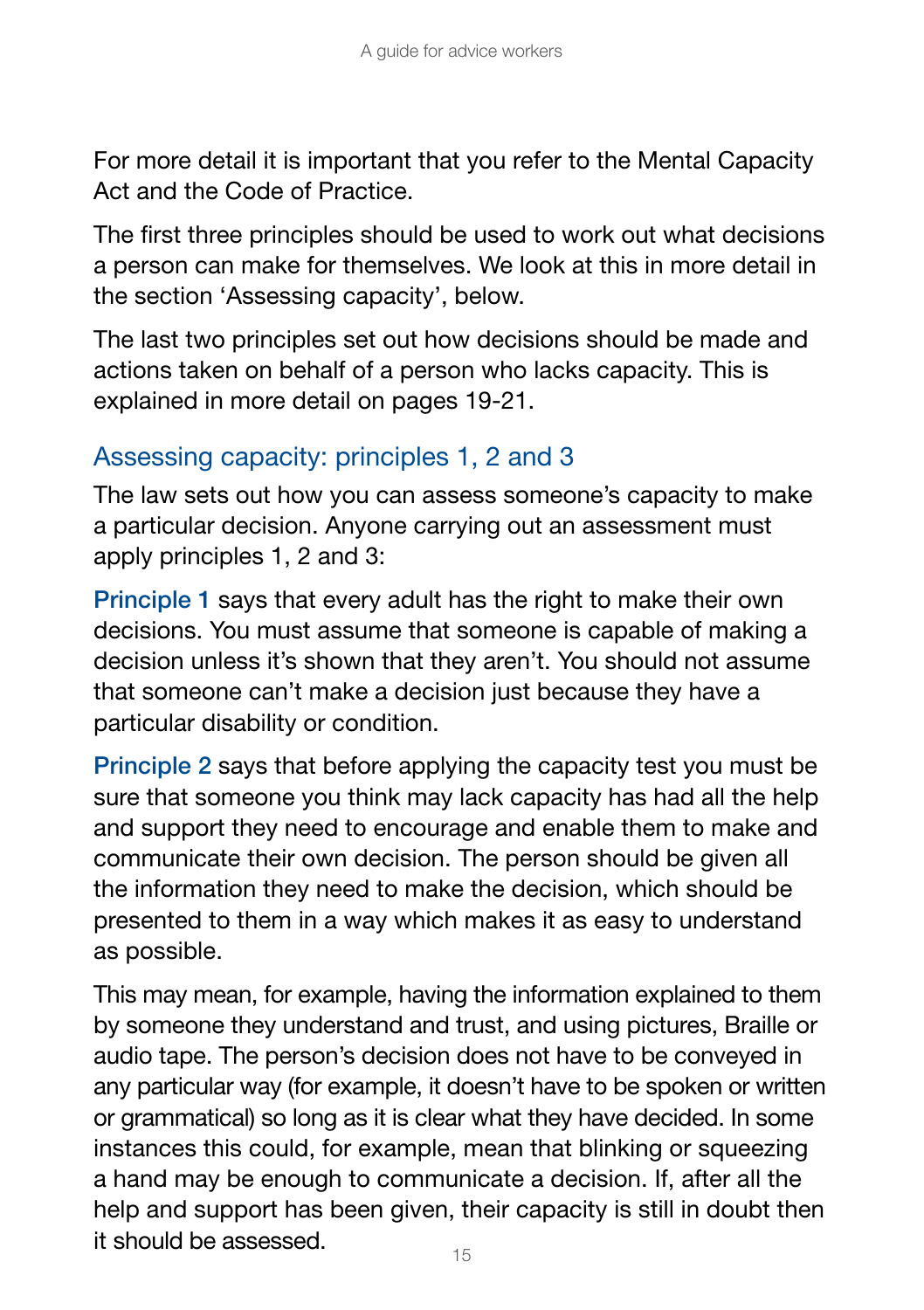Principle 3 says that you should not treat a client as lacking capacity just because they choose to make a decision which you or someone else thinks is unwise. The capacity test concerns the ability to make a decision, not how sensible it is. Deciding to spend up to the limit on two or three credit cards is not a wise thing to do, but it isn't suggested that anyone who gets into debt in this way should have their capacity to make that decision assessed.

### The test to assess capacity

The Mental Capacity Act says that a person should not be assumed to lack capacity just because of their age, behaviour, any condition they have, or because they couldn't make a particular decision in the past.

The MCA makes clear that assessing whether someone can make a decision should be about whether they can make a particular decision at a particular time and not about their capacity to make decisions in general.

A lack of capacity may be temporary, for example when someone is depressed, or it may just concern some types of issues, for example, a person with a learning disability may have capacity to decide what they should wear each day, but they may lack capacity to choose how to invest their money.

There are four key questions you must consider to help you determine whether someone is able to make a decision.

- Can the person understand information relevant to the decision, including understanding the likely consequences of making, or not making the decision?
- Can they retain this information for long enough to make the decision?
- Can they use and weigh the information to arrive at a choice?
- Can they communicate their decision in any way?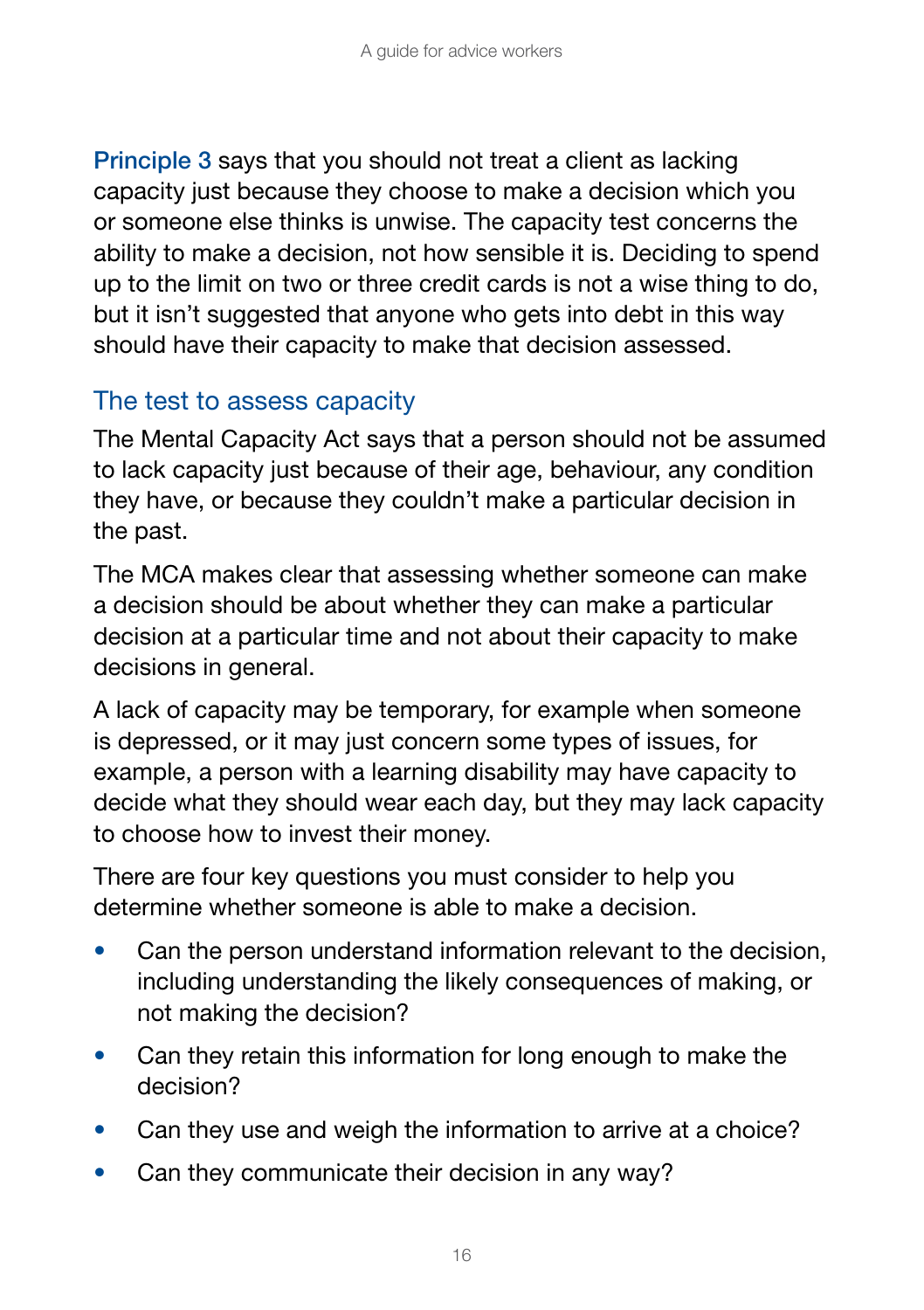If you believe that the answer to any of these questions is 'no', then you can find that they lack capacity to make that decision at that time.

It can be difficult to assess capacity as the test relies on the discretion of the person applying it. However, as long as you have a 'reasonable belief' that your assessment is correct, you should be protected by the law.

#### Reasonable belief

The Mental Capacity Act says that you must have a reasonable belief that your assessment of someone's capacity is correct before you can act on their behalf. This means that any other reasonable person would come to a similar conclusion as you in the same circumstances.

The MCA and Code stress the importance of applying the test for capacity every time action or a decision is needed. However, in practice it might not be necessary to assess someone's capacity on every occasion if help is needed frequently or continuously. For example, if you are an Attorney managing the finances of a person with early stage dementia you may not need to interview them every time that you pay a routine bill for them so long as you reasonably believe they continue to lack capacity to act for themselves on this issue and that they've authorised you to act in this way.

This 'reasonableness' test partly depends on the role of the person who is helping: a solicitor, for example, would be expected to have a different type of knowledge to bring to a decision than a relative or Attorney who is not a professional.

#### Who can assess capacity?

Anyone can assess capacity, including medical professionals, advisers, lawyers, friends, relatives and carers, but the person who assesses should be someone appropriate to the decision or action in question (for example an adviser may be appropriate to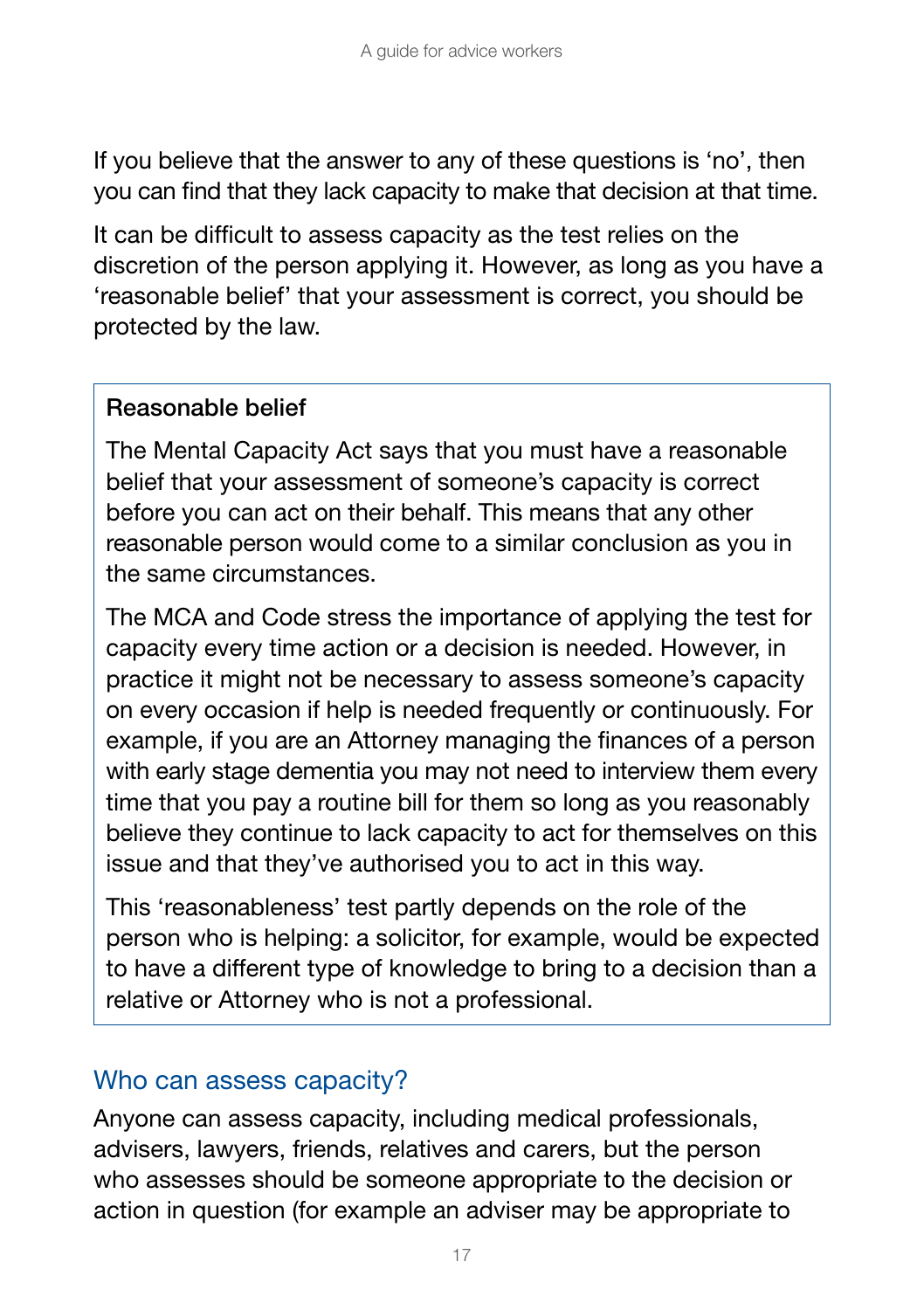assess capacity relating to decisions about benefits claims but not necessarily personal care).

The more serious the decision being made the more formal the assessment should be. There are no forms to fill in to 'prove' that somebody has been found to lack capacity to make a decision but your records should show how you carried out the assessment.

## What does this mean for me?

If you need help on the practicalities of how you or others should apply the test you should look at the Code of Practice, which gives detailed guidance. For example, it clarifies that even if someone can only understand the relevant information for a short time and convey their decision very simply, this can be enough. It also explores how you can help a person to understand information, for example, someone with depression may feel more able to deal with decisions at particular times of the day.

Capacity should be assessed for each particular decision. Assessing capacity is not a 'one-off' event or a checklist to tick off. In each new situation, for example at the start of an interview, or as new decisions come up, you will have to apply the test.

The assessment should check whether the person's lack of capacity to make the decision is temporary (for example, because of a recent stroke), when it might change and what can be done to help and support the person to make the decision in question. Some decisions may be safely postponed until the person regains their capacity to make it.

#### Appointees

The Department for Work and Pensions will need to apply the capacity test and adhere to the five principles of the Mental Capacity Act when they decide whether someone has the mental capacity to manage their benefits, as will anyone who acts as an 'appointee'.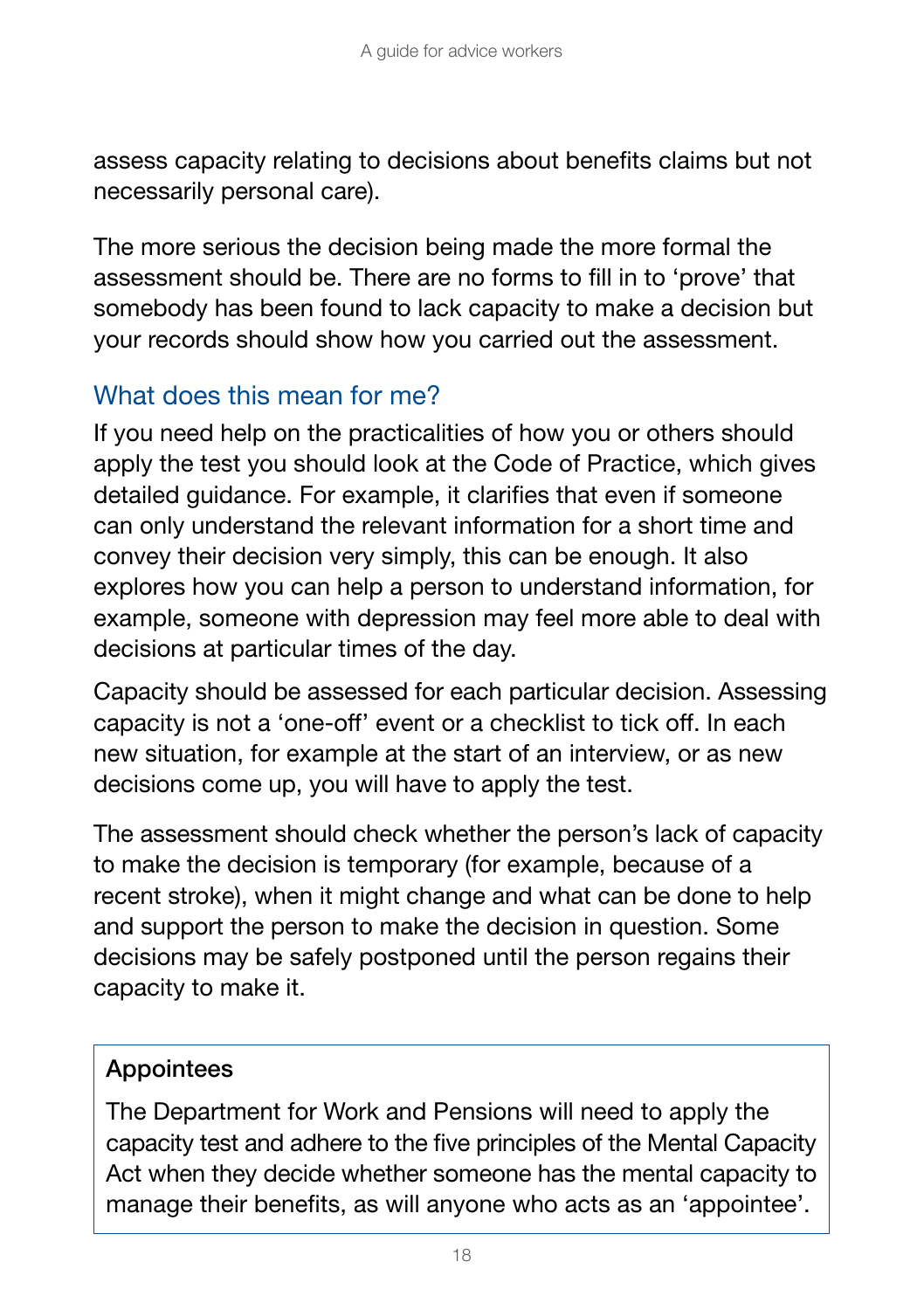## 3. Helping people who lack capacity to make decisions

If your client or the person they care for lacks capacity to make a particular decision, then principles 4 and 5 of the Mental Capacity Act will apply. Everyone making decisions or acting for someone who lacks capacity will be bound by these principles, whether they are a carer, relative, friend, lawyer, adviser, Attorney, representative of the Court or any other professional.

As an advice worker you will not only need to act in line with these principles but will need to be able to look at whether the principles have been followed by others involved in your case, for example, your client's GP or the Department for Work and Pensions.

## Principle 4 - 'Best interests'

The principle of always acting in a person's best interests is a crucial part of the Mental Capacity Act, and should be central to any action taken on behalf of someone who lacks capacity.

The MCA gives a checklist of key factors that you must consider when working out what is in someone's best interests. It is not a full list and you should refer to the Code of Practice for more details. Checking 'best interests' includes the following.

Never make assumptions about the person lacking capacity based on their looks, age, appearance, behaviour, or their condition alone. How a person appeared last time you met them, or what your receptionist tells you about their behaviour, may be relevant to help you assess whether their condition may fluctuate but should not prejudice your assessment of their capacity in relation to the decisions you are considering.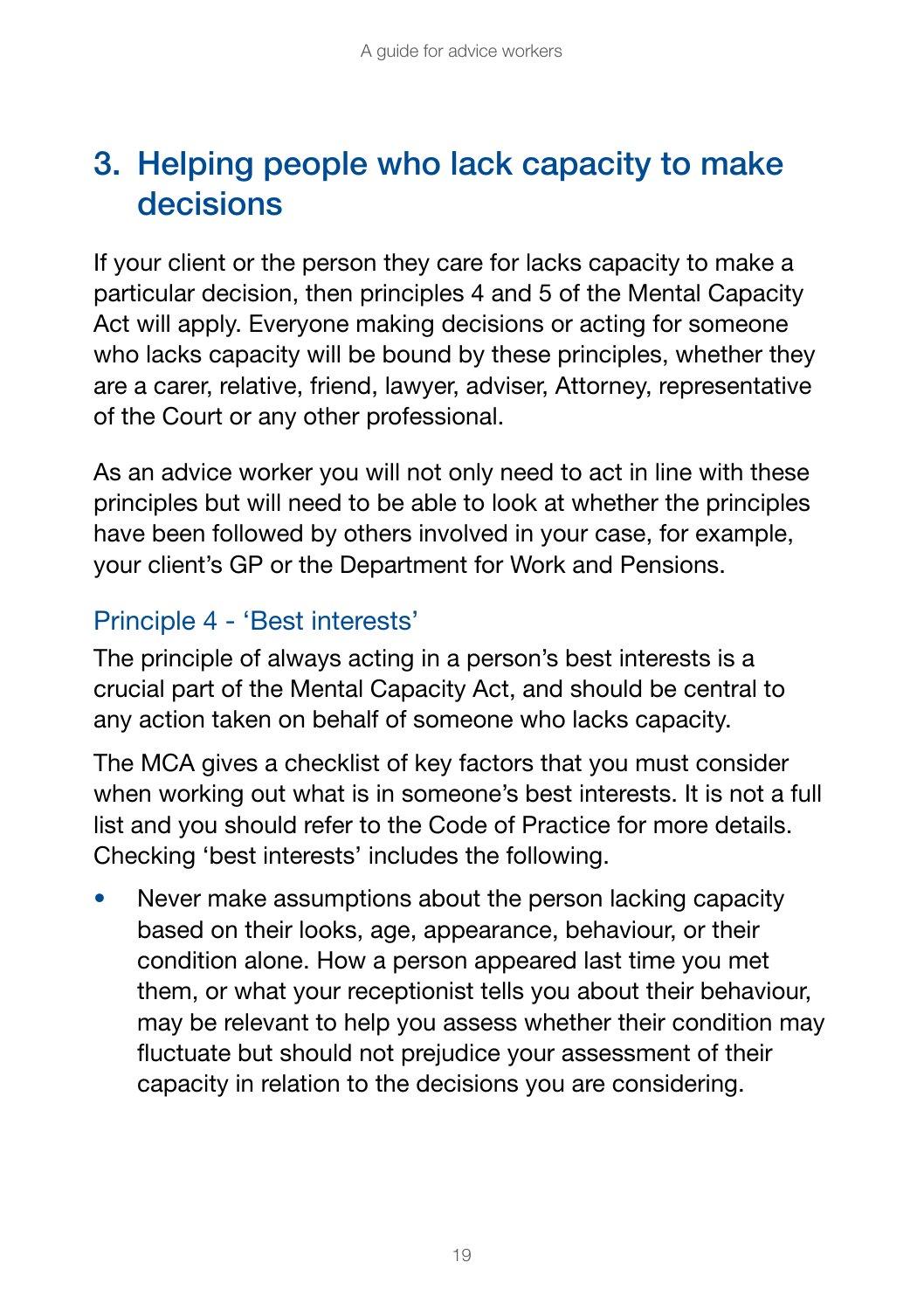- Consider all the relevant circumstances, including looking at other options. For example, if a carer wants a relative with advanced dementia to move into a care home because they think they lack capacity to make decisions about everyday living, you should advise them that there may be other care and housing options available.
- Consider postponing the decision if the person may regain the capacity to make it. For example, if a major decision needs to be made for someone who has had a recent stroke; it may be in their best interests to wait until they regain the capacity to make it for themselves.
- Make sure that the person retains as much control and involvement in the decision-making as possible.
- If the decision is about treatment needed to keep someone alive (called life-sustaining treatment), the person making the decision must not be motivated by a desire to bring about death.
- Think about what the person lacking capacity would have decided for themselves by taking into account what is known of their past and present wishes, feelings, beliefs and values, (particularly if they have been written down). For example, a best interests assessment of a person who has always held outspoken views against accepting charity should take this into account when looking at maximising their income even though it may not in the end rule out an application for money from a charity if this is determined as being in their overall best interests.
- As far as possible consult with others, such as family, friends and any Deputy or Attorney, and take into account what they think would be in the person's best interests.

Any other relevant factors must also be taken into account when assessing what is in someone's best interests. How issues are weighed up will depend on the individual case, and on things like the urgency and importance of the decision. There is further guidance on how to determine best interests in the Code of Practice.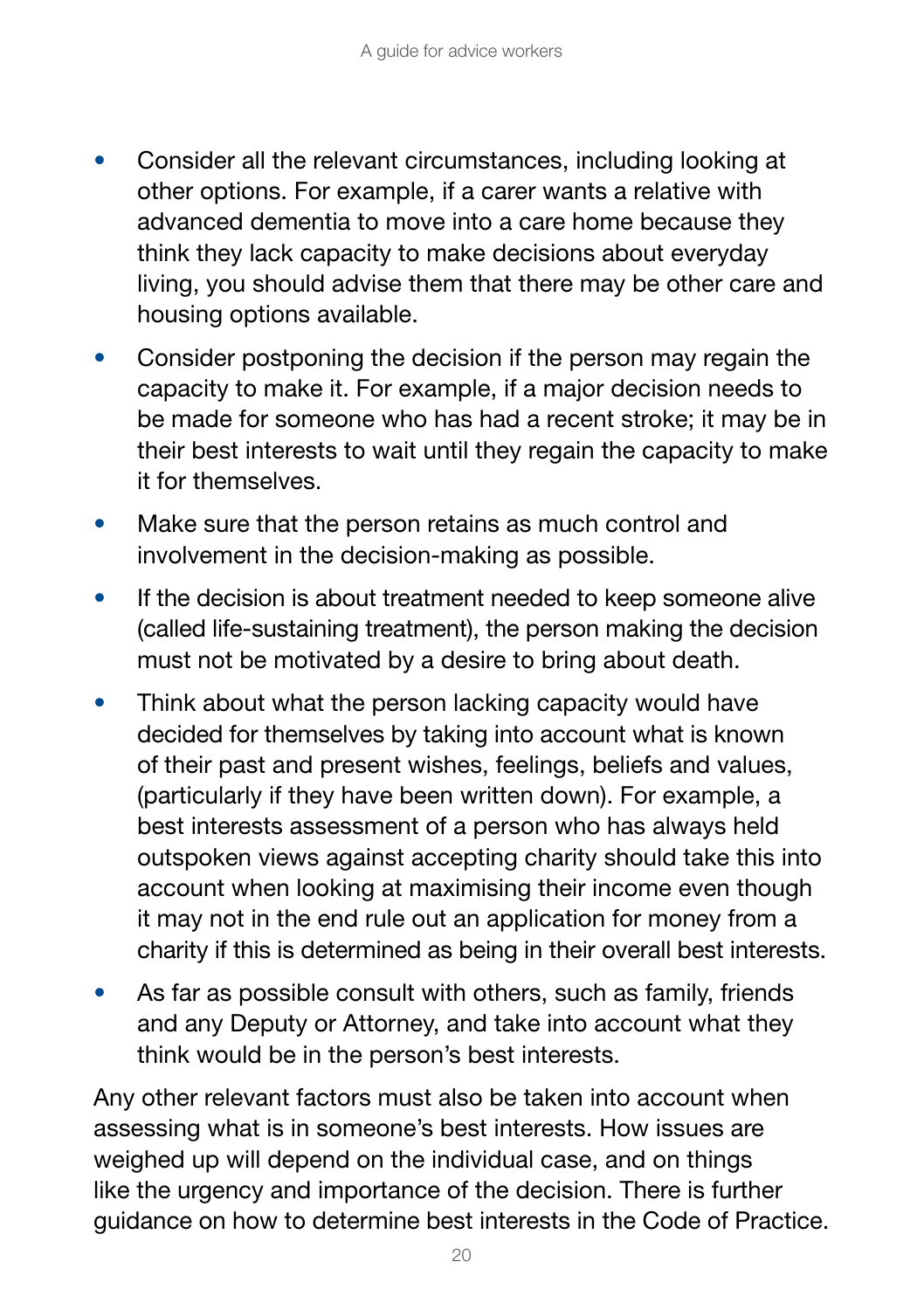### Principle 5 – The less restrictive option

Principle 5 says that you or anyone else helping a person who lacks capacity should consider all possible options which will limit the person's rights and freedom as little as possible. This means that when you or anyone else does anything to or for a person who lacks capacity you must choose the option that is in their best interests (principle 4) and you must consider whether you could do this in a way that interferes less with their rights and freedoms of action.

When deciding on the best course of action to take for someone who lacks capacity to make a decision, conflict may arise. Principles 4 and 5 say that although the views of relatives or carers may be invaluable, decisions made should be based on what is best for the person and not about what anyone else wants. See page 27 for more information on resolving disputes.

#### An adviser's story, continued

I was really glad I'd gone to see Ruby: I felt a lot clearer about what was going on. I'm not medically trained but I could see that Ruby's dementia was causing a lot of difficulties. She told me that she often forgets to take her medication, and would not know when it was time for meals if Marie didn't pop in and remind her. Although she was confused at times she definitely understood what we were talking about, with a few prompts from Marie.

We talked through all the options for Ruby's future, including the GP's recommendation that she move into a home. Ruby was definite she wanted to stay in her flat so we talked through ways to make it safer. Ruby was happy with the suggestion that we see what help social services can give and pleased that Marie was happy to carry on popping in to help. She also agreed to make claims for Attendance Allowance and Carer's Allowance for her and Marie.

Read on to find out what happened next.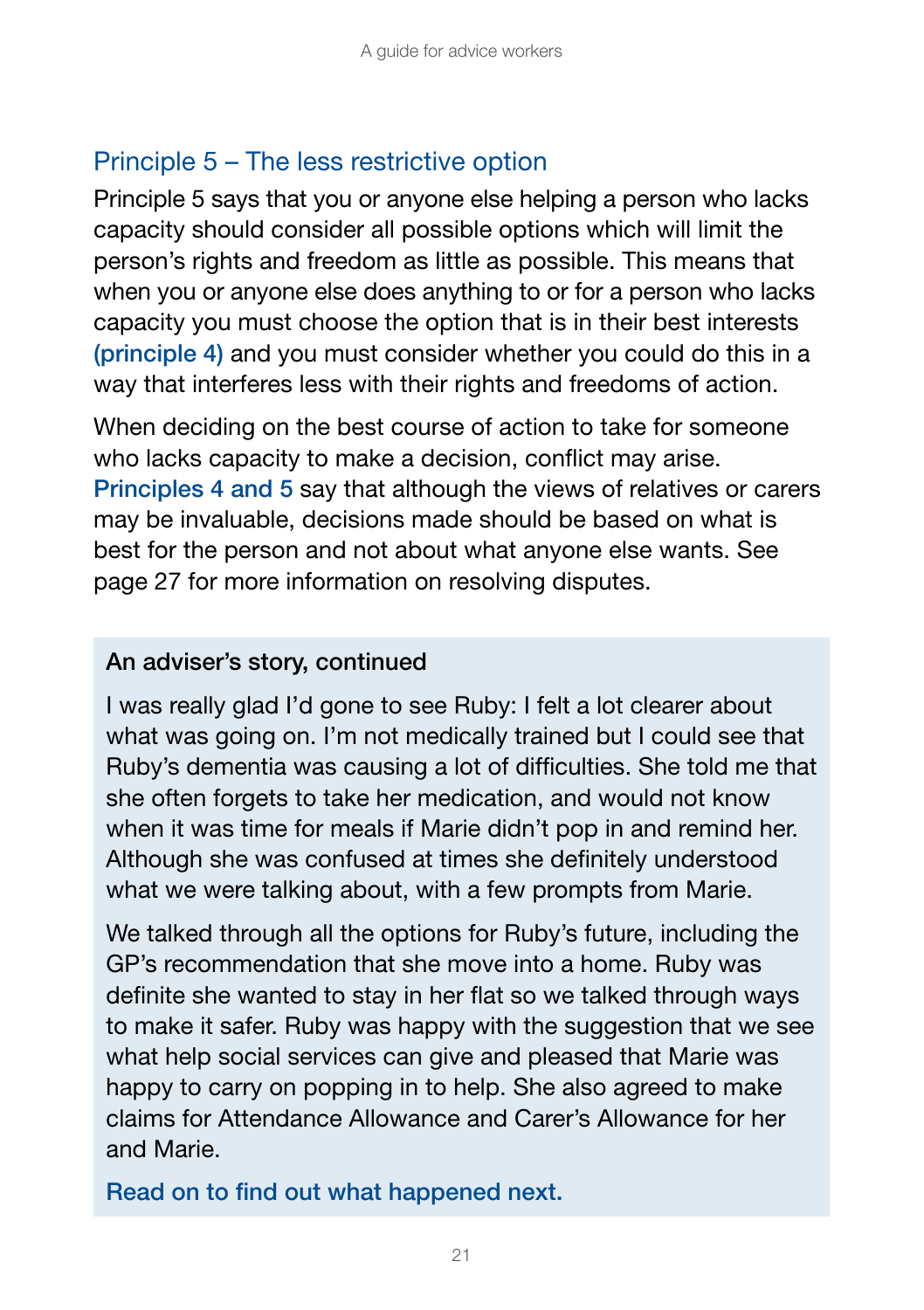## 4. Advising people on planning for the future

Many people ask advisers to explain how they can prepare for their future, for example, how they can make a will or set out what they would want to happen to them if they lose the ability to make their own decisions. The MCA formalises and changes some of the measures previously available.

### Lasting Powers of Attorney

The MCA introduces new 'Lasting Powers of Attorney' (LPAs) which replace the previous system of Enduring Powers of Attorney (EPAs) (see page 23).

An LPA enables a person who has mental capacity and is over 18 (the 'Donor') to appoint another person or people (their 'Attorney(s)') to make certain decisions for them if they lose the capacity to make them themselves.

There are two types of LPA:

- A Property and Affairs LPA for decisions about financial matters, similar to an EPA. This type of LPA can be used while the Donor still has capacity, unless the Donor specifies that it can't.
- A Personal Welfare LPA can only be used when the Donor no longer has capacity to make decisions affecting their health or personal welfare.

Unless the Donor says otherwise on their LPA form, the Attorney has authority to act on the Donor's behalf for all the issues covered in the LPA. However, if a Donor wants their Attorney to make decisions about 'life-sustaining treatment' (see page 24) they need to specify this in the Personal Welfare LPA form.

Any Attorney has to abide by the five principles of the MCA including acting in the Donor's best interests, and has a legal duty to have regard to the Code.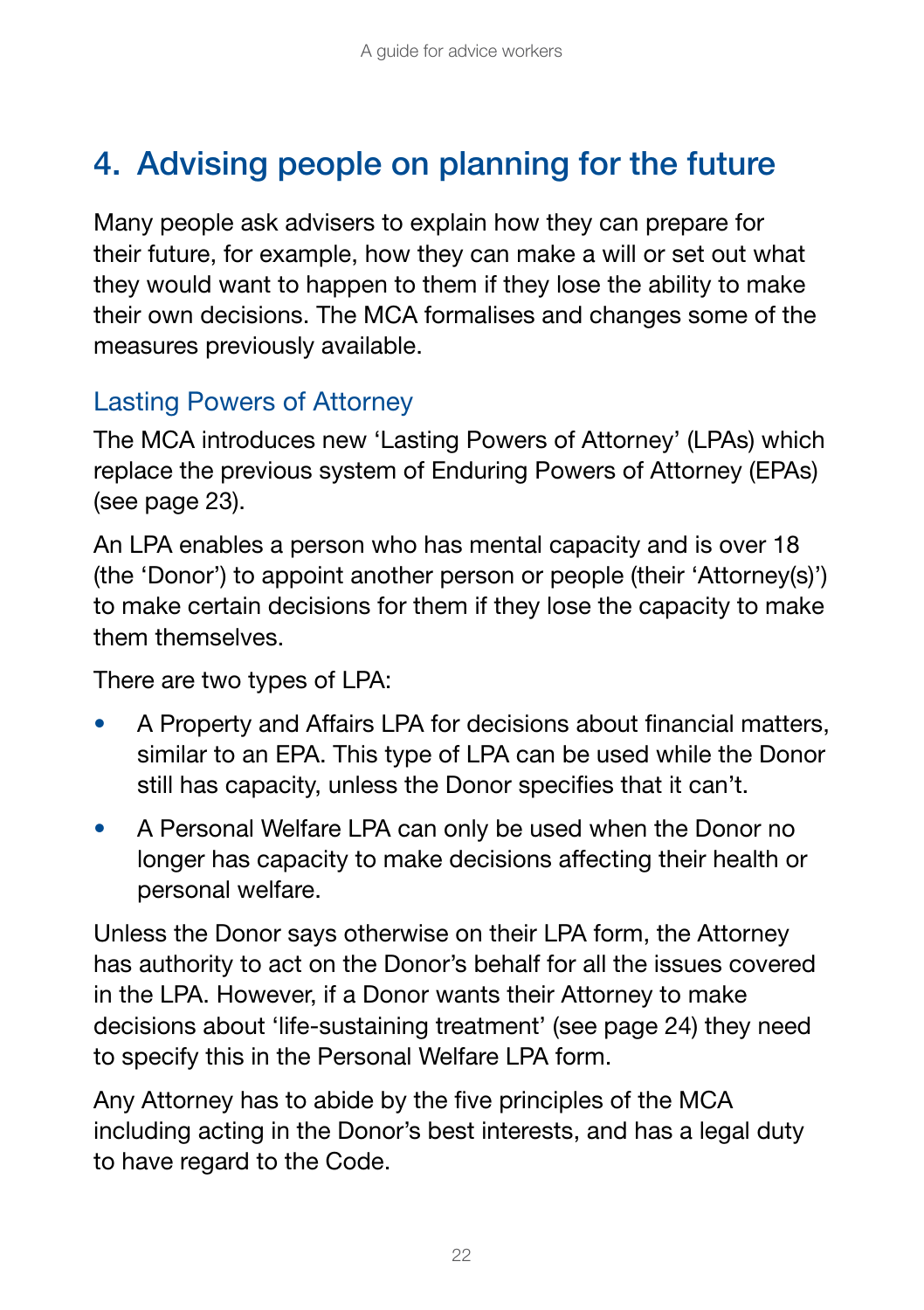As part of your job you may be asked how someone can make an LPA. There are two forms for Donors to fill in, one for each type of LPA. LPA forms have to be certified and then registered (for a fee) with the Office of the Public Guardian (OPG) (see page 30), before they can legally be used, as unregistered LPAs don't give any powers to the Attorney.

Anyone wanting to check if an LPA is registered can contact the OPG which keeps a register of LPAs.

Forms to make and register an LPA are available from the OPG (where you can also get guidance on filling in the forms) and from legal stationers. They are all downloadable from: www.publicguardian.gov.uk

#### Enduring Powers of Attorney

A Power of Attorney is where someone delegates the power to manage their financial affairs to someone they trust, who becomes their 'Attorney'. Prior to 1 October 2007 when the Mental Capacity Act came into effect the system for people to appoint Attorneys for financial matters was an Enduring Power of Attorney (EPA).

If someone has an existing EPA it is still valid and can still be registered although new ones can't now be drawn up. If you are already an Attorney and the EPA has been registered because the Donor can no longer make their own financial decisions then you should carry on as before.

If the EPA has not been registered and the Donor at some point is no longer able to make financial decisions then the EPA will have to be registered before the Attorney can continue to use it.

If the Donor still has capacity, the Donor can keep the EPA for finance decisions or revoke it and replace it with a Property and Affairs LPA, or keep it and also make a Personal Welfare LPA.

Other Powers of Attorney are not affected by the Mental Capacity Act.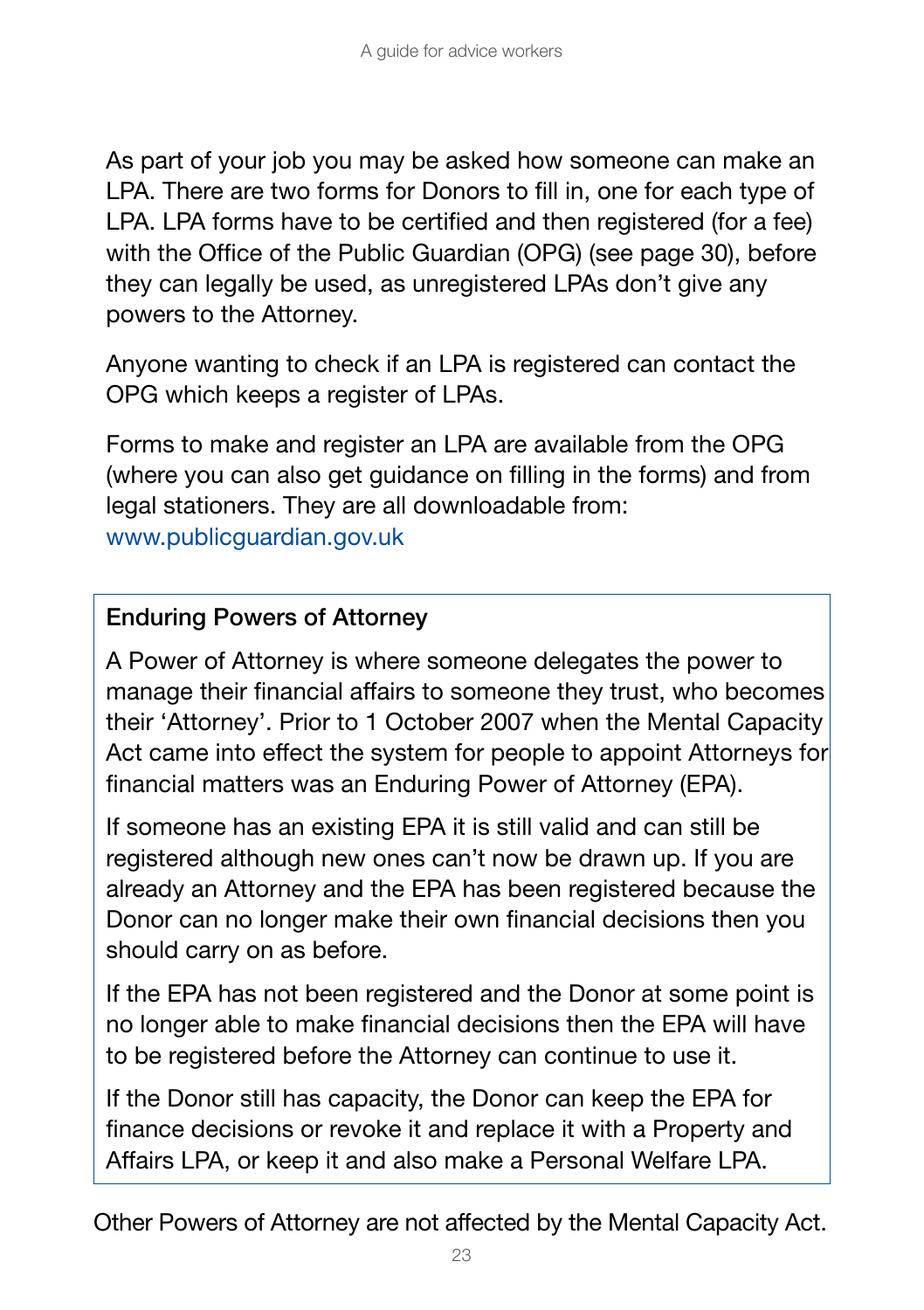The Court of Protection has the power to revoke LPAs and EPAs if they're misused. Guidance and more details on the duties and responsibilities of Attorneys is available from the OPG and you should also refer to the Code of Practice.

### Advance decisions to refuse treatment

The MCA introduces specific requirements for when someone aged 18 or over decides to refuse future medical treatment which might be offered to them when they're unable to refuse or consent to the treatment. These are termed advance decisions to refuse treatment (referred to in this guide simply as 'advance decisions') and can specifically include a decision to refuse life-sustaining treatment.

#### Life sustaining treatment

Treatment the health care provider believes is necessary to keep someone alive. It can include artificial nutrition and hydration.

People can't make an advance decision to request medical treatment - they can only say what kinds of treatment they would refuse. Neither can people make an advance decision to ask for their life to be ended.

The Mental Capacity Act introduces new rules and safeguards for making advance decisions. Advance decisions are legally binding and have to be followed by health professionals, as long as they meet these rules, even if it results in the person's death.

The person making the advance decision must have capacity to do so. Advance decisions should make clear which treatments the person is refusing (although they do not need to use detailed medical terms) and explain which circumstances the refusal refers to. An advance decision doesn't have to be in writing (unless it related to life-sustaining treatment), but writing it down and discussing it with other relevant people (such as healthcare staff and family) can help avoid later confusion or challenges about its validity or scope.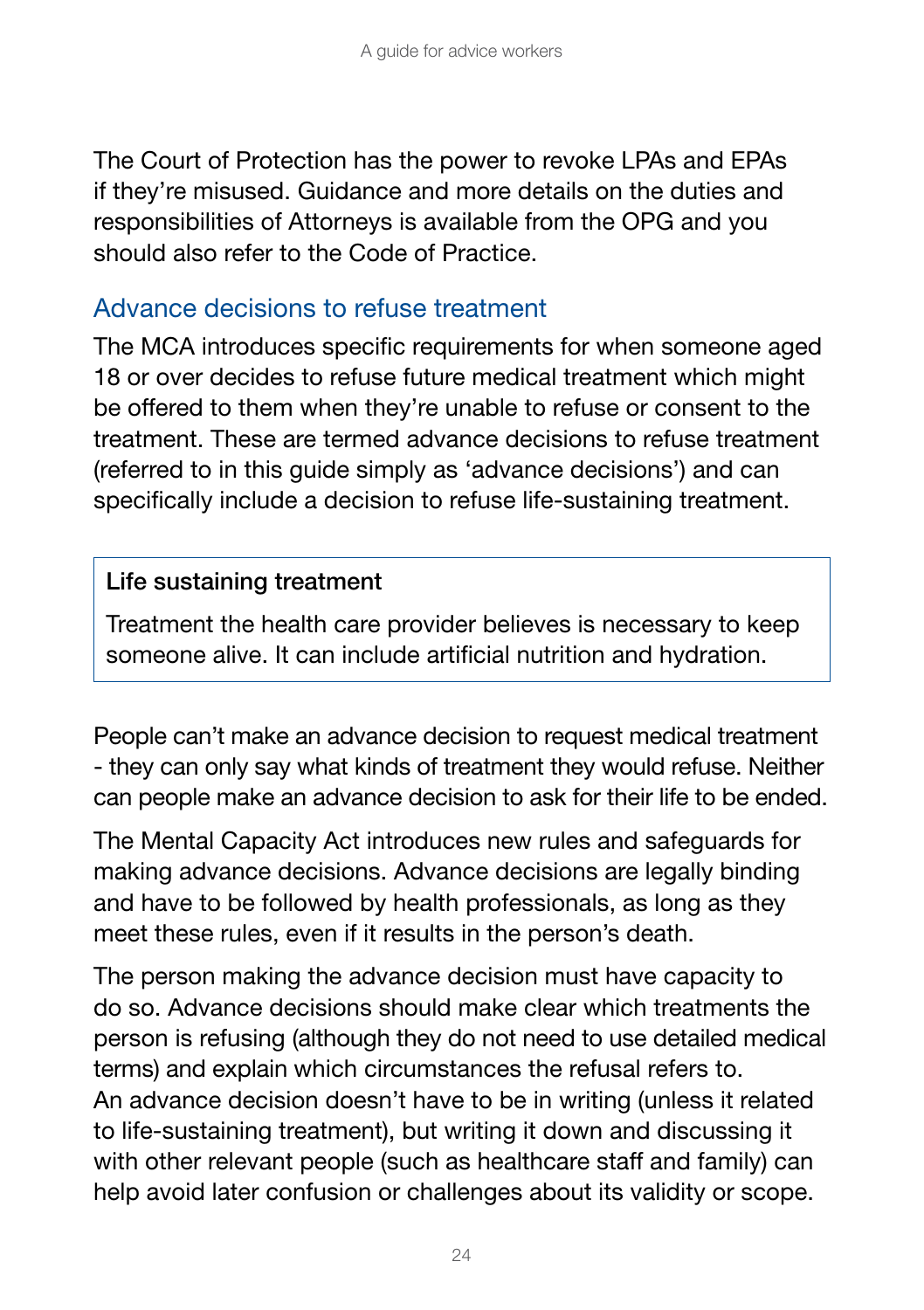Advance decisions to refuse life sustaining treatment have additional requirements. For example, they must be in writing, signed, witnessed and have a specific statement saying that the advance decision is to apply even if their life is at risk.

#### Existing advance decisions or 'living wills'

You may have clients who have already made an advance decision or 'living will' as it is sometimes known. You should advise them to check that it meets the new rules, particularly if it deals with life-sustaining treatment. More detailed guidance is available at: www.dh.gov.uk/consent

Remember that people who are detained under the Mental Health Act 1983 can be treated for mental disorder without their consent, so they can also be given such treatment despite having an advance decision to refuse the treatment.

If you need to advise a client on advance decisions you should read the Code of Practice and look at the list of other sources of information and contacts (at the back of this booklet) for other organisations that can help.

#### Wishes and feelings about treatment and care

Under the Mental Capacity Act people can write down or tell others about their wishes and preferences about future treatment and care, and explain the feelings and values that led to these decisions. These statements can be about anything and can include requests for certain types of treatment or personal preferences such as having a shower rather than a bath, or wanting to sleep with the light on.

Such statements must be taken into account when deciding what is in their best interests (particularly if they have been written down) but they are not legally binding in the same way that advance decisions are and they do not have to be followed if overall it would not be in the best interests of the person.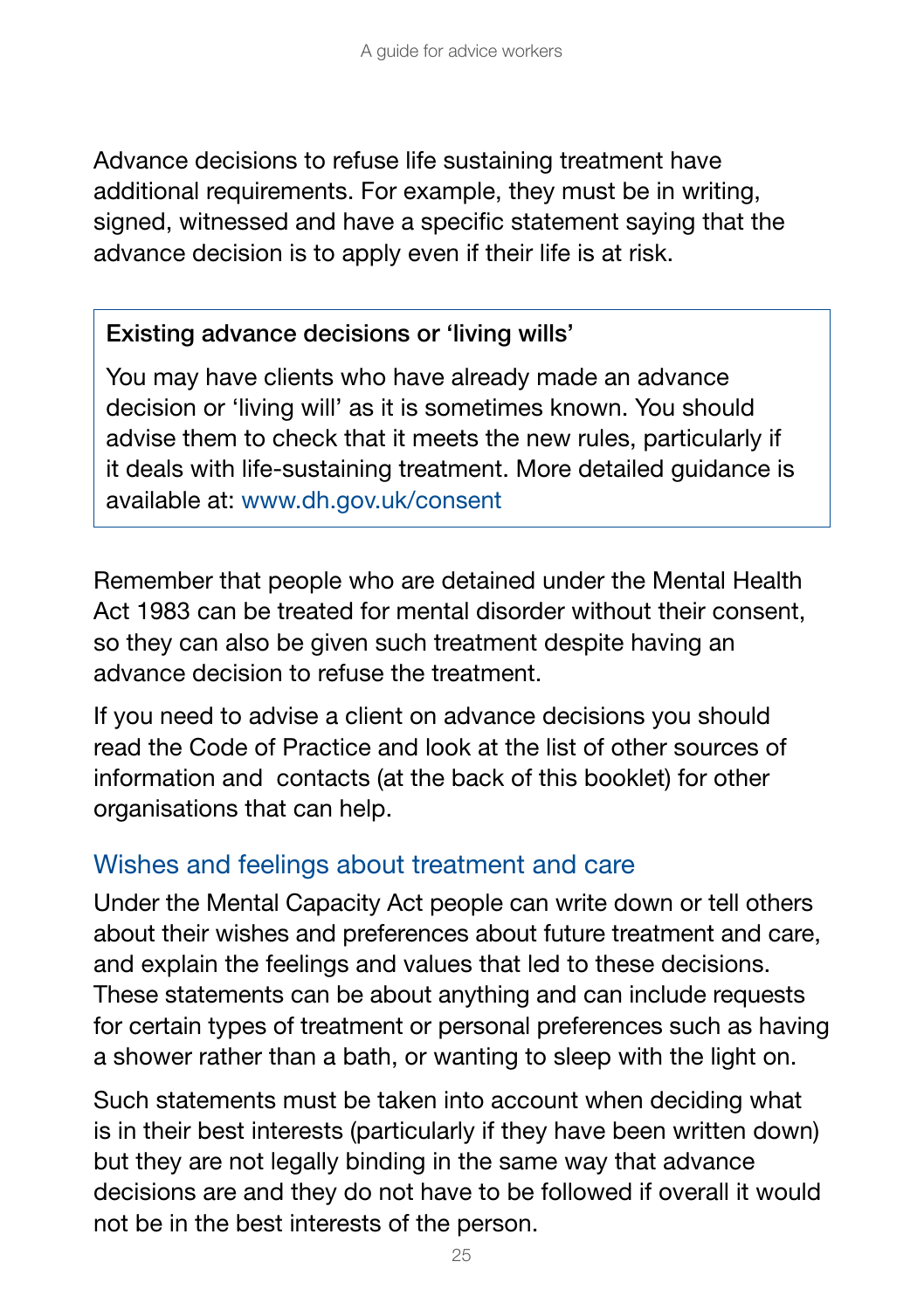## 5. How else might the Mental Capacity Act affect my work?

#### Ill-treatment or wilful neglect of a person who lacks capacity

The Mental Capacity Act introduces a new criminal offence of ill-treating or wilfully neglecting someone (of any age) who lacks capacity. This is intended to deter people from abusing, ill-treating or wilfully neglecting people who lack capacity. The offence applies to anyone who 'has care of' the person and can lead to imprisonment or a fine.

If you think someone is abusing, ill-treating or wilfully neglecting someone you should contact the police or social services.

### What are the Mental Capacity Act 2005 Deprivation of Liberty Safeguards?

The Mental Capacity Act 2005 Deprivation of Liberty Safeguards (MCA DOLS), which come into force in England on 1 April 2009, provide a legal framework to prevent unlawful deprivation of liberty occurring. They protect vulnerable people in hospitals or care homes who lack the capacity to consent to the arrangements made for their care and/or treatment but who need to be deprived of their liberty in their own best interests to protect them from harm. Primary care trusts (PCTs), local authorities, hospitals and care homes have a statutory responsibility for administering and delivering the MCA DOLS at a local level.

If you want to find out more about what MCA DOLS means for you or your organisation, the MCA DOLS Code of Practice, which explains in detail how MCA DOLS' processes and procedures work, can be downloaded at: www.dh.gov.uk/en/Publicationsandstatistics/ Publications/PublicationsPolicyAndGuidance/DH\_085476

Or you can visit the website at: www.dh.gov.uk/en/ SocialCare/Deliveringadultsocialcare/MentalCapacity/ MentalCapacityActDeprivationofLibertySafeguards/index.htm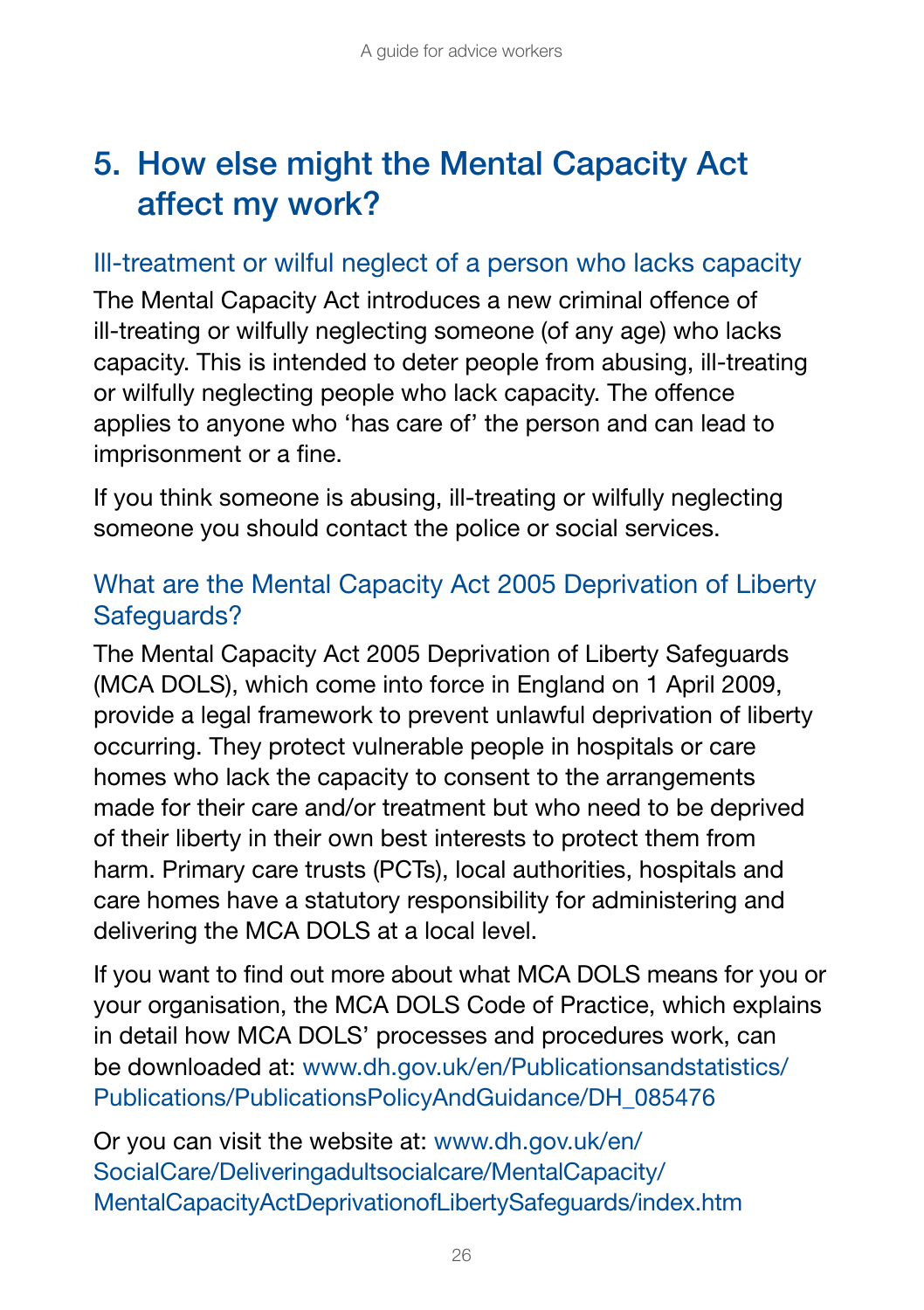The Welsh Assembly Government has published three guidance booklets to assist managing authorities and supervisory bodies identify the key processes in the safe and effective use of the safeguards:

- 1 Guidance for Managing Authorities working within the Mental Capacity Act Deprivation of Liberty Safeguards.
- 2 Guidance for Supervisory Bodies working within the Mental Capacity Act Deprivation of Liberty Safeguards.
- 3 Standard Forms and Letters for the Mental Capacity Act Deprivation of Liberty Safeguards.

The Welsh Assembly Government has also published a range of information leaflets which managing authorities and supervisory bodies may use to assist in providing information to the relevant person. These can be found at www.mentalcapacityact.wales.nhs.uk

## Protection from liability for carers and professionals

When helping someone who lacks capacity, a carer or professional may have to do something for them which could legally be, for example, assault or theft. For example, if a person lacks the capacity to bath themselves and their carer does it for them, the carer is potentially committing assault in touching them without their consent, even though they weren't harmed in any way.

These rules apply to anyone who acts or makes decisions on behalf of someone who lacks capacity. As an adviser, relatives may ask you whether they are protected from liability for their actions, or you may want to be sure that your own actions and decisions on behalf of a client who lacks capacity are likely to be lawful.

The MCA offers carers and professionals protection from liability so long as they have a 'reasonable belief' (see page 17) that the person lacks capacity and their actions are in the person's best interests. This means that even if you can't show that you did a full capacity or best interest assessment in every instance, a belief that is based on good reasons (not just an assumption), within the spirit of the principles of the MCA, could protect you.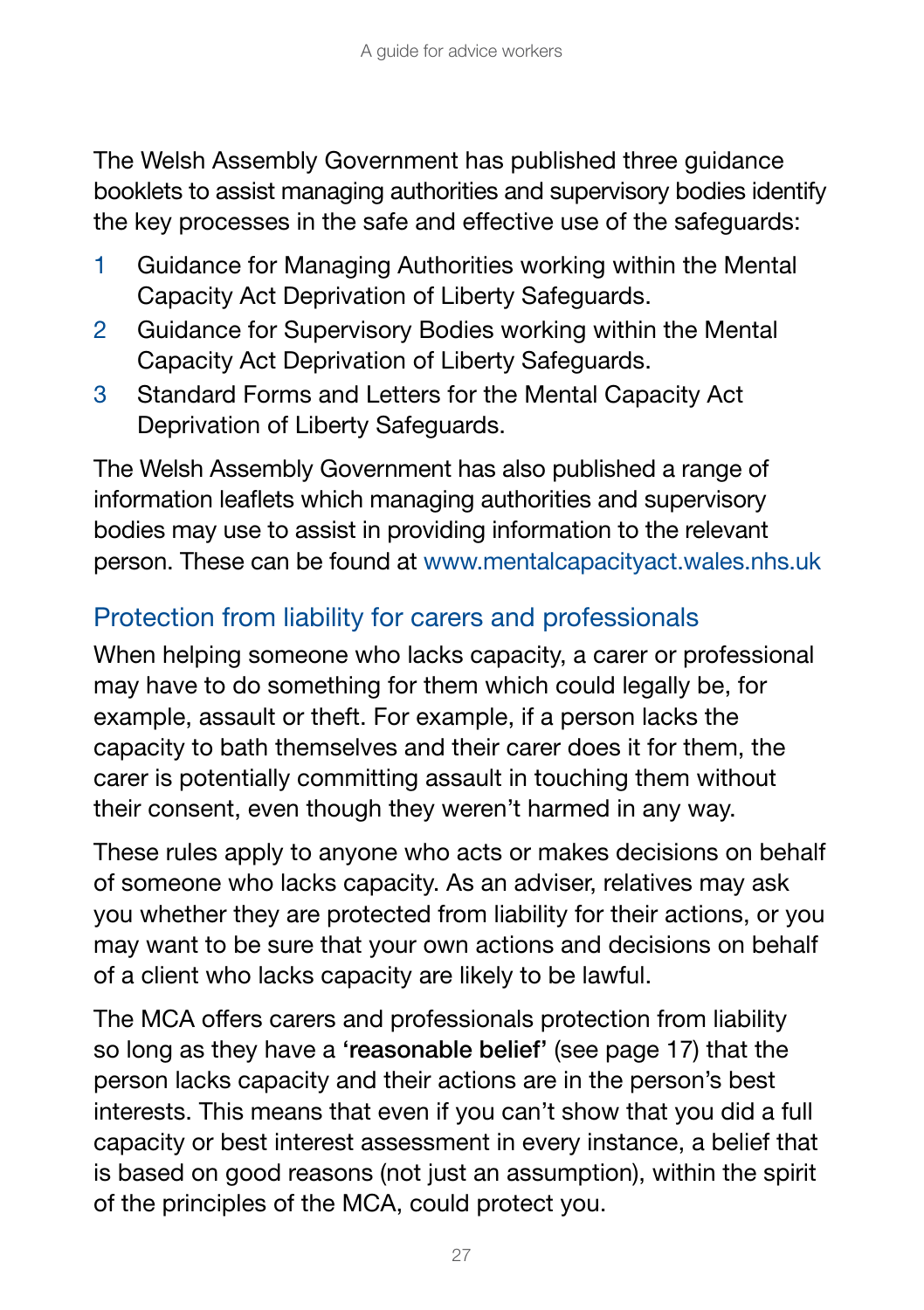Carers and professionals are not protected from liability if they use restraint or restrict liberty, unless they do so because they reasonably believe that it is necessary to prevent harm to the person who lacks capacity. The degree of restraint must be in proportion to the likelihood and degree of harm.

As such actions or decisions may be disputed, it is a good idea to record any actions you take in relation to capacity matters clearly. How detailed that will be may vary according to the seriousness of the action.

For more information on the liability of carers and health professionals please see the Code of Practice.

### Taking part in research

The MCA sets out a clear framework for many types of research involving people who lack capacity to consent to taking part in such research. If you're advising someone who wants to know about research, see the Code of Practice for more information or refer them to a specialist adviser.

Other information booklets in this 'Making decisions' series also have information on this that you will find useful.

### Resolving disputes and rights of appeal

If your client is unhappy with the result of a capacity assessment, or decisions that have been made on their behalf (including those made by their Attorney or Deputy), or the way they or the person they help are being treated, you may need to help them resolve the dispute.

In most cases it should be possible to informally resolve the dispute between the people involved. If this doesn't work, a more formal route should be tried, such as making a complaint through the organisation's complaints procedure or complaining to an ombudsman. In some situations such as disputes between family members, mediation may help to find a solution. See page 38 for useful contacts.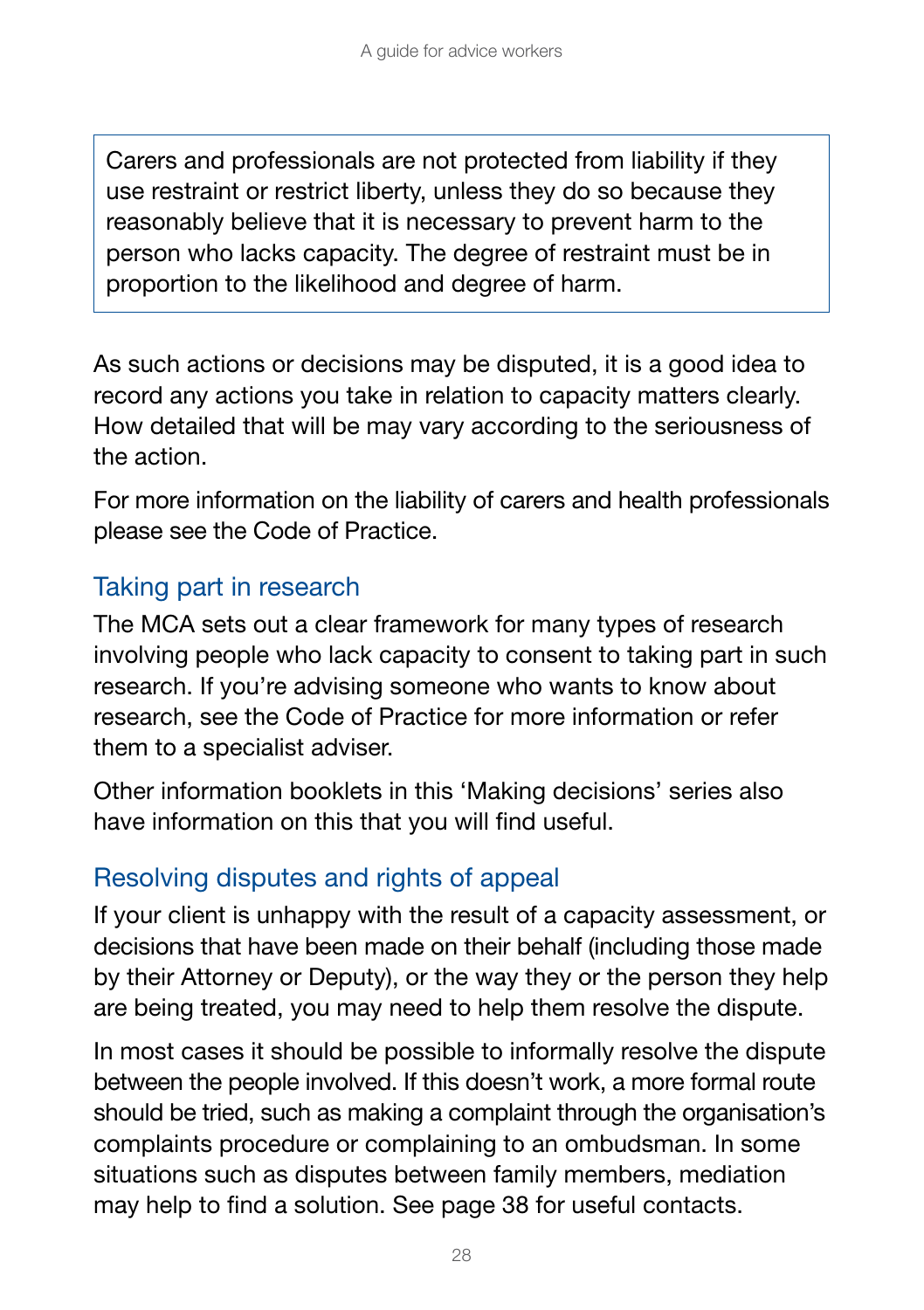If someone doesn't agree with the result of a capacity test they should raise it with whoever made the assessment. The assessor will have to show they have applied the test correctly and stuck to the five principles. If it is a professional who made the assessment, they will also have to show that they had regard to the Code of Practice.

Anyone who is unhappy about how an Attorney or a Deputy is acting on behalf of a person who lacks capacity (including the person themselves) will also be able to raise their concerns with the Office of the Public Guardian (OPG) (see page 30). The OPG can also provide general information about disputes under the Mental Capacity Act.

If a dispute can't be resolved in any of these ways it may have to be taken to the Court of Protection (see page 30). For information about how to access the Court and seek permission for Court action, contact the OPG (see page 30) and visit: www.publicguardian.gov.uk

#### An adviser's story, continued

I visited Ruby again to tell her what I'd found out. She and Marie were very keen to take up the help available, and Ruby was particularly excited about the meals on wheels option. The problem remained, though, that Ruby was worried that her doctor might try to get her to move again in the future. She said she would be able to relax if he agreed that she was able to make day to day decisions which allow her to stay at home.

At my last visit Marie had mentioned that she thought the GP was just making a 'knee jerk' reaction because Ruby has dementia. I was able to assure her that although her illness was relevant it shouldn't be the deciding factor about Ruby's future.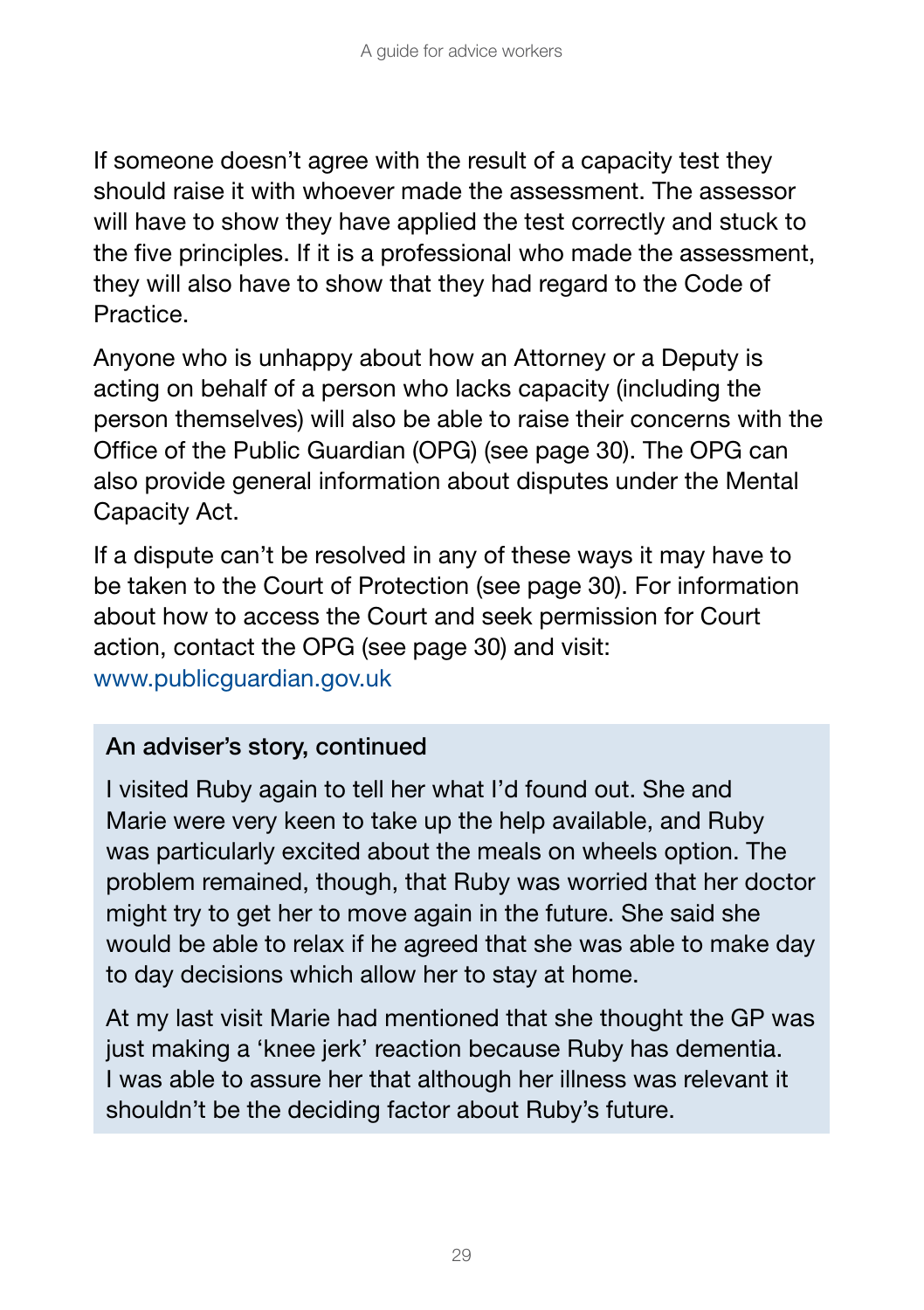I talked them both through the new rules which say that if you aren't happy with someone's assessment of your mental capacity, you start by taking it up with them directly.

We agreed that Marie will go with Ruby to her doctor and talk it through - it may just be a misunderstanding or that he doesn't know what help she has.

In the meantime I'll get hold of the NHS complaints procedure to see what we need to do if we need to take it up more formally. Failing that, I told Ruby that if necessary, she could always take her case to Court to appeal the GP's assessment but think it should be sorted well before then. Ruby seemed much more relaxed than when I'd first visited, and was keen to get on with choosing her next week's menu.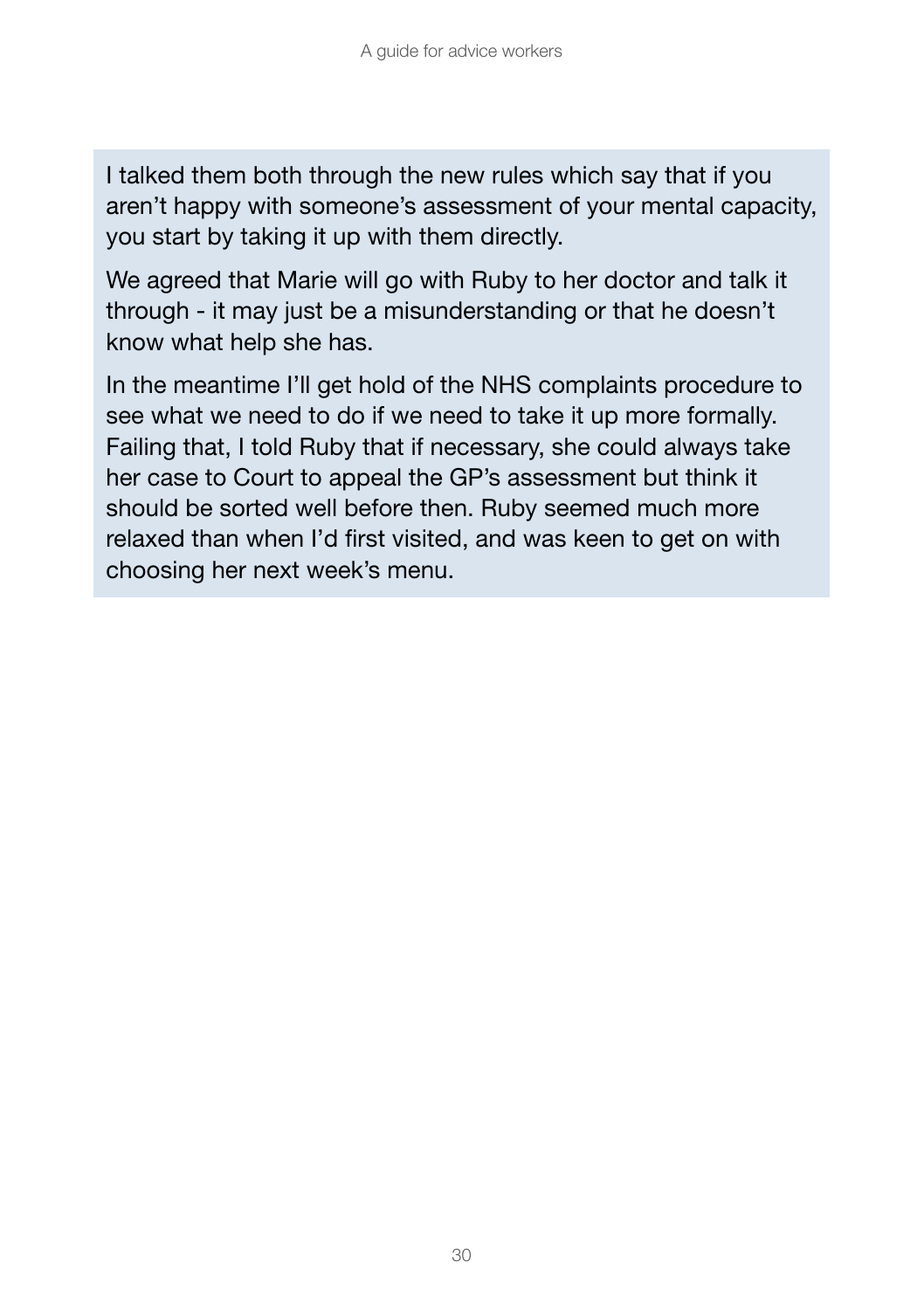## 6. Who can help?

## The Office of the Public Guardian

The Mental Capacity Act created a new public official, the Public Guardian, who is supported by the Office of the Public Guardian (OPG). The main functions of the OPG are to:

- set up and maintain a register of LPAs and EPAs;
- set up and maintain a register of Court-appointed Deputies;
- supervise Court-appointed Deputies; and
- provide information to the Court of Protection.

The OPG provides a customer contact centre which is the first point of contact for anyone wanting general information about the Mental Capacity Act, advice on being an Attorney or Deputy and on making or registering LPAs or registering EPAs.

### The Court of Protection

The previous Court of Protection has been replaced by a new Court of Protection (referred to in this guide as the 'Court') with wider jurisdiction. Although the Court is based in London, Court judges can hear cases around England and Wales.

The Court deals with all issues related to the Mental Capacity Act, including the health and welfare and property and affairs of people lacking capacity, and mental capacity issues which were previously dealt with by other courts.

It is particularly important in resolving complex or disputed cases, for example, about whether someone lacks capacity or what is in their best interests.

Some decisions are so serious that they will always go to the Court. These include decisions about serious medical issues such as organ donation, sterilisation, abortion or possible death.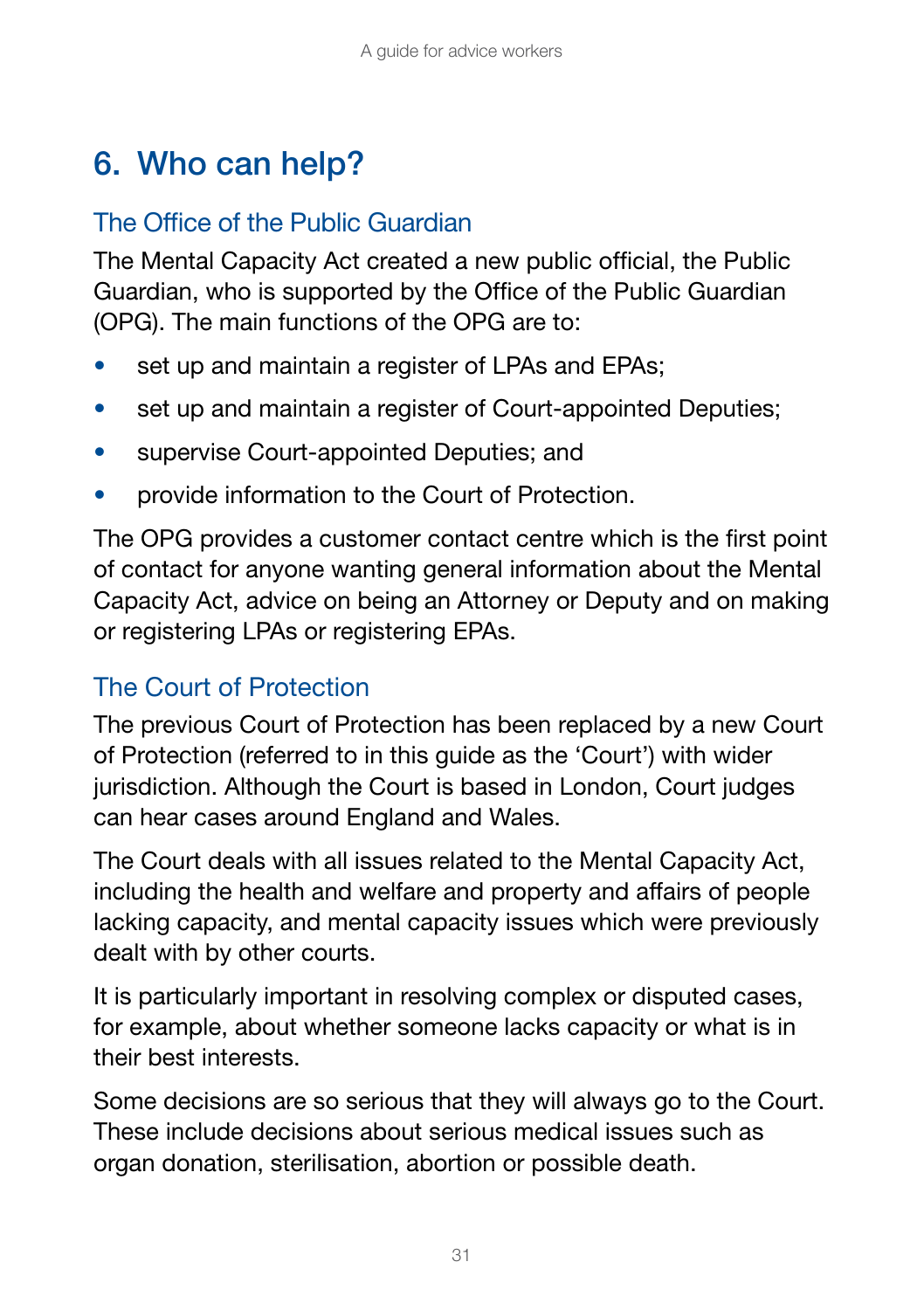Generally people will need to get the Court's permission before they make an application; however some groups of people will have the right to take their case straight to Court. The OPG has more information on this.

If your client has a complicated or serious case, it's probably best for you to refer them on to a solicitor who specialises in mental capacity issues (see 'Some useful contacts' on page 38). They can explain the rules for applying to the Court and help them make an application.

You can get more information on how to access the Court of Protection from the OPG website or the OPG customer contact centre.

## Court of Protection Deputies

If the Court decides that there is a need for ongoing involvement in a case, for example, if there is a need for someone to make several decisions on someone's behalf, they can appoint a Deputy (or joint Deputies).

The previous system of Receivers, appointed by the Court to deal with the property and affairs of someone who lacks capacity, is now ended. Unlike Receivers, Deputies can be appointed to deal with personal welfare decisions or with financial ones, as specified by the Court. The scope of their authority may be very limited or quite wide depending on the amount of involvement the Court decides is needed.

#### Existing 'Receivers'

Since 1 October 2007 when the Mental Capacity Act came into effect, existing Receivers have continued to act in the same way as previously and are now known as Deputies for financial affairs.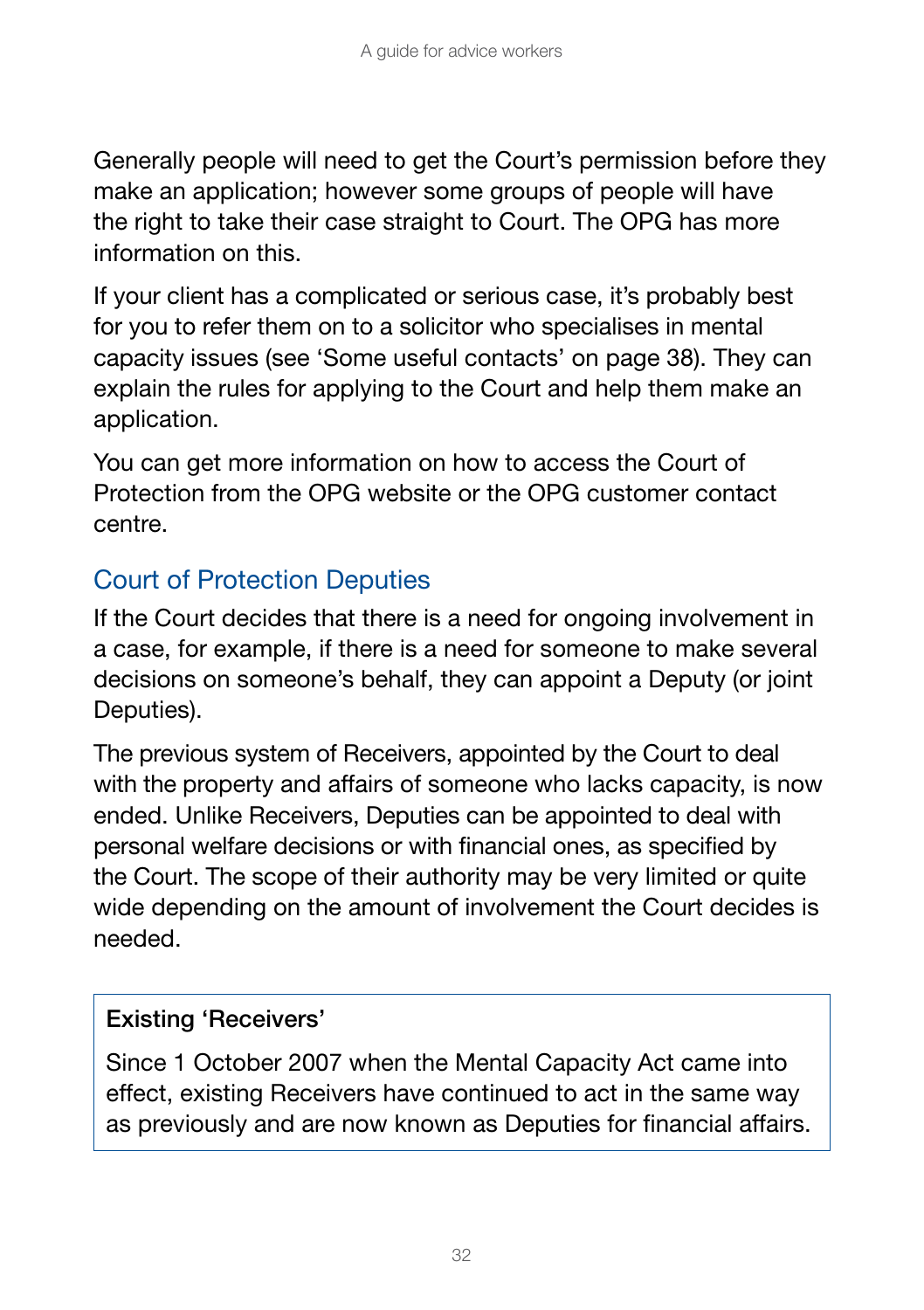The person appointed as a Deputy could be, for example, the carer concerned, a professional (such as Director of Adult Services), or a financial institution, depending on the needs of the case. If you have a client who wants to apply to become someone's Deputy they should contact the OPG for more information on this.

### Court of Protection visitors

The Court is able to send official 'Visitors' to visit people who have Attorneys or Deputies acting for them. Visitors can check on someone's general welfare or investigate suspected problems and also offer support and advice. They will provide reports of their visits to the Court or the OPG.

### The Independent Mental Capacity Advocate (IMCA) service

The Mental Capacity Act introduces a new IMCA service for certain types of decisions. This service was set up to provide extra support to people who lack capacity and are particularly vulnerable because they don't have an Attorney, Deputy, close friends, family or carers who can support them.

Generally IMCAs will be involved in decisions about serious medical treatment provided by the NHS and changes in long-term accommodation if there is no one appropriate who can be consulted.

It is the duty of the person in the NHS, Local Authority (in England) or Local Health Board (in Wales) who is making the decision to involve an IMCA.

An IMCA is not the decision-maker, but the decision-maker has a duty to take into account the information given by the IMCA.

If you have a client who has a major decision to make about one of these issues you should refer them to the service which is involved in the decision, for example social services or the NHS, who should themselves contact the IMCA service. Please see the Code of Practice for more details.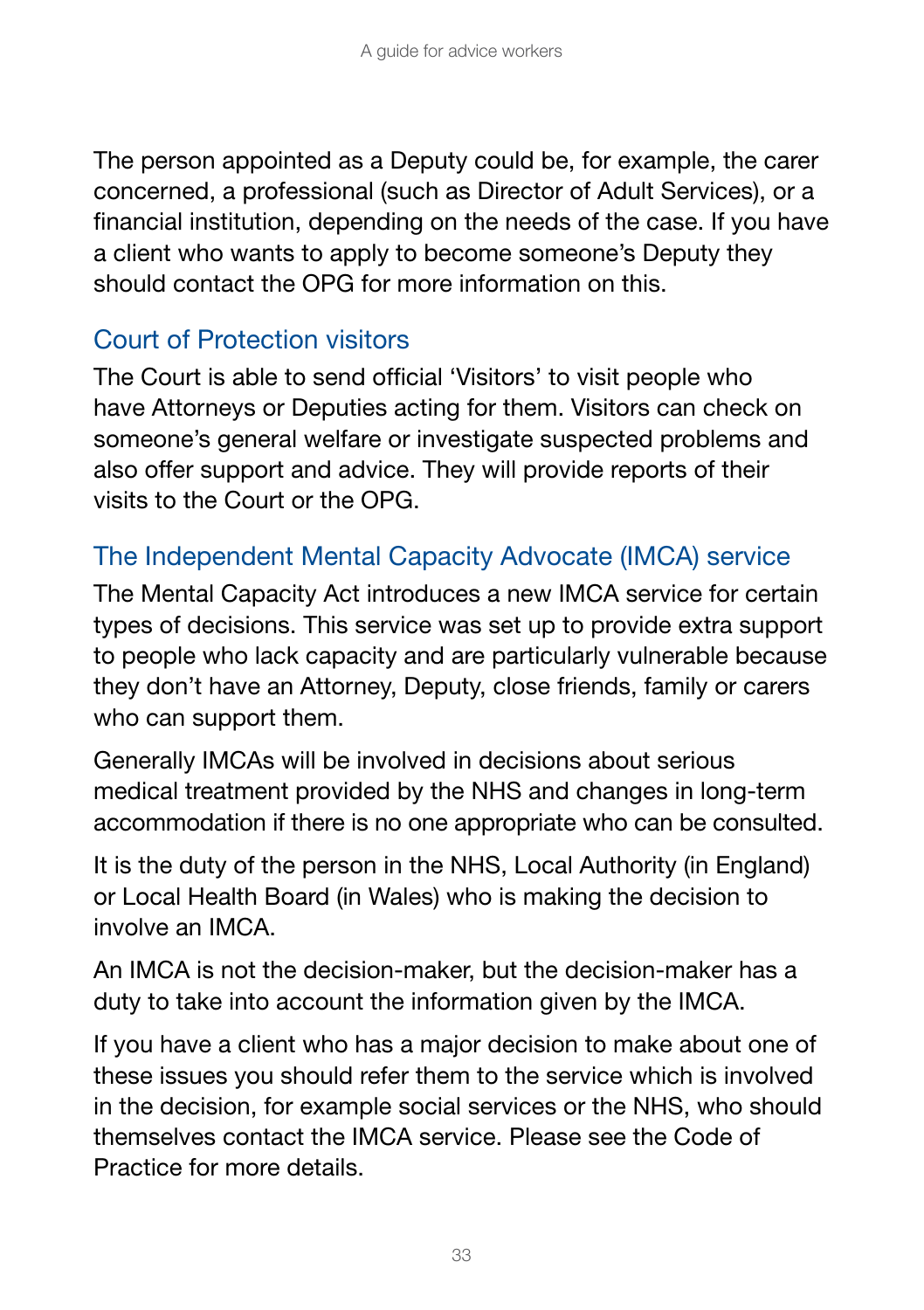In England, Local Authorities and the NHS, and in Wales Local Authorities and Local Health Board have powers to extend the IMCA service to care reviews about accommodation and adult protection cases if they think it would be beneficial.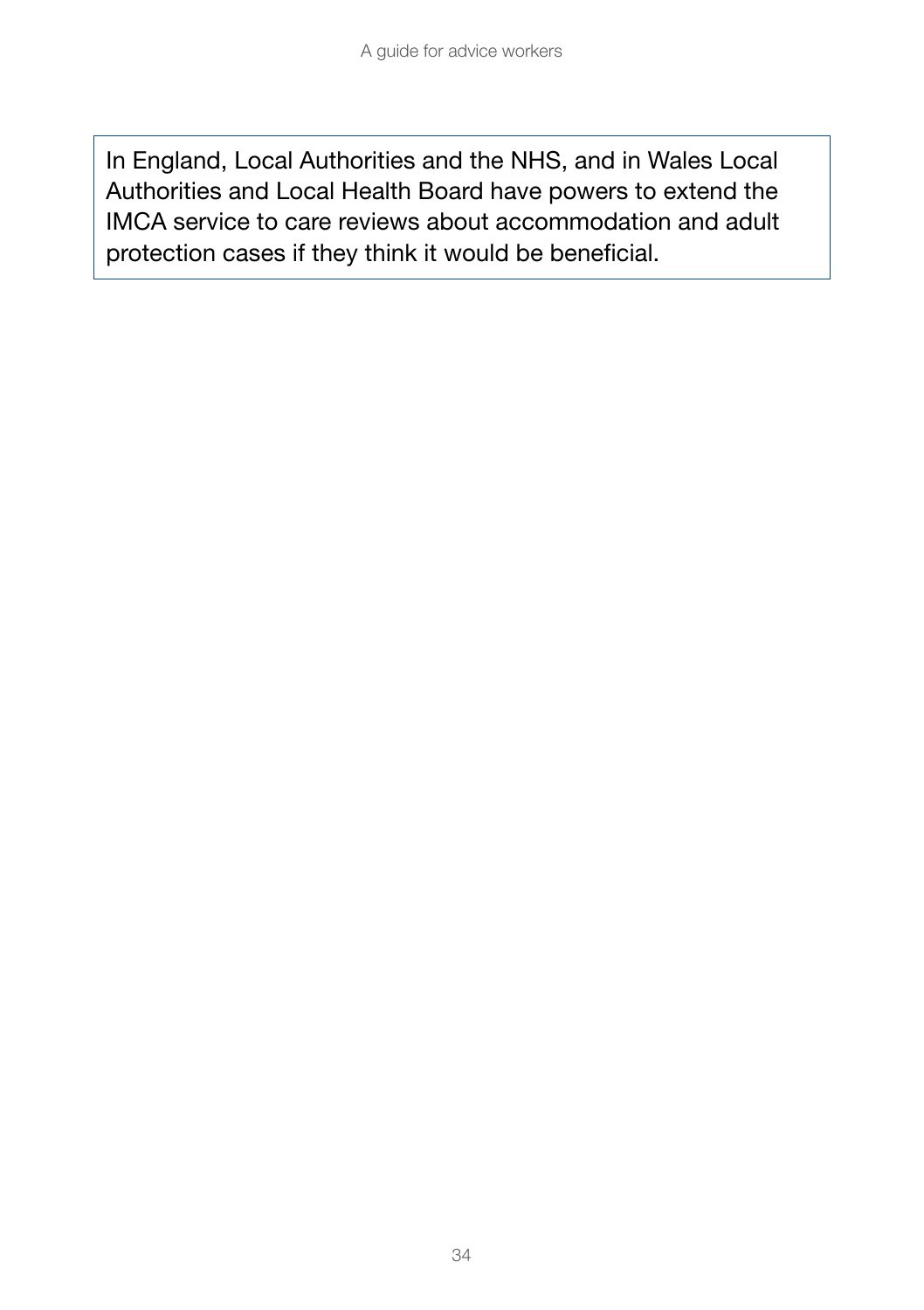## 7. Jargon buster

| Jargon                                  | What it means in the Mental Capacity Act                                                                                                                                                                                                                               |  |
|-----------------------------------------|------------------------------------------------------------------------------------------------------------------------------------------------------------------------------------------------------------------------------------------------------------------------|--|
| Advance decision<br>to refuse treatment | When someone who has mental capacity decides to<br>refuse future medical treatment which might be offered<br>to them when they're unable to refuse or consent to<br>the treatment themselves. They can specify that it is to<br>apply even if life is at risk.         |  |
| Attorney                                | A person given power to act on a Donor's behalf<br>through an LPA or an EPA                                                                                                                                                                                            |  |
| Capacity                                | Refers to the mental ability of a person to make a<br>particular decision at a particular time, whether minor,<br>like when to eat, or major, like whether to move house                                                                                               |  |
| Code of Practice                        | Provides practical guidance on the Mental Capacity<br>Act and explains in more detail its key features. Certain<br>people have a duty to have regard to the Code                                                                                                       |  |
| Court of Protection                     | The specialist court that deals with cases relating to<br>capacity issues                                                                                                                                                                                              |  |
| Court of Protection<br>Visitor          | Someone sent by the Court or the Public Guardian to<br>visit people who have Deputies or Attorneys acting for<br>them to make general welfare checks or investigate<br>suspected problems. They can offer support and<br>advice, and/or report to the Court or the OPG |  |
| Deputy                                  | A person appointed by the Court of Protection to deal<br>with a specific issue or range of issues to help a person<br>who lacks capacity who hasn't got an Attorney                                                                                                    |  |
| Donor                                   | A person who appoints an Attorney (by making an LPA<br>or EPA)                                                                                                                                                                                                         |  |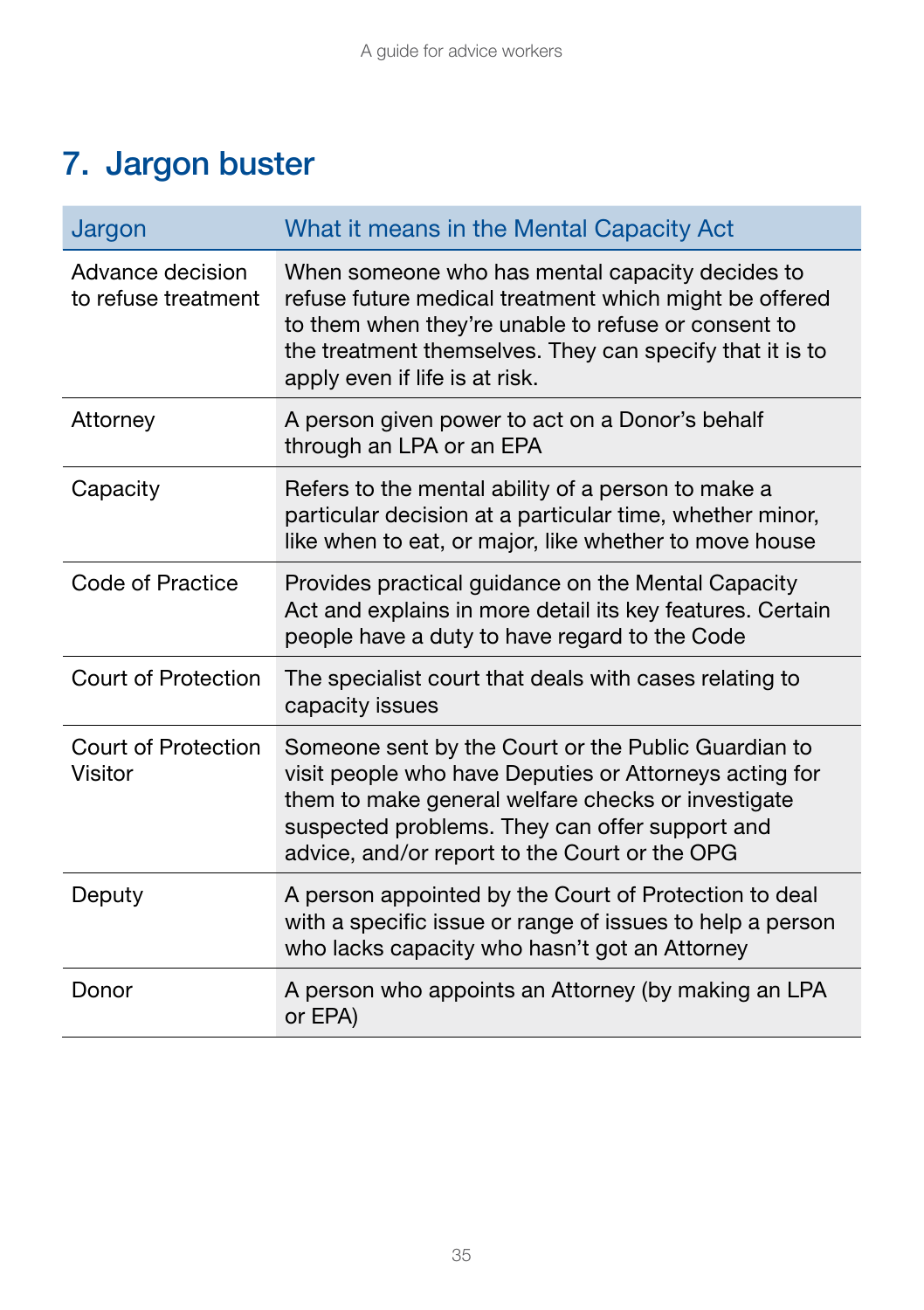| Jargon                                                   | What it means in the Mental Capacity Act                                                                                                                                                                                                                                                                                                                                                                                                                                                                                |
|----------------------------------------------------------|-------------------------------------------------------------------------------------------------------------------------------------------------------------------------------------------------------------------------------------------------------------------------------------------------------------------------------------------------------------------------------------------------------------------------------------------------------------------------------------------------------------------------|
| <b>Enduring Power of</b><br>Attorney (EPA)               | When someone (a Donor) appoints someone else (an<br>Attorney) to act for them with regard to their property<br>and financial affairs. New EPAs can't be made after<br>1 October 2007 but existing ones will still be valid                                                                                                                                                                                                                                                                                              |
| Fluctuating<br>capacity                                  | When a person has capacity to make their own<br>decisions at some times, but not at other times (for<br>example, during an acute phase of a psychotic illness)                                                                                                                                                                                                                                                                                                                                                          |
| IMCA (Independent<br><b>Mental Capacity</b><br>Advocate) | When a person lacking capacity has no personal<br>support such as family, friends, an Attorney or Deputy,<br>an IMCA will be appointed when there is a major<br>decision to be made about serious medical treatment<br>or a long-term care move, to help represent them and<br>help assess their best interests. An IMCA may also be<br>appointed for care reviews about accommodation and<br>for adult protection cases                                                                                                |
| Lacking capacity                                         | When someone is unable to make a particular decision<br>at a particular time because the way their mind or brain<br>works is affected (for example due to a stroke or brain<br>injury, mental health problem or a learning disability).<br>Many people will lack capacity in relation to some<br>issues or at some times, but have capacity in other<br>instances or at other times                                                                                                                                     |
| Lasting Power of<br>Attorney (LPA)                       | A legal document where someone (a Donor) appoints<br>someone else (an Attorney) to make decisions about<br>certain things for them in the future. There are two<br>types of LPA:<br>• Personal Welfare LPAs which can only be used when<br>the Donor lacks capacity to make relevant personal<br>welfare or health decisions<br>• A Property and Affairs LPA which can be used<br>whether the person has or lacks capacity to make the<br>decisions for themselves unless they have specified<br>otherwise in their LPA |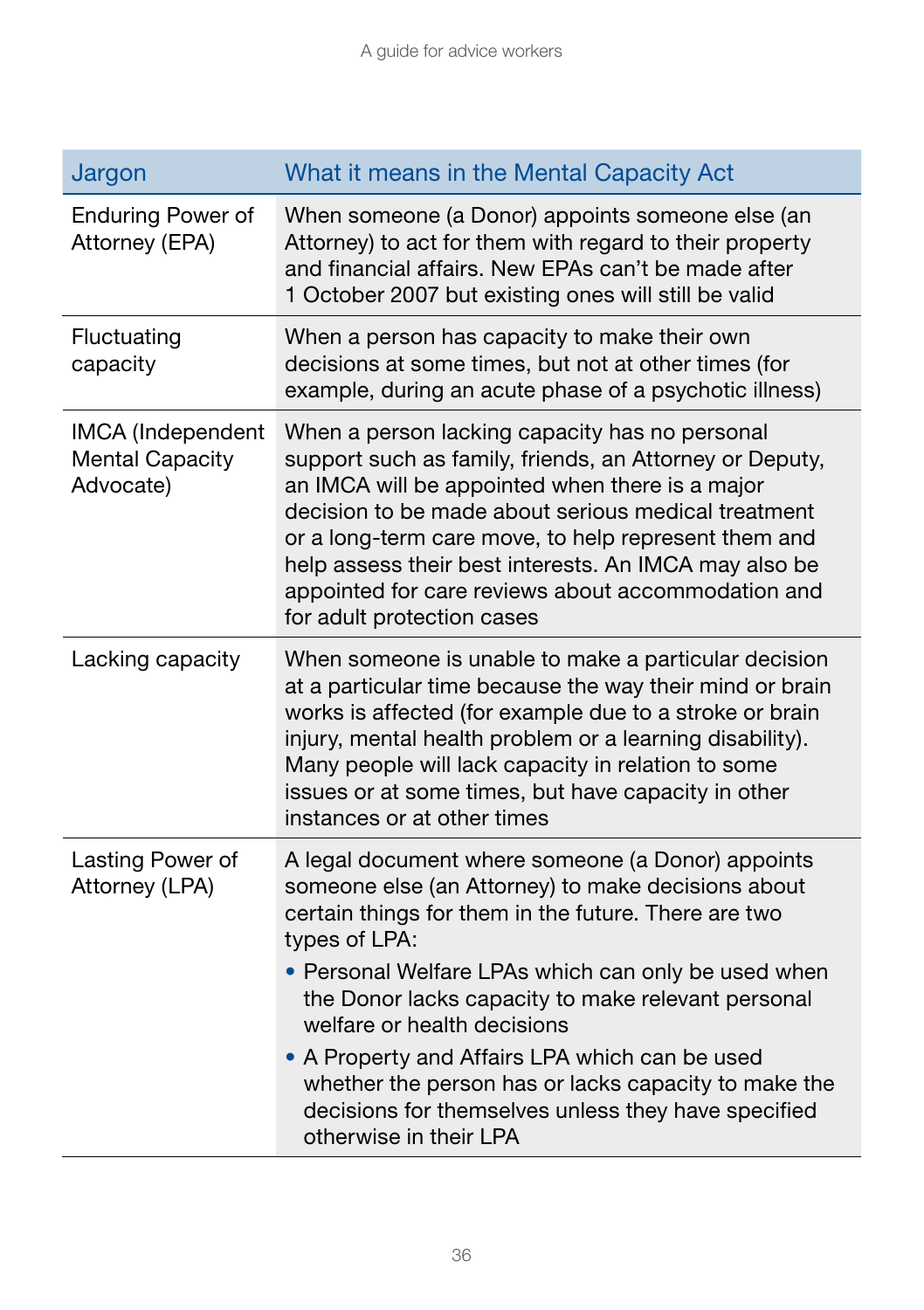| Jargon                                                               | What it means in the Mental Capacity Act                                                                                                                                                                                                             |  |
|----------------------------------------------------------------------|------------------------------------------------------------------------------------------------------------------------------------------------------------------------------------------------------------------------------------------------------|--|
| Public Guardian /<br>Office of the Public<br>Guardian (PG or<br>OPG) | Monitors Court-appointed Deputies, keeps a register<br>of, and investigates concerns about, Attorneys and<br>Deputies. Also provides general information about the<br>MCA, advice on becoming a Deputy, making LPAs and<br>registering LPAs and EPAs |  |
| Reasonable belief                                                    | Before you can act on someone's behalf you must<br>have a reasonable belief that your assessment of their<br>capacity is correct. This means that you must be able to<br>point to objective reasons for your belief                                  |  |
| Receiver                                                             | Someone appointed by the previous Court of Protection<br>to manage the financial interests of someone who lacks<br>capacity. Since April 2007 Receivers have been known<br>as Deputies for financial affairs                                         |  |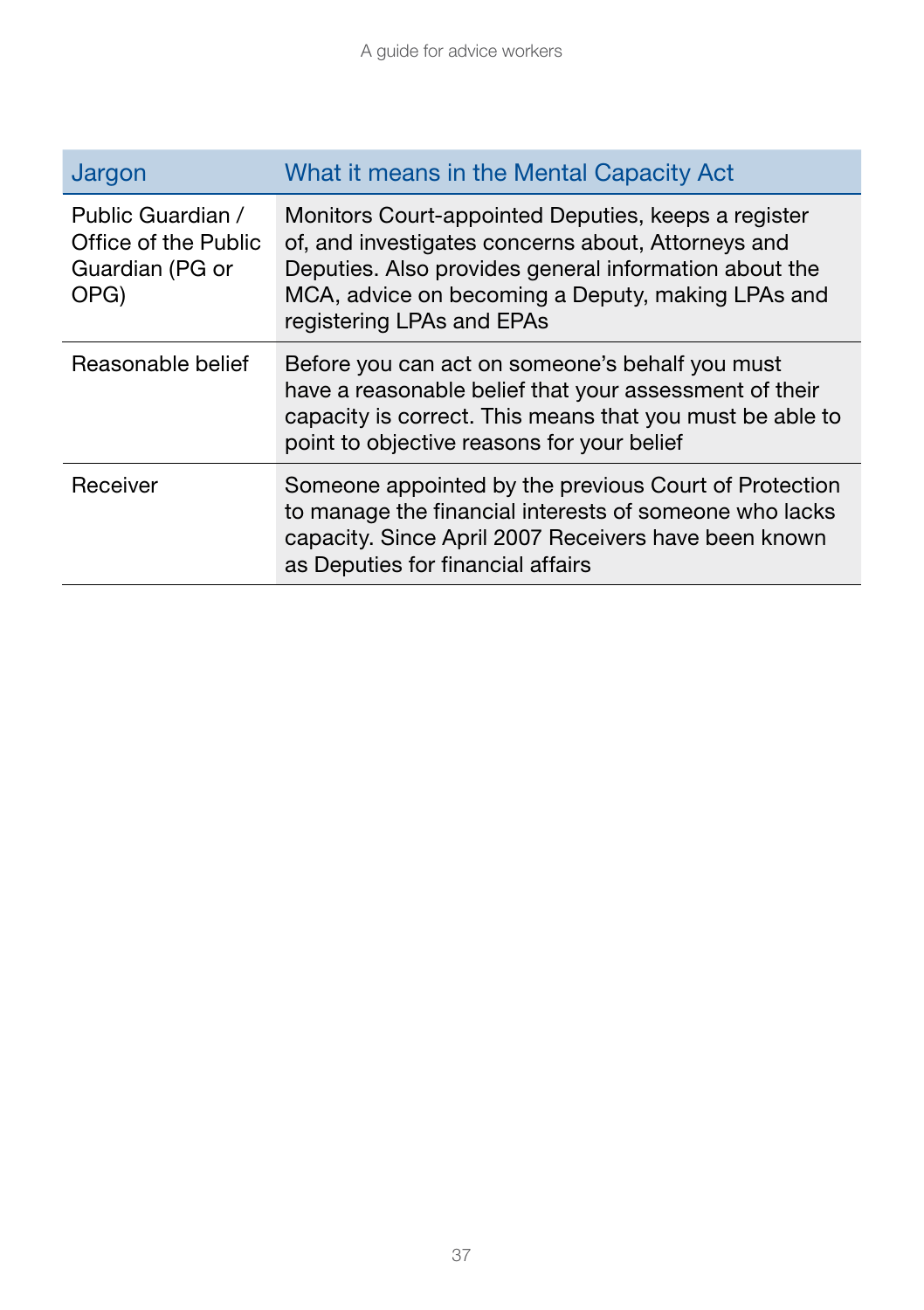## 8. What if I want to know more about the Mental Capacity Act?

If you would like to know more about the Mental Capacity Act you can call 0845 330 2900

or email customerservices@publicguardian.gsi.gov.uk

Other sources of useful information and guidance includes:

| Title                                                                                         | <b>Available from</b>                                                                                                                                                               |
|-----------------------------------------------------------------------------------------------|-------------------------------------------------------------------------------------------------------------------------------------------------------------------------------------|
| Other information booklets<br>like this one                                                   | You can view these electronically by<br>going to: www.publicguardian.gov.uk                                                                                                         |
| The Mental Capacity Act<br>2005                                                               | You can view this for free by going to:<br>www.publicguardian.gov.uk<br>Or you can order a hard copy from TSO<br>by calling 0870 600 5522 or emailing<br>customerservices@tso.co.uk |
| The Code of Practice for the<br><b>Mental Capacity Act</b>                                    | You can download it for free by going to:<br>www.publicguardian.gov.uk<br>You can order a hard copy from TSO<br>by calling 0870 600 5522 or emailing<br>customerservices@tso.co.uk. |
| Information on the IMCA<br>service, IMCA Pilots and<br>training materials for<br><b>IMCAs</b> | www.dh.gov.uk/imca                                                                                                                                                                  |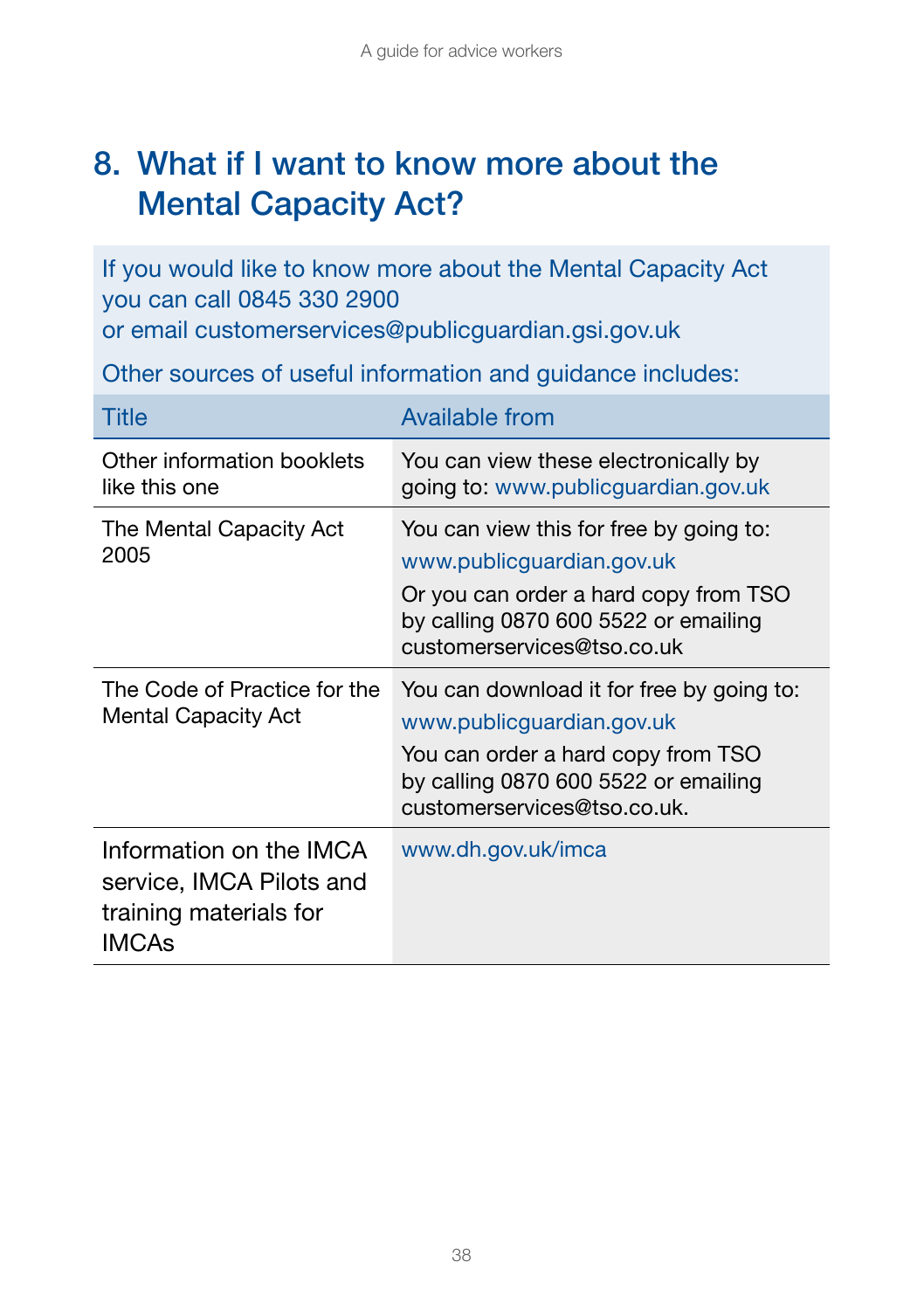## 9. Some useful contacts

The following government departments work together to implement the Mental Capacity Act

| Department                                       | What it is/does                                                                                                                                                                                                       | Contact                                                                                            |
|--------------------------------------------------|-----------------------------------------------------------------------------------------------------------------------------------------------------------------------------------------------------------------------|----------------------------------------------------------------------------------------------------|
| Office of the<br><b>Public Guardian</b><br>(OPG) | The Office of the Public<br>Guardian supports and<br>promotes decision-making<br>for those who lack capacity<br>or would like to plan for their<br>future, within the framework of<br>the Mental Capacity Act 2005    | www.publicguardian.gov.uk<br>T 0845 330 2900<br>$E$ customerservices@<br>publicguardian.gsi.gov.uk |
| Department of<br>Health (DH)                     | Responsibilities include setting<br>health and social care policy<br>in England. The Department's<br>work sets standards and<br>drives modernisation across all<br>areas of the NHS, social care<br>and public health | Wellington House, 133-155<br>Waterloo Road, London, SE1 3UG<br>www.dh.gov.uk<br>T 020 7210 4850    |
| <b>Welsh Assembly</b><br>Government              | Develops policy and approves<br>legislation that reflects the<br>needs of the people of Wales                                                                                                                         | Cathays Park, Cardiff, CF10 3NQ<br>www.wales.gov.uk<br>T 029 2082 5111                             |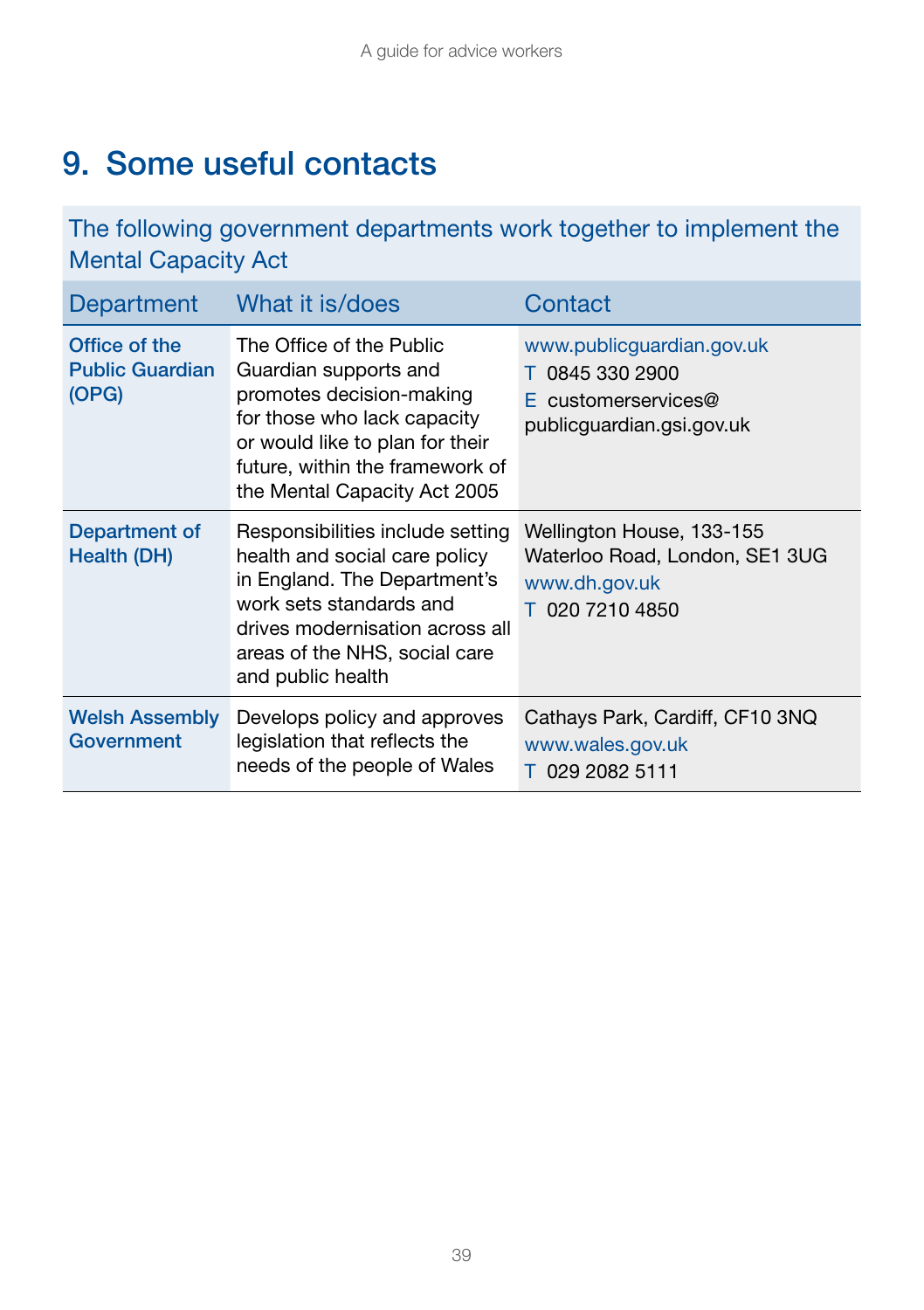#### Contact details for a number of organisations that have an interest in the Metal Capacity Act

| Organisation                         | What it is/does                                                                                                                                                                                                                           | Contact                                                                                                                              |
|--------------------------------------|-------------------------------------------------------------------------------------------------------------------------------------------------------------------------------------------------------------------------------------------|--------------------------------------------------------------------------------------------------------------------------------------|
| <b>Action for</b><br><b>Advocacy</b> | A resource and support<br>agency for the advocacy<br>sector, information, training<br>and advice                                                                                                                                          | PO Box 31856, Lorrimore Square,<br>London, SE17 3XR<br>www.actionforadvocacy.org                                                     |
| <b>Age Concern</b><br><b>England</b> | The UK's largest organisation<br>working to promote wellbeing<br>of all older people. It provides<br>vital services, information<br>and support to thousands of<br>older people - of all ages and<br>backgrounds                          | Astral House, 1268 London Road,<br>London, SW16 4ER<br>www.ageconcern.org.uk<br>www.accymru.org.uk<br>Information line 0800 00 99 66 |
| Alzheimer's<br><b>Society</b>        | The UK's leading care and<br>research charity for people<br>with dementia, their families<br>and carers                                                                                                                                   | Gordon House, 10 Greencoat<br>Place, London, SW1P 1PH<br>www.alzheimers.org.uk<br>Helpline 0845 300 0336                             |
| <b>ASA ADRnow</b>                    | A website providing<br>independent information<br>about a wide range of<br>alternative dispute resolutions<br>options, so that advisers and<br>the general public can make<br>an informed decision about<br>how best to resolve a dispute | www.adrnow.org.uk                                                                                                                    |
| <b>ASA Advicenow</b>                 | An independent, not-for-profit<br>website providing accurate,<br>up-to-date information on<br>rights and legal issues                                                                                                                     | www.advicenow.org.uk                                                                                                                 |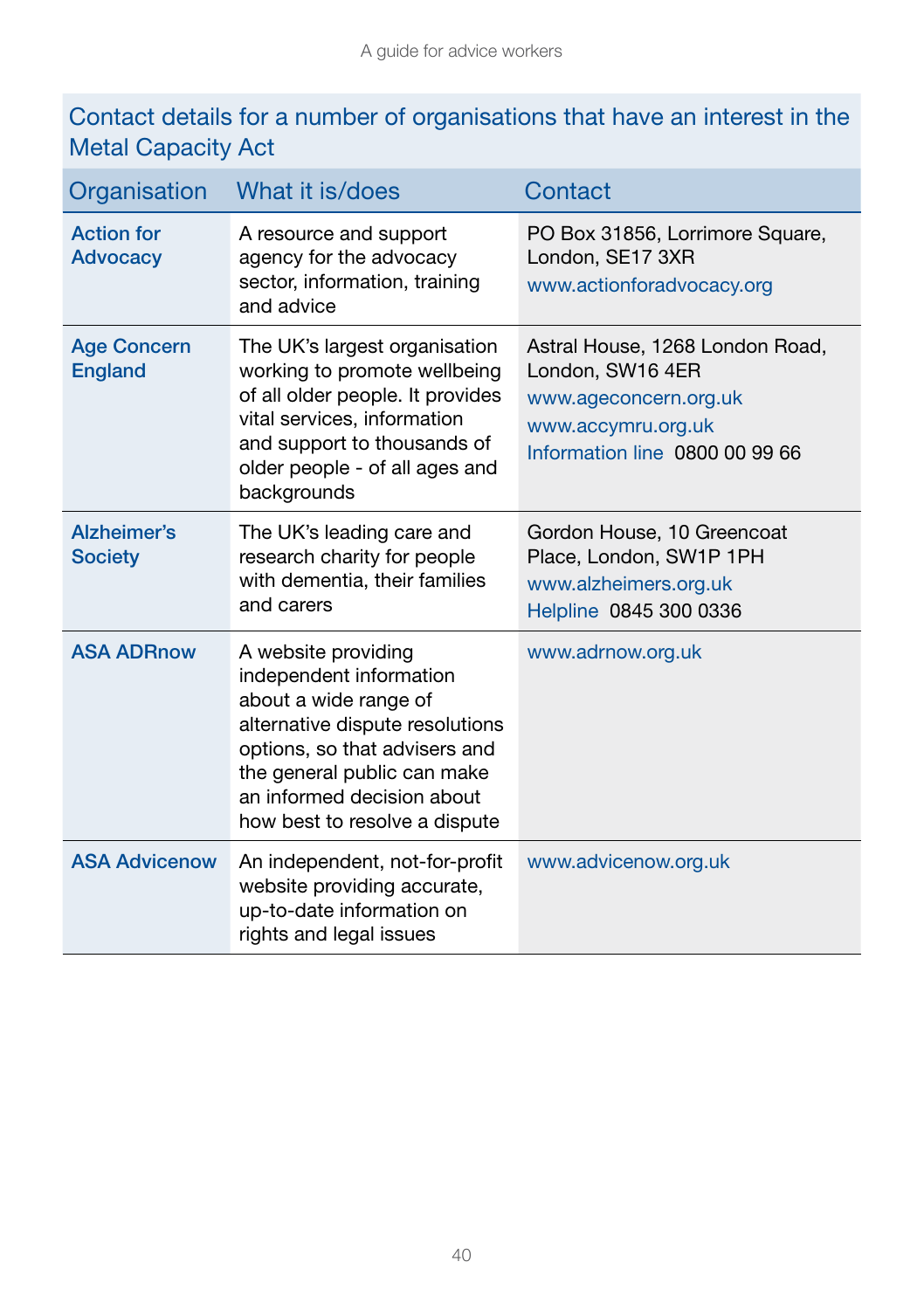| Organisation                                                            | What it is/does                                                                                                                                                                                                                                                       | Contact                                                                                                                                                                                                                                      |
|-------------------------------------------------------------------------|-----------------------------------------------------------------------------------------------------------------------------------------------------------------------------------------------------------------------------------------------------------------------|----------------------------------------------------------------------------------------------------------------------------------------------------------------------------------------------------------------------------------------------|
| <b>British Medical</b><br><b>Association</b><br>(BMA)                   | BMA represents doctors from<br>all branches of medicine all<br>over the UK                                                                                                                                                                                            | BMA House, Tavistock Square,<br>London, WC1H 9JP<br>www.bma.org.uk<br>T 020 7387 4499<br>F 020 7383 6400                                                                                                                                     |
| <b>Carers UK</b>                                                        | Looks after family, partners<br>or friends in need of help<br>because they are ill, frail or<br>have a disability                                                                                                                                                     | 20/25 Glasshouse Yard, London,<br>EC <sub>1</sub> A 4JT<br>www.carersuk.org<br>T 020 7566 7637<br>F 020 7490 8824                                                                                                                            |
| <b>Citizens Advice</b><br><b>Bureaux (CABx)</b>                         | Help people resolve their<br>legal, money and other<br>problems by providing free<br>information and advice                                                                                                                                                           | Myddelton House, 115-123<br>Pentonville Road, London, N1 9LZ<br>www.citizensadvice.org.uk<br>T 020 7833 2181<br>You can find your local CAB by<br>visiting their website or looking<br>under 'Citizens Advice Bureaux' in<br>The Phone Book. |
| <b>Community</b><br><b>Legal Service</b><br><b>Direct</b>               | CLS Direct is a free,<br>confidential service to help<br>people deal with their legal<br>problems. Their website has<br>a database of lawyers and<br>a range of legal information<br>leaflets                                                                         | www.communitylegaladvice.org.uk<br>T 0845 345 4 345                                                                                                                                                                                          |
| Down's<br><b>Syndrome</b><br><b>Association</b>                         | Provides information and<br>support for people with<br>Down's Syndrome, their<br>families and carers, as well as<br>being a resource for interested<br>professionals                                                                                                  | Langdon Down Centre, 2a Langdon<br>Park, Teddington, Middlesex,<br><b>TW11 9PS</b><br>www.dsa-uk.com<br>T 0845 230 0372<br>F 0845 230 0373                                                                                                   |
| <b>Foundation</b><br>for People<br>with Learning<br><b>Disabilities</b> | Works with people with learning<br>disabilities, their families and<br>those who support them to<br>improve the quality of their lives<br>and promotes the rights, quality<br>of life and opportunities of<br>people with learning disabilities<br>and their families | Sea Containers House, 20 Upper<br>Ground, London, SE1 9QB<br>www.learningdisabilities.org.uk<br>T 020 7803 1100                                                                                                                              |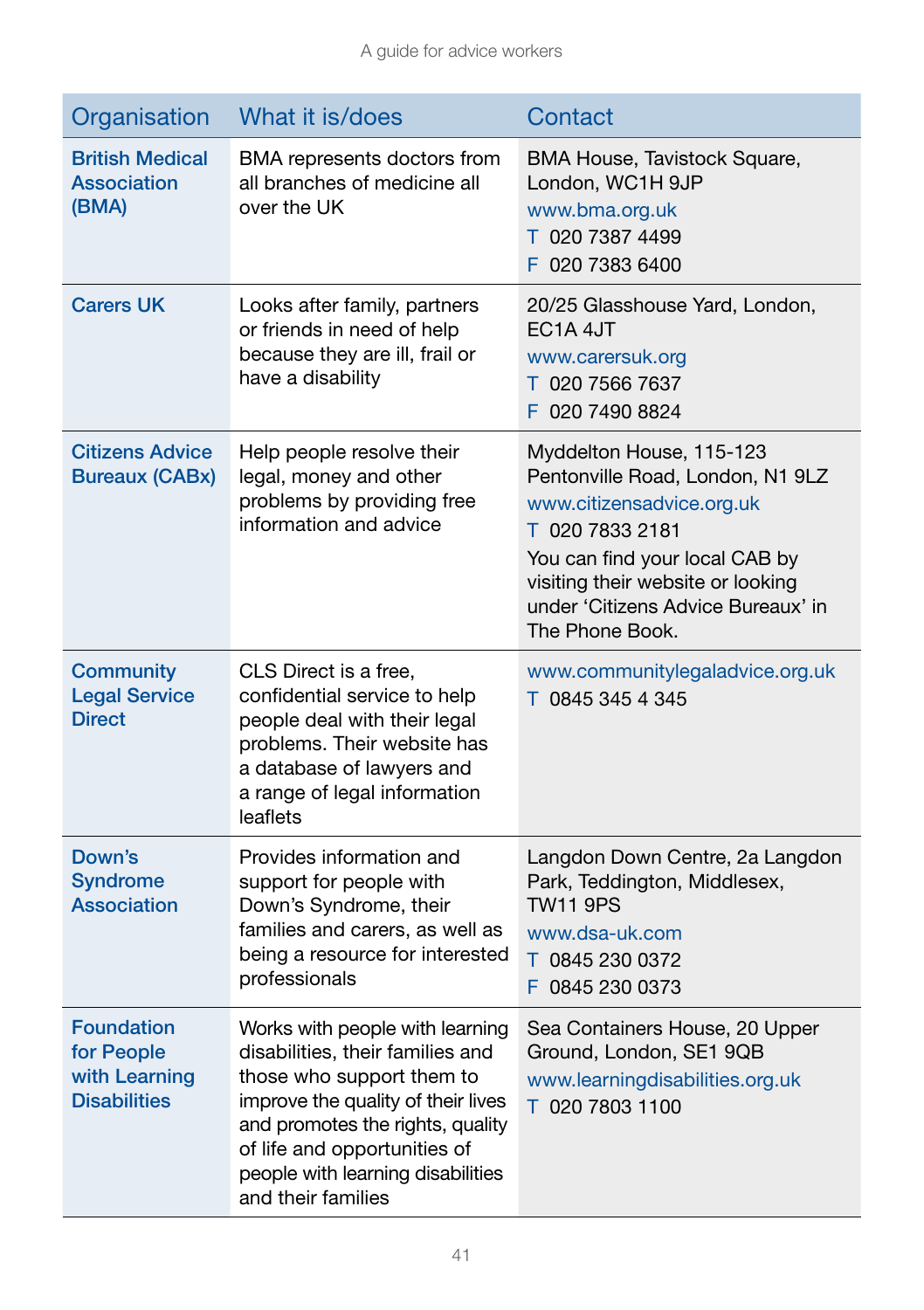| Organisation                                          | What it is/does                                                                                                                                                                                                                            | Contact                                                                                                                   |
|-------------------------------------------------------|--------------------------------------------------------------------------------------------------------------------------------------------------------------------------------------------------------------------------------------------|---------------------------------------------------------------------------------------------------------------------------|
| <b>Headway</b><br>- the brain injury<br>association   | Promotes understanding of<br>all aspects of brain injury; and<br>provides information, support<br>and services to people with<br>a brain injury, their family and<br>carers                                                                | 4 King Edward Court Service,<br>King Edward Street, Nottingham,<br>NG11EW<br>www.headway.org.uk<br>Helpline 0808 800 2244 |
| <b>Law Centres</b><br><b>Federation</b>               | The national body for a<br>network of community based<br>Law Centres, Law Centres<br>provide help in solving<br>everyday problems, such<br>as getting decent housing,<br>dealing with discrimination, or<br>obtaining the correct benefits | Duchess House, 18-19 Warren<br>Street, London W1T 5LR.<br>www.lawcentres.org.uk<br>T 020 7387 8570                        |
| <b>Law Society</b>                                    | The regulatory and<br>representative body for<br>116,000 solicitors in England<br>and Wales                                                                                                                                                | www.lawsociety.org.uk/<br>choosingandusing/findasolicitor.law<br>T 0870 606 6575                                          |
| <b>MENCAP</b>                                         | Charity working with people<br>with learning disabilities, their<br>families and carers                                                                                                                                                    | 123 Golden Lane, London,<br>EC1Y ORT<br>www.mencap.org.uk<br>T 020 7454 0454                                              |
| <b>Mental Health</b><br><b>Foundation</b>             | A leading UK charity that<br>provides information, carries<br>out research, campaigns and<br>works to improve services for<br>anyone affected by mental<br>health problems, whatever their<br>age and wherever they live                   | Sea Containers House, 20 Upper<br>Ground, London, SE1 9QB<br>www.mentalhealth.org.uk<br>T 020 7803 1100                   |
| <b>Mental Health</b><br>Lawyers<br><b>Association</b> | A professional association<br>of mental health lawyers in<br>England and Wales. Their<br>website includes a database<br>of lawyers                                                                                                         | www.mhla.co.uk<br>E admin@mhla.co.uk                                                                                      |
| <b>MIND</b>                                           | Leading mental health charity,<br>working to create a better life<br>for everyone with experience<br>of mental distress. Provides<br>information and support                                                                               | 15-19 Broadway, Stratford, London,<br>E15 4BQ<br>www.mind.org.uk<br>Infoline 0845 766 0163                                |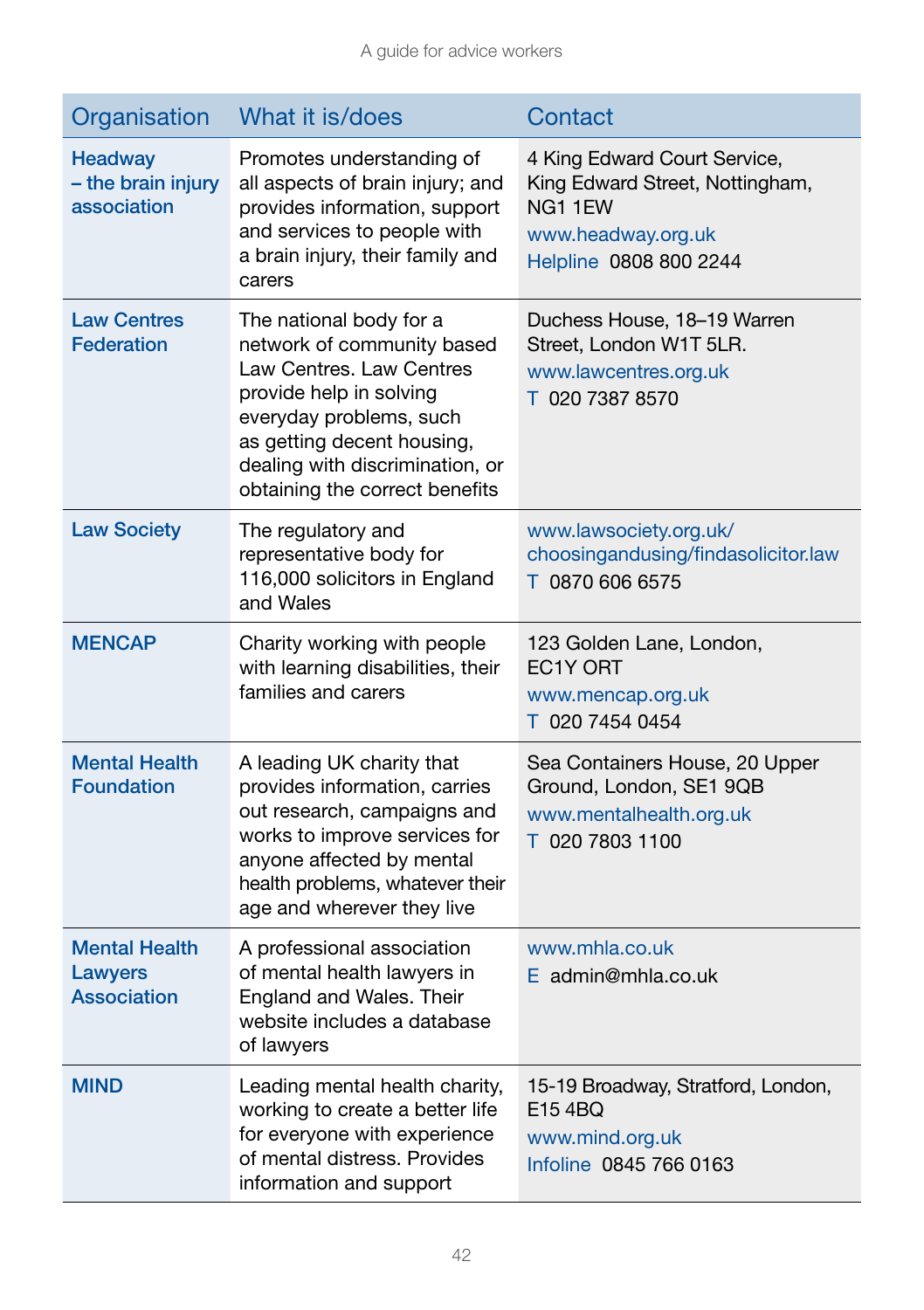| Organisation                                                         | What it is/does                                                                                                                                                                 | Contact                                                                                                        |
|----------------------------------------------------------------------|---------------------------------------------------------------------------------------------------------------------------------------------------------------------------------|----------------------------------------------------------------------------------------------------------------|
| <b>National Autistic</b><br><b>Society (NAS)</b>                     | Champions the rights and<br>interests of all people with<br>autism and to ensure that<br>they and their families receive<br>quality services appropriate to<br>their needs      | 393 City Road, London, EC1V 1NG<br>www.autism.org.uk<br>Helpline 0845 070 4004                                 |
| <b>National Care</b><br><b>Association</b><br>(NCA)                  | Represents the interests and<br>provides services to support<br>small and medium sized<br>providers of social care in<br><b>England and Wales</b>                               | 45-49 Leather Lane, London,<br>EC <sub>1</sub> N <sub>7J</sub> T<br>www.nca.gb.com<br>T 020 7831 7090          |
| <b>The National</b><br><b>Family Carer</b><br><b>Network</b>         | A network that provides a<br>focal point for issues affecting<br>families that include an adult<br>with a learning disability                                                   | Merchants House, Wapping Road,<br>Bristol, BS1 4RW<br>www.familycarers.org.uk<br>T 0117 930 2600               |
| <b>The National</b><br><b>Family Carer</b><br><b>Support Service</b> | A network that provides<br>support and information for<br>family carers                                                                                                         | Merchants House, Wapping Road,<br>Bristol, BS1 4RW<br>www.hft.org.uk<br>T 0117 930 2608                        |
| <b>Patient Concern</b>                                               | An organisation committed<br>to promoting choice and<br>empowerment for all health<br>service users. Provides<br>information to service users                                   | PO Box 23732, London, SW5 9FY<br>www.patientconcern.org.uk<br>E patientconcern@hotmail.com                     |
| <b>The Relatives</b><br>and Residents<br><b>Association</b>          | An organisation for older<br>people needing, or living<br>in, residential care and the<br>families and friends left<br>behind. Offers support and<br>information via a helpline | 24 The Ivories, 6-18 Northampton<br>Street, London, N1 2HY<br>www.relres.org<br>Helpline 020 7359 8136         |
| <b>RESCARE</b>                                                       | The national society for<br>children and adults with<br>learning disabilities and their<br>families                                                                             | Steven Jackson House, 31 Buxton<br>Road, Heaviley, Stockport, SK2 6LS<br>www.rescare.org.uk<br>T 0161 474 7323 |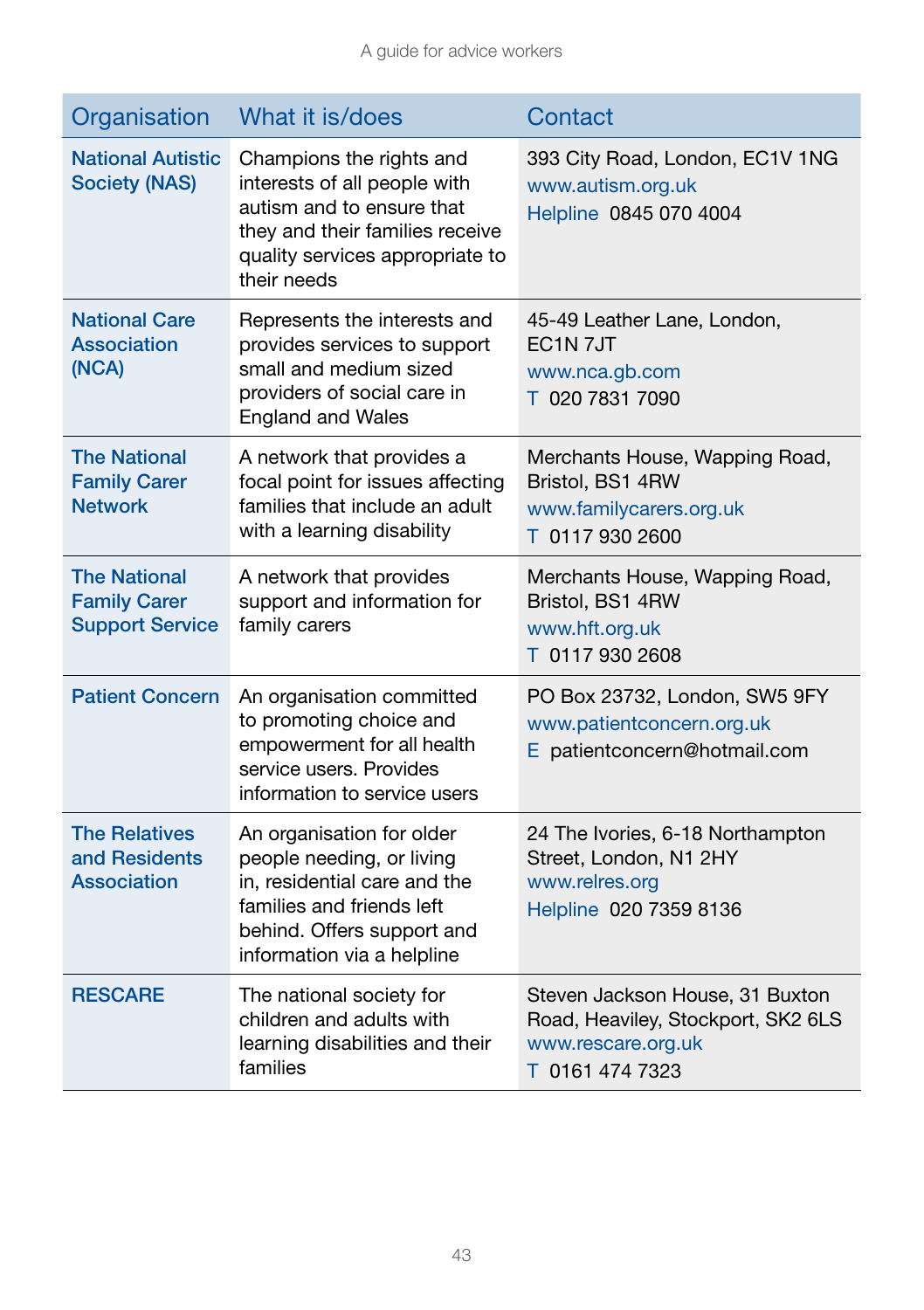| Organisation                         | What it is/does                                                                                                                                                                                                                                                                 | Contact                                                                                                                                                 |
|--------------------------------------|---------------------------------------------------------------------------------------------------------------------------------------------------------------------------------------------------------------------------------------------------------------------------------|---------------------------------------------------------------------------------------------------------------------------------------------------------|
| <b>RESPOND</b>                       | Provides a range of<br>services for both victims<br>and perpetrators of sexual<br>abuse who have learning<br>disabilities and those who<br>have been affected by other<br>trauma. Their services extend<br>to support and training<br>for families, carers and<br>professionals | 3rd Floor, 24-32 Stephenson Way,<br>London, NW1 2HD<br>T 020 7383 0700<br>F 020 7387 1222<br>www.respond.org.uk<br>Helpline 0808 808 0700               |
| <b>Scope</b>                         | Disability organisation in<br>England and Wales, whose<br>focus is people with cerebral<br>palsy                                                                                                                                                                                | 6 Market Road, London, N7 9PW<br>www.scope.org.uk<br>T 020 7619 7100                                                                                    |
| <b>Sense</b>                         | Charity providing specialist<br>information, advice and<br>services to deaf blind people,<br>their families, carers and the<br>professionals who work with<br>them. Funded to develop<br>training materials which<br>address the advocacy issues<br>for deaf blind people       | 11-13 Clifton Terrace,<br>Finsbury Park, London, N4 3SR<br>www.sense.org.uk<br>T 0845 127 0060<br>F 0845 127 0061<br>Text 0845 127 0062                 |
| <b>Solicitors for</b><br>the Elderly | A national organisation of<br>lawyers who are committed to<br>providing independent legal<br>advice for older people, their<br>family and carers                                                                                                                                | Room 17, Conbar House, Mead<br>Lane, Hertford, SG13 7AP<br>www.solicitorsfortheelderly.com                                                              |
| <b>Turning Point</b>                 | The UK's leading social<br>care organisation, providing<br>services for people with<br>complex needs, including<br>those affected by drug and<br>alcohol misuse, mental health<br>problems and those with a<br>learning disability                                              | Standon House, 21 Mansell Street,<br>London, E1 8AA<br>www.turning-point.co.uk<br>T 020 7481 7600                                                       |
| <b>United</b><br><b>Response</b>     | A national organisation<br>creating opportunities and<br>services with people with<br>learning difficulties and people<br>with mental health problems                                                                                                                           | 113-123 Upper Richmond Road,<br>Putney, London, SW15 2TL<br>www.unitedresponse.org.uk<br>T 020 8246 5200<br>F<br>020 8780 9538<br>Minicom 020 8785 1706 |